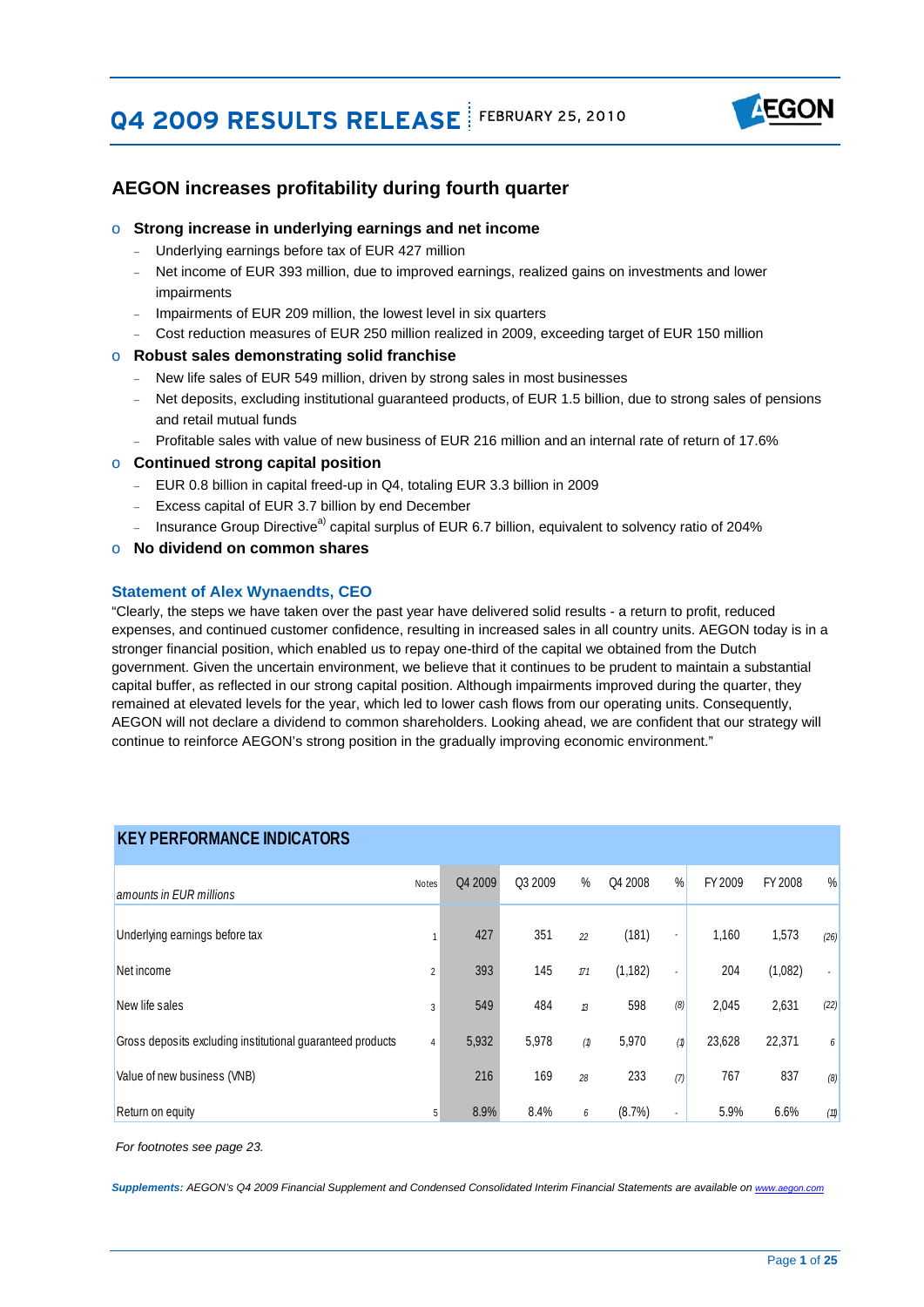# STRATEGIC HIGHI IGHTS

AEGON continued to deliver on its strategic priorities:

- o To reallocate capital toward business with higher growth and return prospects
- o To improve growth and returns from existing businesses
- o To reduce financial markets risk
- o To manage AEGON as an international company.

#### **Portfolio review**

AEGON continues to assess its businesses to ensure they meet requirements in terms of earnings growth, cash flow and return on capital. As part of this review, AEGON sold its funeral insurance business in the Netherlands in January 2010 for EUR 212 million. The sale will have a positive effect on AEGON's excess capital position and is expected to result in a modest book gain in the first half of 2010.

#### **Cost measures**

During 2009, AEGON realized cost reduction measures of EUR 250 million, significantly above the company's target for the year of EUR 150 million. Excluding the impact of restructuring charges, increased employee benefit expenses in the United States and currency movements, operating costs decreased in 2009 by 5% on a comparable basis.

AEGON's total workforce, excluding agent employees, declined by 7% during the year to just over 25,000 employees. The decline was due mainly to restructuring in the United States and the United Kingdom, as well as the sale of real estate brokerage activities in the Netherlands and the sale of the company's life insurance operations in Taiwan.

#### **Capital & risk management**

#### *Capital preservation*

During the fourth quarter of 2009, a further EUR 0.8 billion of capital was released from AEGON's businesses, bringing the total for 2009 as a whole to EUR 3.3 billion.

#### *Excess capital*

o Excess capital above S&P AA capital adequacy requirements amounted to EUR 3.7 billion at the end of the fourth quarter 2009, down from EUR 4.8 billion at the end of third quarter of 2009. The decline was due primarily to repayment of onethird of the EUR 3 billion in core capital provided by the Dutch State at the end of 2008. The repayment, including interest and premium for repayment, totaled EUR 1.15 billion.

- earnings of EUR 0.3 billion were partly offset by o De-risking and capital efficiency measures added EUR 0.8 billion to excess capital but were offset by other items, mainly related to higher regulatory and rating agency capital requirements for longevity and default provisioning. Statutory impairments of EUR 0.2 billion.
- o Under current uncertain circumstances, AEGON aims to maintain a substantial capital buffer.

#### *Core capital*

- o At year-end 2009, core capital, excluding the revaluation reserves, amounted to EUR 15.9 billion or 75% of the total capital base, well above AEGON's self-imposed minimum target of  $70\%^{6,7}$ .
- o Core capital, including the revaluation reserves, totaled EUR 14.2 billion, comprising EUR 12.2 billion in shareholders' equity and a further EUR 2 billion in convertible core capital securities.
- o Shareholders' equity per common share of EUR 5.88.
- o The revaluation reserves amounted to a negative EUR 1.7 billion, a marginal improvement from the third quarter of 2009 as the positive effects of tightening credit spreads were almost entirely offset by the impact of rising risk-free interest rates and realized gains.
- o At the end of December 31, 2009, the Insurance Group Directive (IGD) capital surplus totaled EUR 6.7 billion, equivalent to a solvency ratio of 204%.

#### *Improved risk profile*

impacted underlying earnings. As announced in February last year, AEGON is running off its institutional spread-based business in the United States. The run-off will significantly reduce AEGON's exposure to credit risk and help lessen overall sensitivity to fluctuations in financial markets. During the course of 2009, as planned, account balances of this business were reduced by USD 11.5 billion to USD 21.3 billion. During 2010, these balances are expected to be reduced by a further USD 8.5 billion. In order to fund these outflows, assets from the institutional spread-based business have been transferred internally to other businesses in the United States in exchange for cash. As a result, the institutional spread-based business realized a negative spread on these assets which adversely impacted underlying earnings. Page **2** of **25**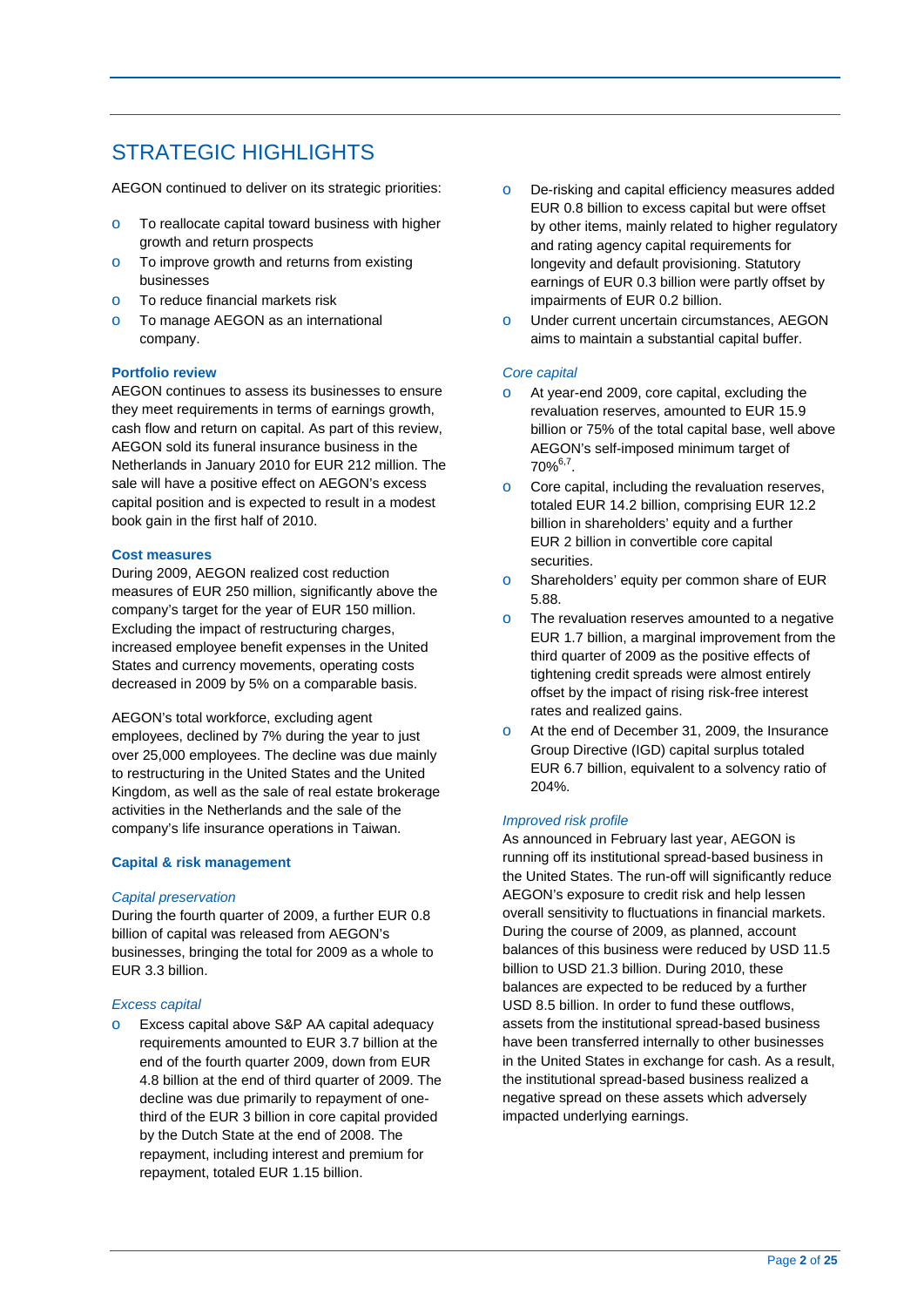#### *Dividend*

AEGON's dividend policy remains unchanged and is based on its capital position and cash flows. Although the capital position is strong, cash flows were impacted by higher than average impairments in 2009. Therefore, AEGON will not declare a dividend to common shareholders over the fiscal year 2009.

#### **Manage AEGON as an international company**

At the end of the fourth quarter, AEGON launched a variable annuity product in the Netherlands, part of a broader effort to use existing knowledge and expertise in the United States to expand the company's variable annuities business in Europe and Japan. Currently, variable annuity products are being sold in the United Kingdom, the Netherlands and France. In addition, toward the end of 2009, AEGON's joint venture with Sony Life launched its first variable annuity product in the Japanese market.

The product is being distributed through Sony Life's Lifeplanner channel and several banks, including megabank Sumitomo Mitsui Banking Corp. Sales will be reported starting in the first quarter of 2010.

#### *New reporting structure*

From the first quarter of 2010, AEGON will adjust its segment reporting structure to reflect recent structural changes in its organization. Comparable full year 2008 and quarterly 2009 numbers will be published on April 12, 2010. The day after, on April 13, AEGON will host a meeting in London to provide a further explanation to analysts and investors.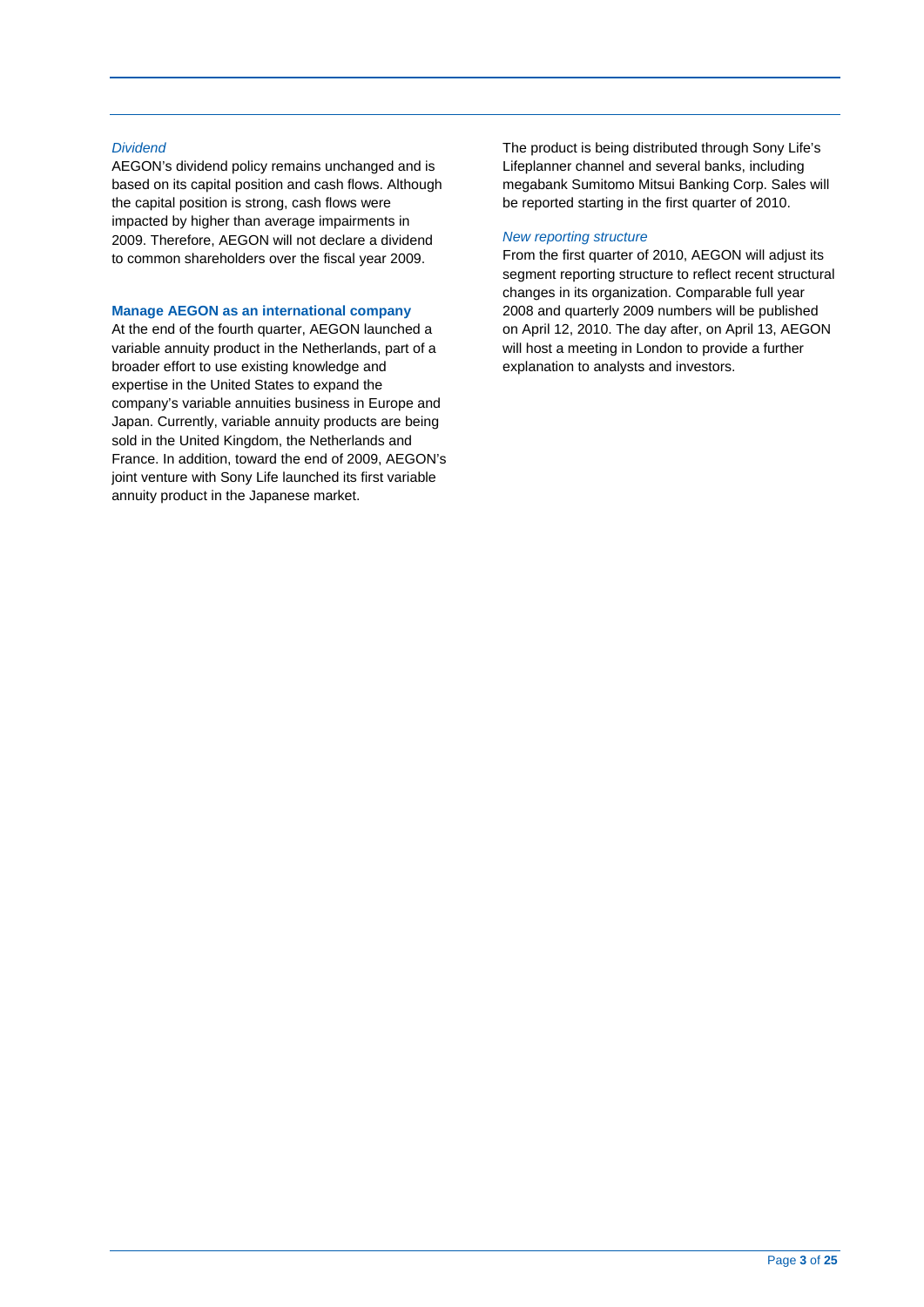# FINANCIAL HIGHLIGHTS

## **FINANCIAL OVERVIEW**

| <b>EUR</b> millions                                | Q4 2009   | Q3 2009               | %                          | Q4 2008     | %                        | FY 2009     | FY 2008      |                          |
|----------------------------------------------------|-----------|-----------------------|----------------------------|-------------|--------------------------|-------------|--------------|--------------------------|
|                                                    |           |                       |                            |             |                          |             |              | %                        |
| Underlying earnings before tax by line of business |           |                       |                            |             |                          |             |              |                          |
| Life and protection                                | 267       | 280                   |                            | 121         | 21                       | 1,052       | 911          |                          |
| Individual savings and retirement products         | 78        | 79                    | (5)                        | (433)       | ÷,                       | (94)        | (146)        | 15                       |
| Pensions and asset management                      | 105       | 29                    | (1)                        | 179         |                          | 259         | 508          | 36                       |
| Institutional products                             |           | 5                     |                            | 100         | (41)<br>÷                | 118         | 405          | (49)                     |
|                                                    | (5)       |                       |                            |             |                          |             |              | (71)                     |
| Life reinsurance                                   | 16        | 15                    | $\overline{7}$             | (114)       | $\overline{a}$           | 21          | (63)         |                          |
| Distribution                                       | (9)<br>18 | (1)<br>$\overline{7}$ |                            | (19)        | 53                       | (3)<br>36   | 1<br>45      |                          |
| General insurance                                  |           |                       | 157                        | (3)         |                          |             |              | (20)                     |
| Interest charges and other                         | (48)      | (69)                  | 30                         | (17)<br>5   | (182)                    | (252)<br>23 | (112)<br>24  | (25)                     |
| Share in net results of associates                 | 5         | 6                     | (17)                       |             |                          |             |              | (4)                      |
| Underlying earnings before tax                     | 427       | 351                   | 22                         | (181)       |                          | 1,160       | 1,573        | (26)                     |
| Over/(under) performance of fair value items       | (174)     | (58)                  | (200)                      | (770)       | 77                       | (460)       | (1,619)      | $72\,$                   |
| Operating earnings before tax                      | 253       | 293                   | (14)                       | (951)       | $\overline{a}$           | 700         | (46)         |                          |
| Operating earnings before tax by line of business  |           |                       |                            |             |                          |             |              |                          |
| Life and protection                                | 250       | 289                   | (13)                       | 104         | 140                      | 988         | 795          | 24                       |
| Individual savings and retirement products         | (36)      | (61)                  | 41                         | (902)       | 96                       | (315)       | (922)        | 66                       |
| Pensions and asset management                      | 79        | 69                    | $\boldsymbol{\mathcal{H}}$ | 224         | (65)                     | 48          | 251          | (81)                     |
| Institutional products                             | (20)      | 37                    |                            | (54)        | 63                       | 161         | 8            |                          |
| Life reinsurance                                   | 40        | 43                    | (7)                        | (319)       | $\overline{a}$           | 203         | (361)        |                          |
| Distribution                                       | (9)       | (1)                   | $\overline{a}$             | (19)        | 53                       | (3)         | $\mathbf{1}$ |                          |
| General insurance                                  | 18        | $\overline{7}$        | 157                        | (3)         |                          | 36          | 45           | (20)                     |
| Interest charges and other                         | (74)      | (96)                  | 23                         | 13          | $\overline{a}$           | (441)       | 113          | ٠                        |
| Share in net results of associates                 | 5         | 6                     | (17)                       | 5           | ÷,                       | 23          | 24           | (4)                      |
| Operating earnings before tax                      | 253       | 293                   | (14)                       | (951)       | $\overline{a}$           | 700         | (46)         |                          |
| Gains/(losses) on investments                      | 324       | (100)                 |                            | 136         | 138                      | 432         | 35           |                          |
| Impairment charges                                 | (209)     | (285)                 | 27                         | (501)       | 58                       | (1, 273)    | (1,038)      | (23)                     |
| Other income/(charges)                             | 5         | 48                    | (90)                       | 38          | (87)                     | (323)       | (12)         |                          |
| Income before tax                                  | 373       | (44)                  | $\overline{a}$             | (1, 278)    |                          | (464)       | (1,061)      | 56                       |
| Income tax                                         | 20        | 189                   | (89)                       | 96          | (79)                     | 668         | (21)         |                          |
| Net income                                         | 393       | 145                   | 171                        | (1, 182)    | $\blacksquare$           | 204         | (1,082)      | $\overline{\phantom{a}}$ |
| Net underlying earnings                            | 373       | 309                   | 21                         | (69)        | $\overline{a}$           | 1,025       | 1,234        | (17)                     |
| Net operating earnings                             | 278       | 272                   | $\overline{2}$             | (623)       |                          | 718         | 69           | $\overline{\phantom{a}}$ |
| Underlying earnings geographically                 |           |                       |                            |             |                          |             |              |                          |
| Americas                                           | 304       | 289                   | 5                          | (234)       |                          | 805         | 1,073        | (25)                     |
| The Netherlands                                    | 95        | 102                   | (7)                        | 75          | 27                       | 398         | 378          | 5                        |
| United Kingdom                                     | 34        | (13)                  | $\overline{a}$             | 13          | 162                      | 48          | 141          | (66)                     |
| Other countries                                    | 42        | 42                    |                            | (17)        |                          | 161         | 93           | 73                       |
| Holding and other                                  | (48)      | (69)                  | 30                         | (18)        | (167)                    | (252)       | (112)        | (25)                     |
| Underlying earnings before tax                     | 427       | 351                   | 22                         | (181)       | $\overline{\phantom{a}}$ | 1,160       | 1,573        | (26)                     |
| Operating earnings geographically                  |           |                       |                            |             |                          |             |              |                          |
| Americas                                           | 201       | 213                   | (6)                        | (1, 167)    |                          | 775         | (587)        |                          |
| The Netherlands                                    | 52        | 141                   | (63)                       | 227         | (77)                     | 151         | 213          | (29)                     |
| United Kingdom                                     | 34        |                       |                            |             |                          | 54          | 122          |                          |
| Other countries                                    | 40        | (6)<br>41             |                            | (6)<br>(17) | ÷,                       | 161         | 93           | (56)                     |
| Holding and other                                  | (74)      | (96)                  | (2)                        | 12          |                          | (441)       | 113          | 73                       |
|                                                    | 253       | 293                   | 23                         |             | $\overline{a}$           | 700         |              |                          |
| Operating earnings before tax                      |           |                       | (14)                       | (951)       |                          |             | (46)         |                          |
| Commissions and expenses                           | 1,388     | 1,473                 | (6)                        | 1,863       | (25)                     | 5,983       | 6,109        | (2)                      |
| of which operating expenses                        | 830       | 776                   | $\overline{7}$             | 928         | (11)                     | 3,262       | 3,272        | $\overline{a}$           |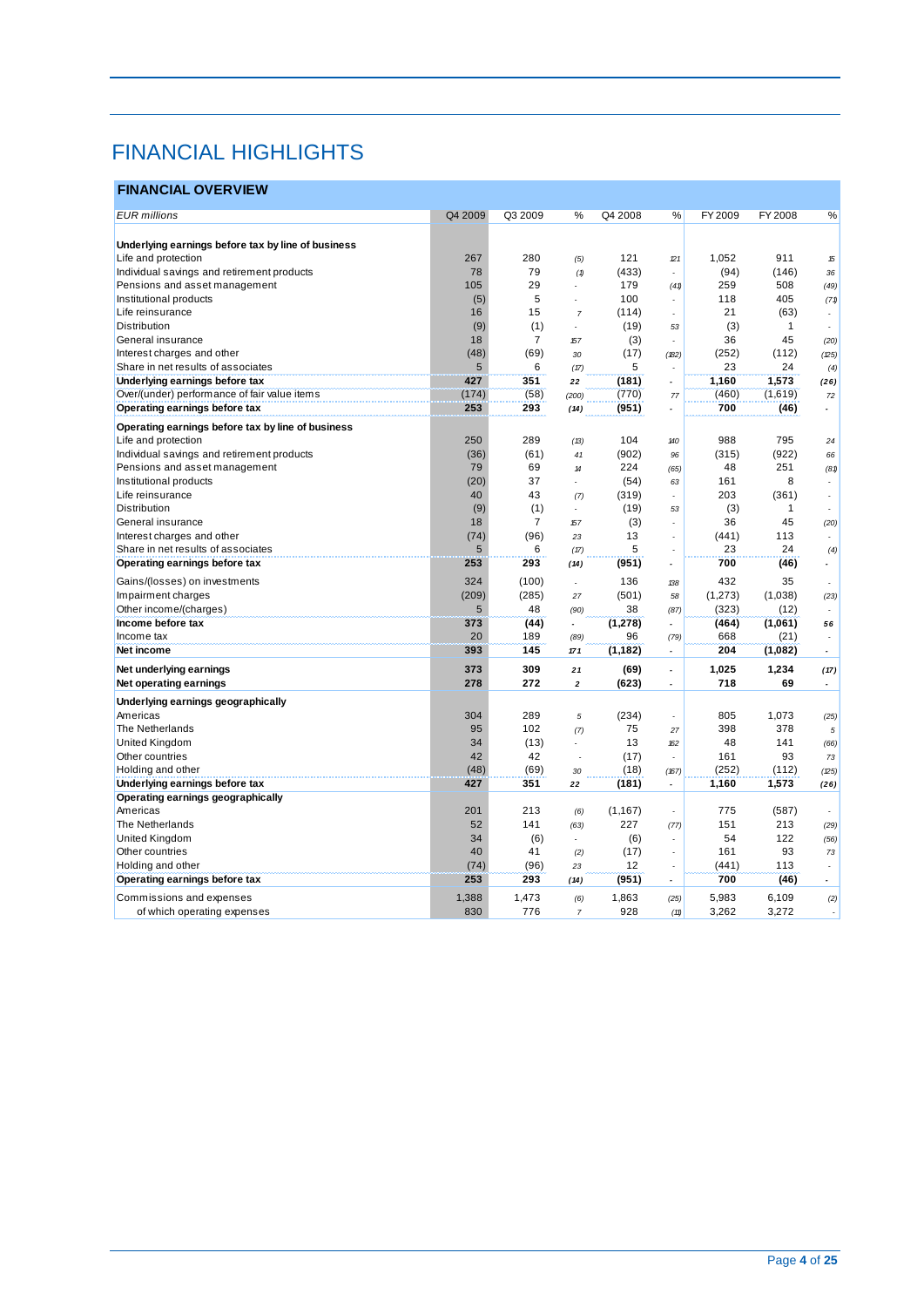# **OPERATIONAL HIGHLIGHTS**

#### **Underlying earnings before tax**

AEGON's underlying earnings before tax amounted to EUR 427 million for the fourth quarter. Financial markets had a positive effect particularly compared with the same quarter last year, when the company's earnings were severely impacted by the turmoil in world financial markets.

In the Americas, underlying earnings totaled USD 446 million compared with a loss of USD 412 million a year earlier. The improvement was due mainly to the recovery in financial markets, which had a positive effect on both technical results and fee income. These more than offset lower investment income as a result of increased cash balances in relation to the run-off of AEGON's institutional spreadbased business in the United States.

Underlying earnings in the **Netherlands** increased to EUR 95 million, up from EUR 75 million in the fourth quarter last year. This increase was mainly the result of improved technical results including several provision releases. Investment income was lower, primarily because the fourth quarter of 2008 included substantial non-recurring dividend income.

In the **United Kingdom**, underlying earnings amounted to GBP 30 million, a sharp increase from the fourth quarter of 2008, as significantly higher fee income from improved equity and bond markets offset lower earnings from life and protection and losses from distribution companies.

 EUR 42 million in the fourth quarter, driven mainly by Underlying earnings from **Other Countries** totaled further growth in Central & Eastern Europe and Spain. Earnings for the same quarter last year included a sizeable one-time charge in Taiwan. AEGON's Taiwanese life insurance operations were sold during 2009 and its results are no longer included in the company's income statements. Excluding Taiwan, underlying earnings before tax increased 24%.

Expenses for the holding company amounted to EUR 48 million in the fourth quarter of 2009, compared with EUR 17 million last year, primarily a result of higher funding costs.

#### **Fair value items**

Fair value items include the over- or underperformance on certain assets held at fair value through profit or loss. In the fourth quarter, these showed an underperformance of EUR 174 million, a significant improvement compared with an underperformance of EUR 770 million in the fourth quarter of 2008. In the Americas, the underperformance of EUR 103 million was primarily

attributable to losses on a macro equity hedge and negative revaluation of real estate related assets. Underperformance of fair value items in the Netherlands of EUR 43 million was due mainly to the impact of movements in the fair value of guarantees and related hedges. In addition, the further narrowing of AEGON's own credit spread resulted in a loss of EUR 26 million for the holding company.

#### **Gains on investments**

Gains on investments amounted to EUR 324 million in the fourth quarter, a result primarily of trading in AEGON's bond portfolios. In the Netherlands, investment gains were mainly the result of adjustments in the bond portfolio, in part driven by asset and liability management.

#### **Impairment charges**

Impairment charges decreased sharply compared with the fourth quarter of 2008 to EUR 209 million, the lowest level in six quarters, though they remained above AEGON's long-term average expectations. Impairments on US housing related assets totaled EUR 92 million, while the remainder was related mostly to hybrid securities issued by Irish and UK banks.

#### **Income tax**

Income tax in the fourth quarter amounted to EUR 20 million and included a tax benefit of EUR 20 million related to cross border intercompany reinsurance transactions between Ireland and the United States. Tax gains related to these internal transactions totaled EUR 419 million in 2009, and are a partial reversal of the EUR 490 million in tax charges incurred during 2008.

#### **Net income**

AEGON's net income increased to EUR 393 million compared with a loss in the fourth quarter of 2008. The improvement was the result of higher underlying earnings, as well as a significant improvement in the performance of fair value items, gains on investments, a sharp decline in the level of impairments and taxes.

#### **Commissions & expenses**

Total commissions and expenses declined by 25% compared with Q4 2008 to EUR 1.4 billion, a result primarily of accelerated amortization of deferred policy acquisition costs in the Americas in the fourth quarter of 2008 related to last year's lower equity markets. Operating expenses decreased by 11% to EUR 830 million as a result of significant cost savings and weakening of the US dollar.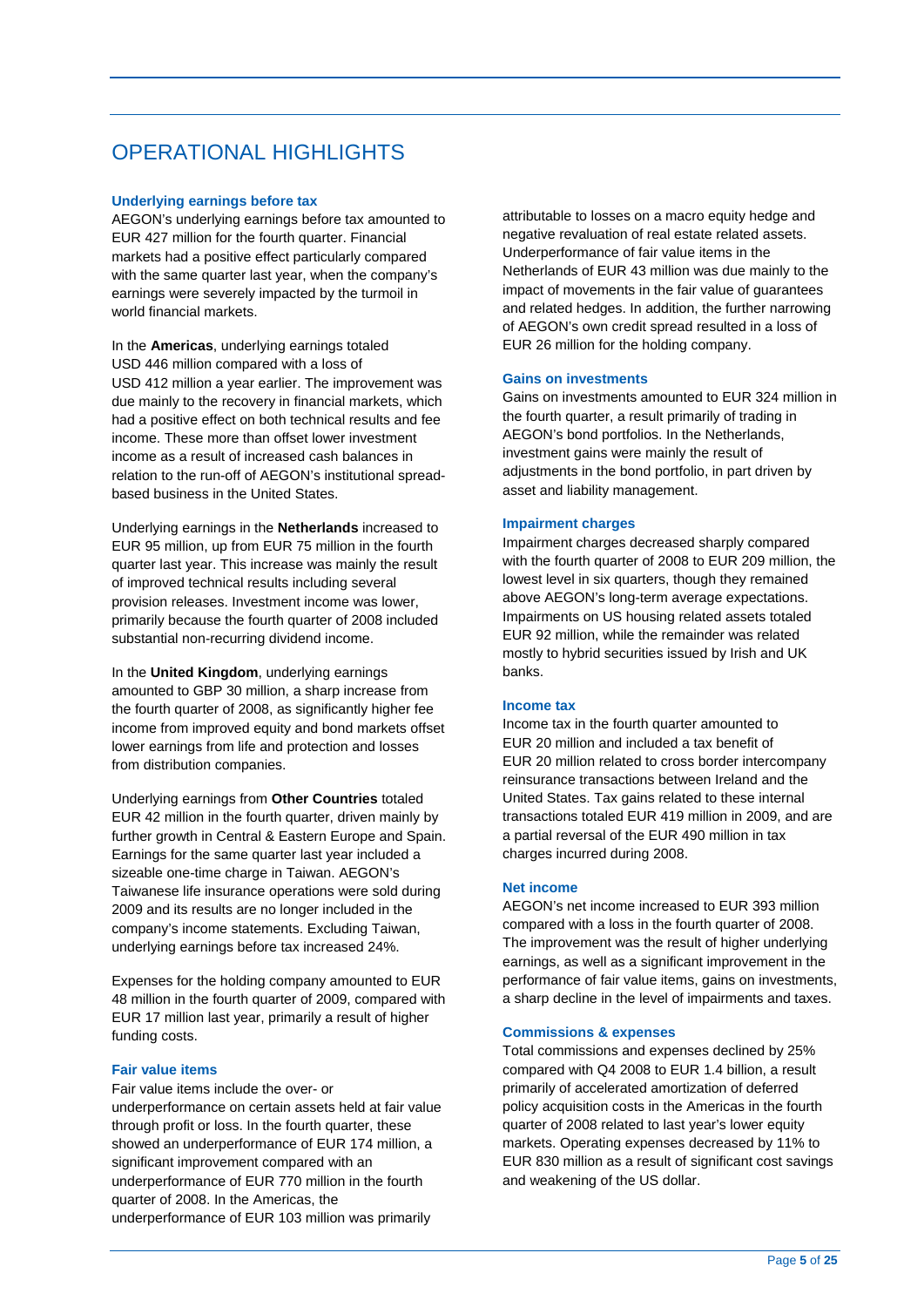### **SALES**

| <b>EUR</b> millions                                          | Q4 2009        | Q3 2009  | %              | Q4 2008 | %                          | FY 2009   | FY 2008 | $\%$ |
|--------------------------------------------------------------|----------------|----------|----------------|---------|----------------------------|-----------|---------|------|
|                                                              |                |          |                |         |                            |           |         |      |
| New life sales                                               |                |          |                |         |                            |           |         |      |
| Life single premiums                                         | 2,161          | 1,732    | 25             | 2,327   | (7)                        | 7,422     | 10,532  | (30) |
| Life recurring premiums annualized                           | 333            | 311      | $\overline{7}$ | 366     | (9)                        | 1,303     | 1,578   | (17) |
| Total recurring plus 1/10 single                             | 549            | 484      | 13             | 598     | (8)                        | 2,045     | 2,631   | (22) |
| New premium production accident and health insurance         | 126            | 125      | $\mathbf{1}$   | 161     | (22)                       | 561       | 614     | (9)  |
| New premium production general insurance                     | 21             | 12       | 75             | 17      | 24                         | 56        | 68      | (B)  |
| Gross deposits (on and off balance) by line of business      |                |          |                |         |                            |           |         |      |
| <b>Fixed annuities</b>                                       | 387            | 434      | (11)           | 1,676   | (77)                       | 3,377     | 4,057   | (17) |
| Variable annuities                                           | 699            | 693      | $\mathbf{1}$   | 590     | 18                         | 3,055     | 2,636   | 16   |
| Saving deposits                                              | 1,017          | 978      | 4              | 590     | 72                         | 3,032     | 2,473   | 23   |
| Retail mutual funds                                          | 855            | 949      | (D)            | 501     | 71                         | 3,117     | 2,698   | 16   |
| Pensions and asset management                                | 2,973          | 2,924    | $\overline{c}$ | 2.613   | $\boldsymbol{\mathcal{H}}$ | 11.045    | 10,505  | 5    |
| Institutional guaranteed products                            | 598            | 764      | (22)           | 5,963   | (90)                       | 4,325     | 18,380  | (76) |
| Life reinsurance                                             | $\overline{1}$ |          |                |         |                            | 2         | 2       | - 1  |
| <b>Total gross deposits</b>                                  | 6,530          | 6,742    | (3)            | 11,933  | (45)                       | 27,953    | 40,751  | (31) |
| Total gross deposits excl. institutional guaranteed products | 5,932          | 5,978    | (1)            | 5,970   | (1)                        | 23,628    | 22,371  | 6    |
| Net deposits (on and off balance) by line of business        |                |          |                |         |                            |           |         |      |
| <b>Fixed annuities</b>                                       | (226)          | (225)    |                | 593     |                            | 382       | 71      |      |
| Variable annuities                                           | 12             | 149      | (92)           | (114)   | ٠                          | 651       | (441)   |      |
| Saving deposits                                              | 454            | 440      | 3              | (535)   |                            | 870       | (699)   |      |
| Retail mutual funds                                          | 304            | 255      | 19             | (182)   |                            | 484       | 590     | (B)  |
| Pensions and asset management                                | 997            | 1,373    | (27)           | 257     | ٠                          | 3,122     | 1.769   | 76   |
| Institutional guaranteed products                            | (7, 153)       | (3, 473) | (106)          | 1,679   | ٠                          | (14, 412) | 2,185   |      |
| Life reinsurance                                             | (11)           | (12)     | 8              | (19)    | 42                         | (51)      | (61)    | 16   |
| <b>Total net deposits</b>                                    | (5,623)        | (1, 493) |                | 1,679   |                            | (8,954)   | 3,414   |      |
| Total net deposits excl. institutional quaranteed products   | 1,530          | 1,980    | (23)           |         |                            | 5,458     | 1,229   |      |

#### **REVENUE GENERATING INVESTMENTS**

|                                             | Dec. 31, | Sept. 30, |                |
|---------------------------------------------|----------|-----------|----------------|
|                                             | 2009     | 2009      | %              |
| Revenue generating investments (total)      | 361.018  | 354.033   | $\overline{2}$ |
| Investments general account                 | 134.205  | 132.617   | $\mathbf{1}$   |
| Investments for account of policyholders    | 125.845  | 119.647   | 5              |
| Off balance sheet investments third parties | 100.968  | 101.769   | (1)            |

#### **New life sales**

New life sales totaled EUR 549 million, up 13% compared with the third quarter. Most businesses reported increased sales for the quarter. In the Netherlands and the United Kingdom, sales increased primarily as a result of a rise in demand for AEGON's pension products. In Spain and Asia, sales increased as AEGON's businesses continued to expand, while in Central & Eastern Europe sales were unchanged from the third quarter.

#### **Deposits**

Gross deposits, excluding institutional guaranteed products, totaled EUR 5.9 billion in the fourth quarter. Pension deposits, saving deposits and variable annuities were all strong. However, as anticipated, fixed annuity deposits were lower, and will continue to be managed toward a lower level. Net deposits, excluding institutional guaranteed products, remained strong at EUR 1.5 billion.

#### **Value of new business**

Value of new business showed a substantial improvement across almost all countries compared with the third quarter and amounted to EUR 216 million. In the Americas, the increase was due mainly to higher margins for variable annuities and life reinsurance, while in the Netherlands higher spreads on mortgages was the main driver. Higher sales volumes were the main reason for an increase in value of new business in Spain.

#### **Revenue-generating investments**

Revenue-generating investments rose to EUR 361 billion at the end of December 2009, up 2% from the third quarter. The increase was mainly the result of a further rise in equity markets and a stronger US dollar at the end of the fourth quarter of 2009.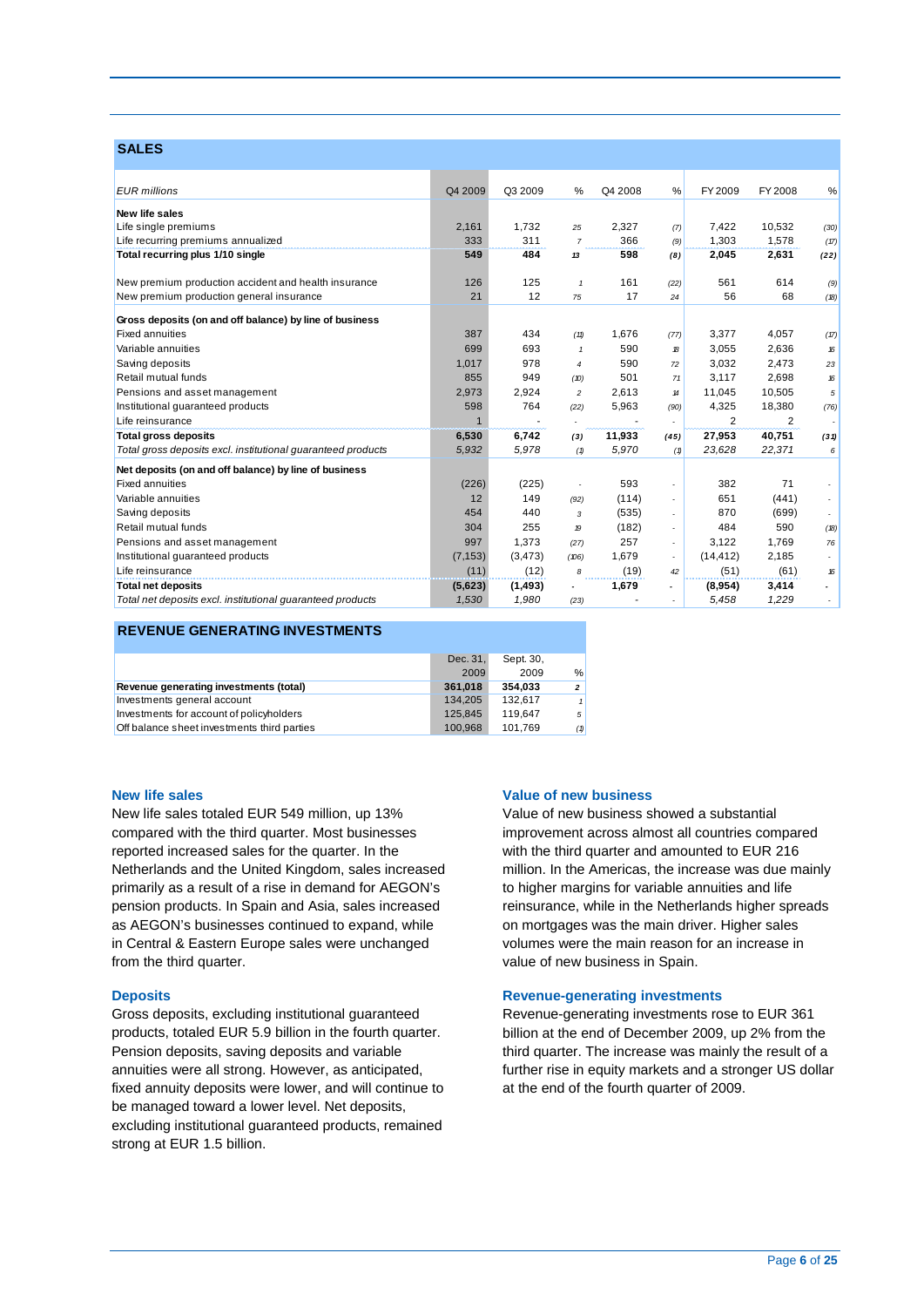# APPENDIX I • Americas • The Netherlands • United Kingdom • Other Countries

|                          |                          |                                                    |                |                      |                |                         | amounts in million EUR (unless otherw ise stated)<br>Holding, |            |
|--------------------------|--------------------------|----------------------------------------------------|----------------|----------------------|----------------|-------------------------|---------------------------------------------------------------|------------|
|                          | <b>United</b>            |                                                    |                |                      |                |                         | other                                                         |            |
| Americas                 | Kingdom                  |                                                    |                | The                  | <b>United</b>  | Other                   | activities &                                                  | Total      |
| <b>USD</b>               | <b>GBP</b>               |                                                    |                | Americas Netherlands | Kingdom        |                         | countries eliminations                                        | <b>EUR</b> |
|                          |                          | Underlying earnings before tax by line of business |                |                      |                |                         |                                                               |            |
| 269                      | 10                       | Life and protection                                | 178            | 62                   | 12             | 15                      |                                                               | 267        |
| 136                      | $\overline{\phantom{a}}$ | Individual savings and retirement products         | 101            | (27)                 |                | $\overline{\mathbf{4}}$ |                                                               | 78         |
| 22                       | 28                       | Pensions and asset management                      | 15             | 53                   | 32             | 5                       |                                                               | 105        |
| (2)                      | $\overline{\phantom{a}}$ | Institutional products                             | (5)            | ÷.                   |                |                         |                                                               | (5)        |
| 22                       | $\overline{\phantom{a}}$ | Life reinsurance                                   | 16             | ÷                    |                |                         |                                                               | 16         |
|                          | (8)                      | <b>Distribution</b>                                |                | 1                    | (10)           |                         |                                                               | (9)        |
|                          | $\overline{\phantom{a}}$ | General insurance                                  |                | 8                    |                | 10                      |                                                               | 18         |
| $\overline{\phantom{a}}$ | $\blacksquare$           | Interest charges and other                         |                |                      |                |                         | (48)                                                          | (48)       |
| (1)                      | $\overline{\phantom{a}}$ | Share in net results of associates                 | (1)            | (2)                  | $\blacksquare$ | 8                       |                                                               | 5          |
| 446                      | 30                       | Underlying earnings before tax                     | 304            | 95                   | 34             | 42                      | (48)                                                          | 427        |
| (143)                    | $\blacksquare$           | Over/(under) performance of fair value items       | (103)          | (43)                 |                | (2)                     | (26)                                                          | (174)      |
| 303                      | 30                       | Operating earnings before tax                      | 201            | 52                   | 34             | 40                      | (74)                                                          | 253        |
|                          |                          |                                                    |                |                      |                |                         |                                                               |            |
|                          |                          | Operating earnings before tax by line of business  |                |                      |                |                         |                                                               |            |
| 266                      | 10                       | Life and protection                                | 177            | 46                   | 12             | 15                      |                                                               | 250        |
| (25)                     | $\overline{\phantom{a}}$ | Individual savings and retirement products         | (11)           | (27)                 |                | $\overline{2}$          |                                                               | (36)       |
| 23                       | 28                       | Pensions and asset management                      | 16             | 26                   | 32             | 5                       |                                                               | 79         |
| (22)                     | $\overline{\phantom{a}}$ | Institutional products                             | (20)           |                      |                |                         |                                                               | (20)       |
| 62                       | $\overline{\phantom{a}}$ | Life reinsurance                                   | 40             |                      |                |                         |                                                               | 40         |
|                          | (8)                      | <b>Distribution</b>                                |                | 1                    | (10)           |                         |                                                               | (9)        |
| $\overline{\phantom{a}}$ | $\blacksquare$           | General insurance                                  |                | 8                    | $\blacksquare$ | 10                      | ٠                                                             | 18         |
|                          | $\overline{\phantom{a}}$ | Interest charges and other                         |                |                      |                |                         | (74)                                                          | (74)       |
| (1)                      | ۰                        | Share in net results of associates                 | (1)            | (2)                  |                | 8                       |                                                               | 5          |
| 303                      | 30                       | Operating earnings before tax                      | 201            | 52                   | 34             | 40                      | (74)                                                          | 253        |
| 74                       | 30                       | Gains/(losses) on investments                      | 54             | 190                  | 33             | (1)                     | 48                                                            | 324        |
| (231)                    | (49)                     | Impairment charges                                 | (145)          | $\overline{7}$       | (54)           | (17)                    |                                                               | (209)      |
| ä,                       | 8                        | Other income/(charges)                             | $\blacksquare$ |                      | 8              | (4)                     | $\mathbf{1}$                                                  | 5          |
| 146                      | 19                       | Income before tax                                  | 110            | 249                  | 21             | 18                      | (25)                                                          | 373        |
| 120                      | (4)                      | Income tax                                         | 71             | (45)                 | (5)            |                         | (1)                                                           | 20         |
| 266                      | 15                       | Net income                                         | 181            | 204                  | 16             | 18                      | (26)                                                          | 393        |
|                          |                          |                                                    |                |                      |                |                         |                                                               |            |
| 403                      | 30                       | Net underlying earnings                            | 275            | 73                   | 33             | 33                      | (41)                                                          | 373        |
| 345                      | 30                       | Net operating earnings                             | 232            | 41                   | 34             | 31                      | (60)                                                          | 278        |

#### **FINANCIAL OVERVIEW, Q4 2009 GEOGRAPHICALLY**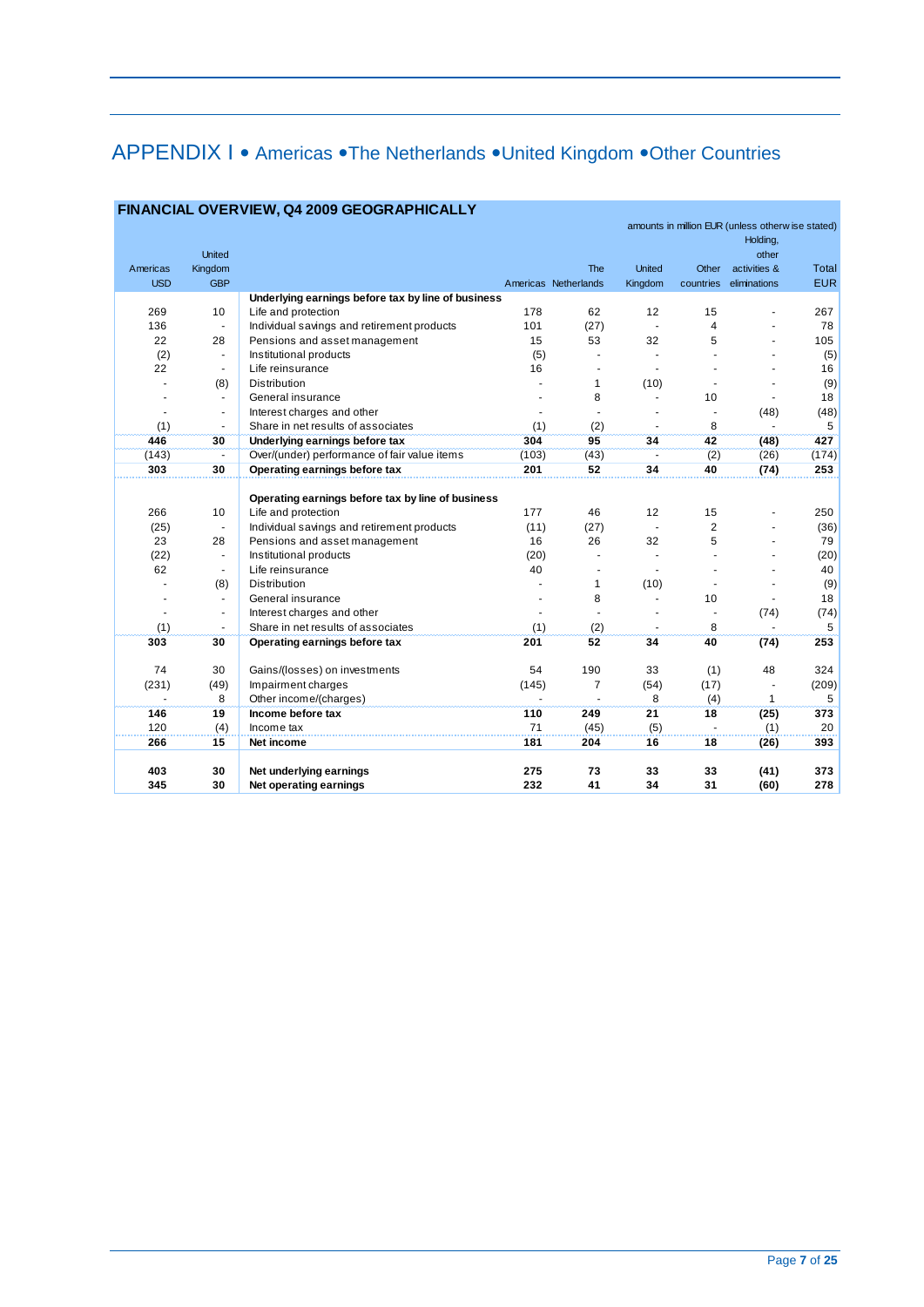### **FINANCIAL OVERVIEW, FY 2009 YEAR-TO-DATE GEOGRAPHICALLY**

|                      |                          |                                                    |       |                      |                |                | amounts in million EUR (unless otherwise stated) |            |
|----------------------|--------------------------|----------------------------------------------------|-------|----------------------|----------------|----------------|--------------------------------------------------|------------|
|                      |                          |                                                    |       |                      |                |                | Holding,                                         |            |
|                      | <b>United</b>            |                                                    |       |                      |                |                | other                                            |            |
| Americas             | Kingdom                  |                                                    |       | The                  | <b>United</b>  | Other          | activities &                                     | Total      |
| <b>USD</b>           | <b>GBP</b>               |                                                    |       | Americas Netherlands | Kingdom        | countries      | eliminations                                     | <b>EUR</b> |
|                      |                          | Underlying earnings before tax by line of business |       |                      |                |                |                                                  |            |
| 967                  | 38                       | Life and protection                                | 687   | 262                  | 43             | 60             |                                                  | 1,052      |
| (84)                 | $\blacksquare$           | Individual savings and retirement products         | (59)  | (54)                 |                | 19             |                                                  | (94)       |
| 59                   | 21                       | Pensions and asset management                      | 42    | 174                  | 24             | 19             |                                                  | 259        |
| 166                  | $\blacksquare$           | Institutional products                             | 118   | $\blacksquare$       |                |                |                                                  | 118        |
| 29                   | $\blacksquare$           | Life reinsurance                                   | 21    | $\ddot{\phantom{0}}$ |                |                |                                                  | 21         |
| ä,                   | (16)                     | Distribution                                       |       | 16                   | (19)           | $\blacksquare$ |                                                  | (3)        |
|                      | $\blacksquare$           | General insurance                                  |       | $\mathbf{1}$         |                | 35             |                                                  | 36         |
| $\sim$               | $\blacksquare$           | Interest charges and other                         |       |                      |                |                | (252)                                            | (252)      |
| (5)                  | $\blacksquare$           | Share in net results of associates                 | (4)   | (1)                  |                | 28             |                                                  | 23         |
| 1,132                | 43                       | Underlying earnings before tax                     | 805   | 398                  | 48             | 161            | (252)                                            | 1,160      |
| (42)                 | 5                        | Over/(under) performance of fair value items       | (30)  | (247)                | 6              | ä,             | (189)                                            | (460)      |
| 1,090                | 48                       | Operating earnings before tax                      | 775   | 151                  | 54             | 161            | (441)                                            | 700        |
|                      |                          |                                                    |       |                      |                |                |                                                  |            |
|                      |                          | Operating earnings before tax by line of business  |       |                      |                |                |                                                  |            |
| 933                  | 38                       | Life and protection                                | 663   | 222                  | 43             | 60             |                                                  | 988        |
| (394)                | $\blacksquare$           | Individual savings and retirement products         | (280) | (54)                 |                | 19             |                                                  | (315)      |
| 45                   | 26                       | Pensions and asset management                      | 32    | (33)                 | 30             | 19             |                                                  | 48         |
| 226                  | $\blacksquare$           | Institutional products                             | 161   |                      |                |                |                                                  | 161        |
| 285                  | $\blacksquare$           | Life reinsurance                                   | 203   | $\mathbf{r}$         | $\blacksquare$ |                |                                                  | 203        |
| ٠                    | (16)                     | Distribution                                       |       | 16                   | (19)           | $\blacksquare$ |                                                  | (3)        |
| $\ddot{\phantom{0}}$ | $\overline{\phantom{a}}$ | General insurance                                  |       | 1                    | ä,             | 35             |                                                  | 36         |
| $\ddot{\phantom{1}}$ | $\blacksquare$           | Interest charges and other                         |       |                      |                |                | (441)                                            | (441)      |
| (5)                  | $\blacksquare$           | Share in net results of associates                 | (4)   | (1)                  |                | 28             |                                                  | 23         |
| 1,090                | 48                       | Operating earnings before tax                      | 775   | 151                  | 54             | 161            | (441)                                            | 700        |
|                      |                          |                                                    |       |                      |                |                |                                                  |            |
| 8                    | 90                       | Gains/(losses) on investments                      | 6     | 224                  | 101            | $\overline{7}$ | 94                                               | 432        |
| (1, 337)             | (163)                    | Impairment charges                                 | (951) | (111)                | (183)          | (23)           | (5)                                              | (1, 273)   |
| (4)                  | 59                       | Other income/(charges)                             | (3)   | $\blacksquare$       | 66             | (387)          | 1                                                | (323)      |
| (243)                | 34                       | Income before tax                                  | (173) | 264                  | 38             | (242)          | (351)                                            | (464)      |
| 940                  | (29)                     | Income tax                                         | 669   | (23)                 | (33)           | (43)           | 98                                               | 668        |
| 697                  | 5                        | Net income                                         | 496   | 241                  | 5              | (285)          | (253)                                            | 204        |
|                      |                          |                                                    |       |                      |                |                |                                                  |            |
| 1,048                | 56                       | Net underlying earnings                            | 745   | 299                  | 62             | 112            | (193)                                            | 1,025      |
| 1,055                | 59                       | Net operating earnings                             | 750   | 114                  | 67             | 112            | (325)                                            | 718        |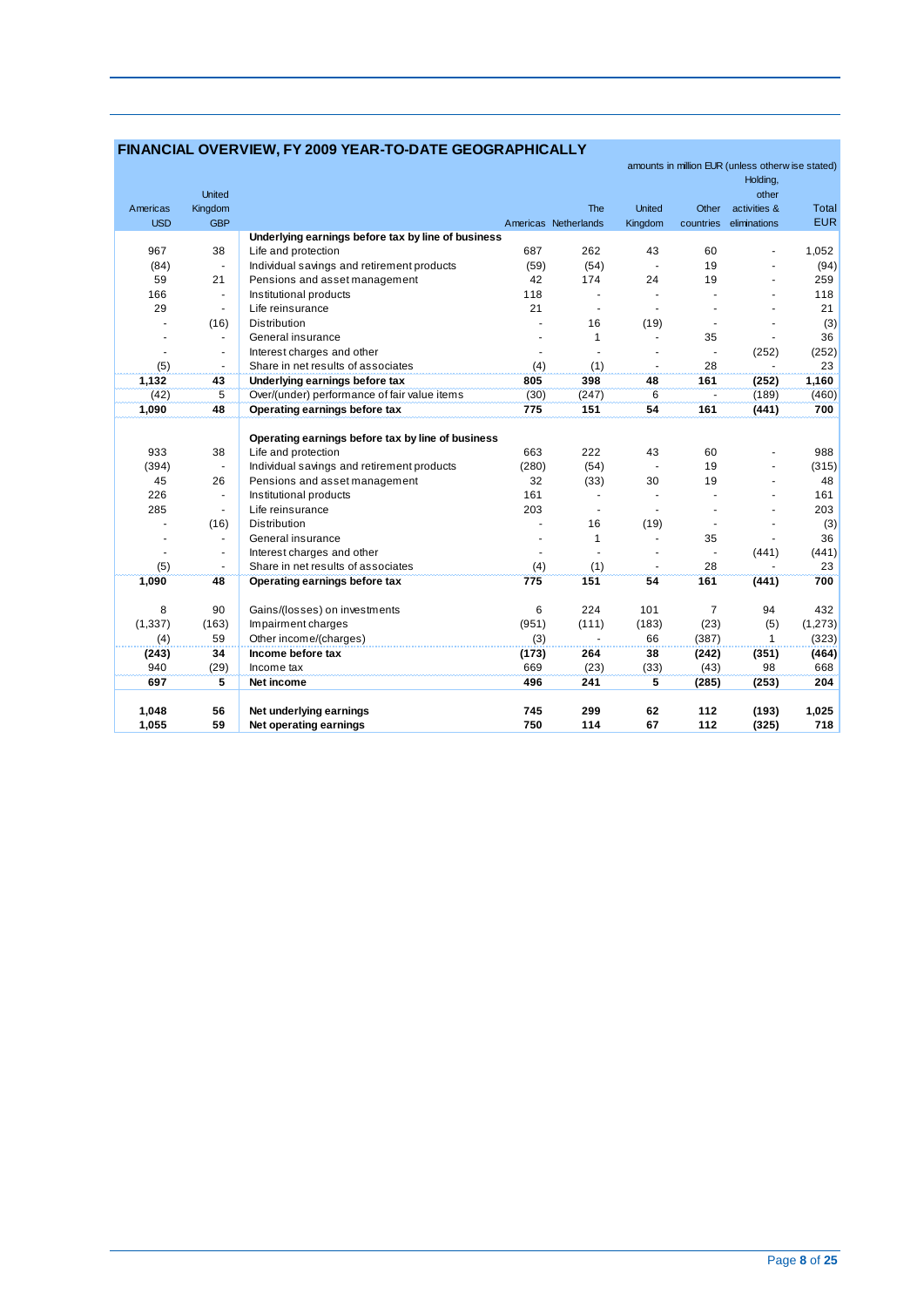## AMERICAS

- o Underlying earnings before tax increase to USD 446 million
- o New life sales up 3% from previous quarter to USD 208 million
- o Net deposits excluding IGP\* total USD 1.4 billion, driven by strong pension sales
- o Value of new business rises to USD 128 million as a result of higher margins

#### **Underlying earnings before tax**

Underlying earnings before tax for the fourth quarter of 2009 amounted to USD 446 million.

- o Earnings from Life & Protection were strong in the fourth quarter and totaled USD 269 million.
- o Individual Savings & Retirement earnings amounted to USD 136 million. Within variable annuities, a write-down of intangible assets related to the Merrill Lynch Life company acquisition of USD 22 million was offset by a positive unlocking of deferred policy acquisition costs.
- o Pensions & Asset Management earnings were in line with the same quarter last year as higher fees from higher asset balances were offset by increased employee benefit plan expenses.
- o Institutional guaranteed products spreads declined significantly due to an accumulation of cash necessary to run-off the business as well as the amortization of unrealized losses on assets transferred to other portfolios in exchange for cash.
- o Earnings from Life Reinsurance totaled USD 22 million. Net reserve strengthening was partly offset by favorable mortality experience during the quarter.

#### **Net income**

Net income amounted to USD 266 million, a strong improvement from the loss in Q4 2008. The improvement was the result of higher underlying earnings, the improved performance of fair value items, gains on investments and substantially lower impairment charges.

 related assets partly offset by strong private equity value annuity losses (USD 35 million) driven by a The underperformance of fair value items of USD 143 million was attributable to macro equity hedge losses (USD 72 million), negative revaluations of real estate and hedge fund returns (USD 36 million), and fair tightening in credit spreads and policyholder behavior assumption changes.

\**IGP= institutional guaranteed products* 

Gains on investments totaled USD 74 million, primarily the result of profits realized by trading in the bond portfolio.

Impairments, though still above AEGON's long-term expectations, continued to trend down from the high levels experienced during the second half of 2008. During the fourth quarter, impairments amounted to USD 231 million.

Net income included a tax gain of USD 42 million related to cross border intercompany reinsurance treaties. Tax gains from these internal transactions totaled USD 590 million in 2009 and are a partial reversal of tax charges of USD 718 million during 2008.

#### **Commissions and expenses**

Total commissions and expenses decreased 21% to USD 1.1 billion. The fourth quarter last year included substantial accelerated deferred policy acquisition costs amortization following lower equity markets. Operating expenses increased 4% to USD 549 million as significant expense reductions were more than offset by an increase in employee benefit plan expenses.

#### **Sales and deposits**

Total new life sales increased 3% compared with Q3 2009. New premium production for accident and health products increased 3% compared with Q3 2009 as new initiatives more than offset the run-off of the automotive credit business in the United States.

Total gross deposits, excluding IGP\*, increased 13% compared with Q3 2009. As a result of active management of the fixed annuity book, deposits declined to USD 648 million in Q4 2009, while variable annuity deposits continued to develop favorably and amounted to USD 965 million. Mutual fund deposits increased by 18% to USD 862 million as a result of improved market conditions.

Pension deposits increased 22% in the quarter to USD 3.3 billion. Net pension deposits remained very strong at USD 1.6 billion for the fourth quarter.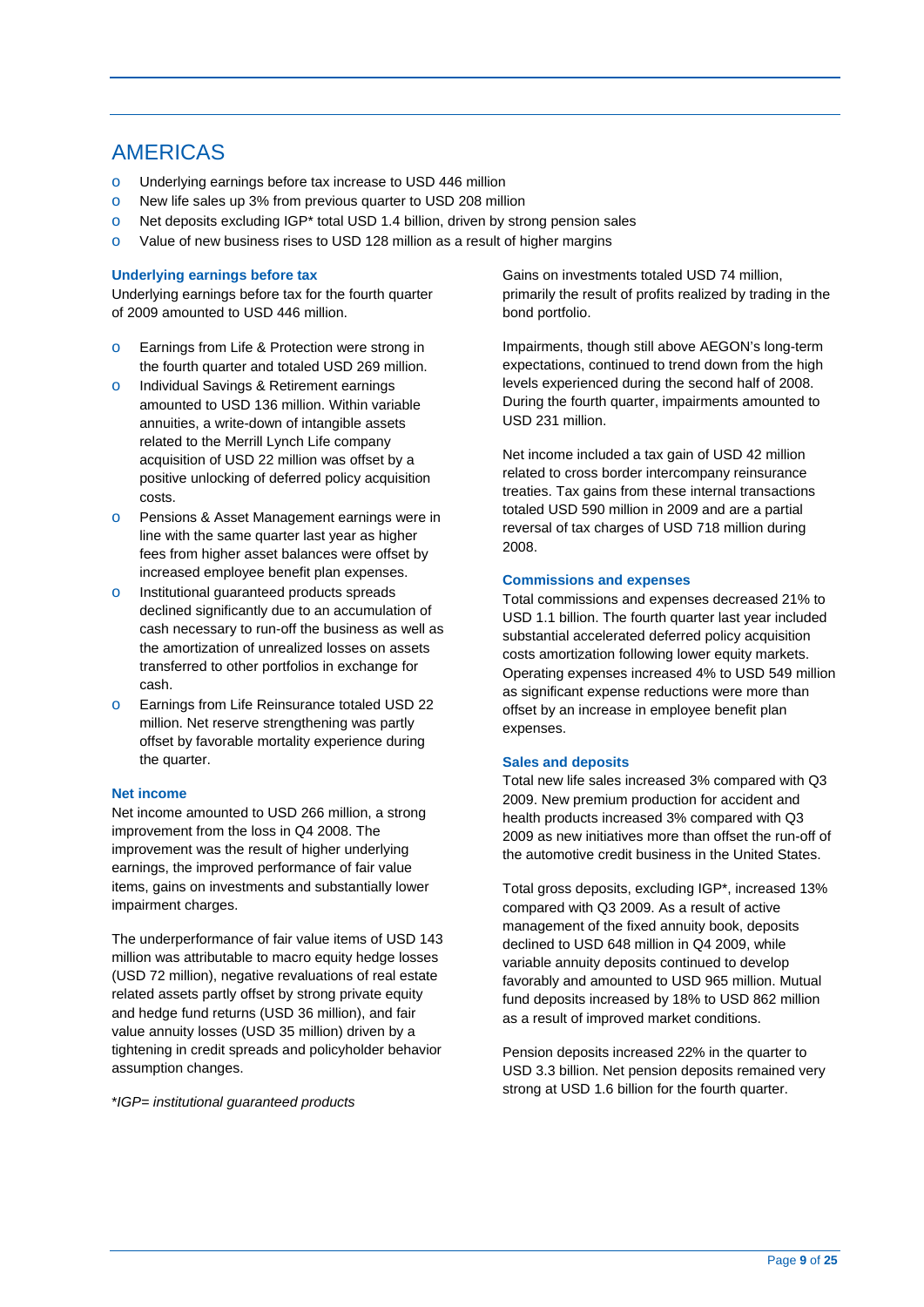#### **Value of new business**

Value of new business improved to USD 128 million due primarily to higher margins in the variable annuity and life reinsurance businesses. The internal rate of return increased to 14.7%, mainly as a result of improved margins on variable annuities.

#### **Revenue-generating investments**

Revenue-generating investments declined by 1% in the fourth quarter to USD 307 billion at the end of December 2009 as outflows related to the run-off of the institutional spread-based business were partly offset by strong net inflows from pension and retail businesses.

### **AMERICAS - EARNINGS**

| <b>USD millions</b>                                | Q4 2009 | Q3 2009      | %                | Q4 2008  | %                        | FY 2009  | FY 2008  | %                   |
|----------------------------------------------------|---------|--------------|------------------|----------|--------------------------|----------|----------|---------------------|
|                                                    |         |              |                  |          |                          |          |          |                     |
| Underlying earnings before tax by line of business |         |              |                  |          |                          |          |          |                     |
| Life                                               | 189     | 193          | (2)              | 159      | 19                       | 653      | 769      | (15)                |
| Accident and health                                | 80      | 67           | $\boldsymbol{p}$ | 68       | 18                       | 314      | 363      | (13)                |
| Life and protection                                | 269     | 260          | $\sqrt{3}$       | 227      | 19                       | 967      | 1,132    | (15)                |
| <b>Fixed annuities</b>                             | 103     | 62           | 66               | 86       | 20                       | 311      | 368      | (15)                |
| Variable annuities                                 | 45      | 50           | (10)             | (709)    |                          | (356)    | (587)    | 39                  |
| Retail mutual funds                                | (12)    | (8)          | (50)             |          |                          | (39)     | 8        | ×.                  |
| Individual savings and retirement products         | 136     | 104          | 31               | (623)    |                          | (84)     | (211)    | 60                  |
| Pensions and asset management                      | 22      | 10           | 20               | 23       | (4)                      | 59       | 150      | (61)                |
| Institutional guaranteed products                  | (17)    | $\mathbf{1}$ |                  | 127      |                          | 119      | 544      | (78)                |
| <b>BOLI/COLI</b>                                   | 15      | 9            | 67               | 4        |                          | 47       | 50       | (6)                 |
| Institutional products                             | (2)     | 10           |                  | 131      |                          | 166      | 594      | (72)                |
| Life reinsurance                                   | 22      | 20           | 10               | (170)    |                          | 29       | (93)     | ÷.                  |
| Share in net results of associates                 | (1)     | (1)          |                  |          |                          | (5)      | 1        |                     |
| Underlying earnings before tax                     | 446     | 403          | 11               | (412)    | $\tilde{\phantom{a}}$    | 1,132    | 1,573    | (28)                |
| Over/(under) performance of fair value items       | (143)   | (97)         | (47)             | (1, 330) | 89                       | (42)     | (2, 434) | 98                  |
| Operating earnings before tax                      | 303     | 306          | (1)              | (1,742)  | $\overline{a}$           | 1,090    | (861)    | ÷                   |
| Operating earnings before tax by line of business  |         |              |                  |          |                          |          |          |                     |
| Life                                               | 187     | 197          | (5)              | 70       | 167                      | 636      | 593      | $\overline{7}$      |
| Accident and health                                | 79      | 66           | 20               | 43       | 84                       | 297      | 321      | (7)                 |
| Life and protection                                | 266     | 263          | $\mathbf{1}$     | 113      | 135                      | 933      | 914      | $\overline{c}$      |
| <b>Fixed annuities</b>                             | 106     | 87           | 22               | (110)    | $\overline{\phantom{a}}$ | 315      | (68)     | ÷.                  |
| Variable annuities                                 | (119)   | (164)        | 27               | (1, 185) | 90                       | (670)    | (1,289)  | 48                  |
| Retail mutual funds                                | (12)    | (8)          | (50)             |          |                          | (39)     | 8        | ÷.                  |
| Individual savings and retirement products         | (25)    | (85)         | 71               | (1,295)  | 98                       | (394)    | (1,349)  | 71                  |
| Pensions and asset management                      | 23      | 10           | 130              | (11)     | $\overline{\phantom{a}}$ | 45       | 91       | (51)                |
| Institutional guaranteed products                  | (36)    | 47           |                  | (76)     | 53                       | 185      | (15)     | ×.                  |
| <b>BOLI/COLI</b>                                   | 14      | 9            | 56               | (8)      | $\overline{\phantom{a}}$ | 41       | 26       | 58                  |
| Institutional products                             | (22)    | 56           |                  | (84)     | 74                       | 226      | 11       | ÷.                  |
| Life reinsurance                                   | 62      | 63           | (2)              | (465)    | $\overline{\phantom{a}}$ | 285      | (529)    |                     |
| Share in net results of associates                 | (1)     | (1)          |                  |          |                          | (5)      | 1        | ٠                   |
| Operating earnings before tax                      | 303     | 306          | (1)              | (1,742)  | $\overline{\phantom{a}}$ | 1,090    | (861)    |                     |
| Gains/(losses) on investments                      | 74      | (98)         | ÷,               | (10)     | $\overline{\phantom{a}}$ | 8        | (103)    | ÷                   |
| Impairment charges                                 | (231)   | (287)        | 20               | (499)    | 54                       | (1, 337) | (1, 138) | (17)                |
| Other income/(charges)                             |         | (5)          |                  | (1)      |                          | (4)      | 6        |                     |
| Income before tax                                  | 146     | (84)         |                  | (2, 252) |                          | (243)    | (2,096)  | 88                  |
| Income tax                                         | 120     | 316          | (62)             | 393      | (69)                     | 940      | 74       |                     |
| Net income                                         | 266     | 232          | 15               | (1,859)  | $\blacksquare$           | 697      | (2,022)  | $\sim$              |
| Net underlying earnings                            | 403     | 359          | 12               | (279)    |                          | 1,048    | 1,143    | (8)                 |
| Net operating earnings                             | 345     | 295          | 17               | (1, 136) | $\blacksquare$           | 1,055    | (491)    | $\sim$              |
| Commissions and expenses                           | 1,141   | 1,295        | (2)              | 1,451    | (21)                     | 5,009    | 4,961    | $\pmb{\mathcal{I}}$ |
| of which operating expenses                        | 549     | 539          | $\overline{c}$   | 527      | $\overline{4}$           | 2,227    | 2,167    | 3                   |

For the amounts in euro see the Financial Supplement.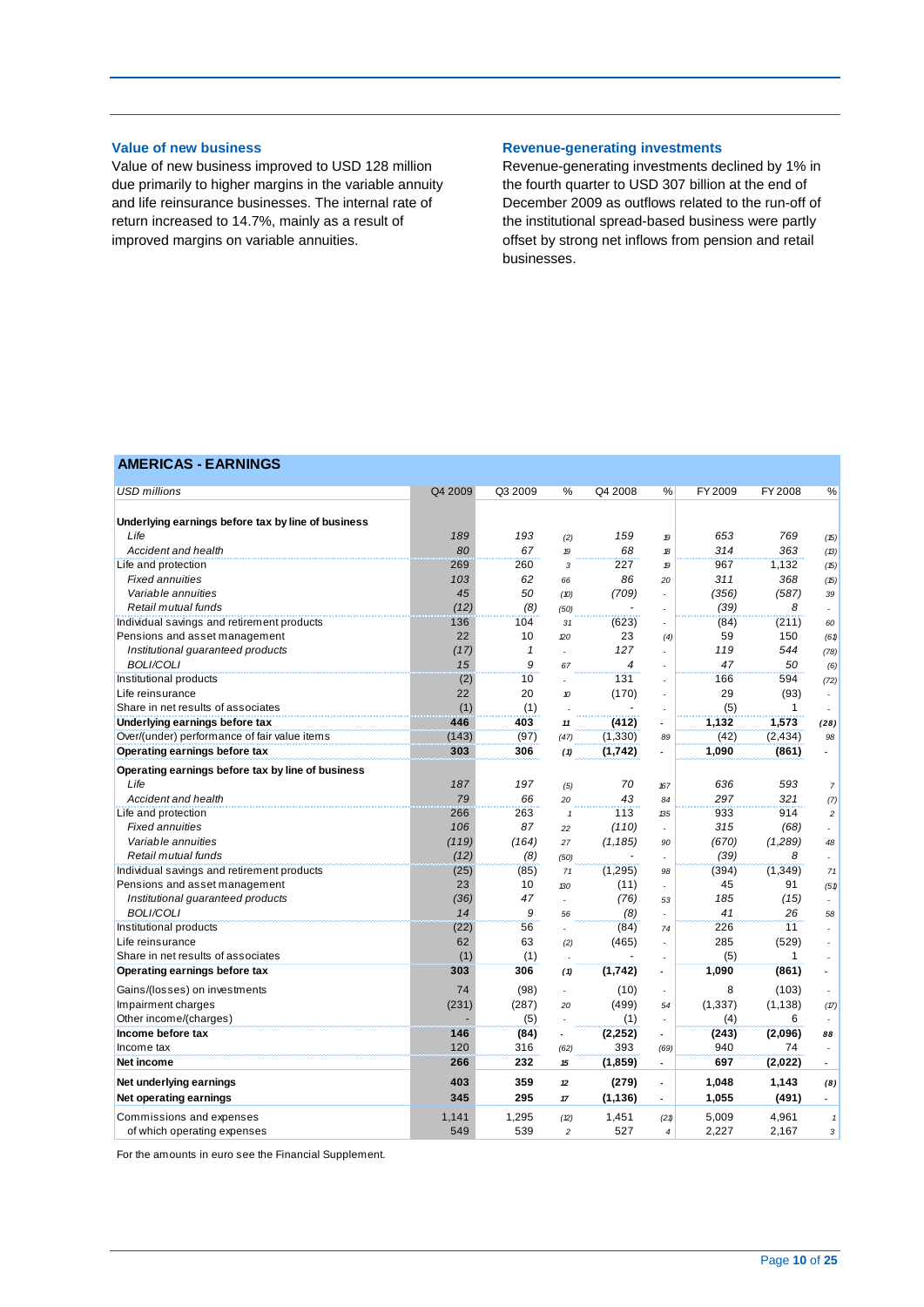| <b>AMERICAS - SALES</b>                                      |           |         |               |         |               |           |                |                  |
|--------------------------------------------------------------|-----------|---------|---------------|---------|---------------|-----------|----------------|------------------|
| <b>USD</b> millions                                          | Q4 2009   | Q3 2009 | %             | Q4 2008 | %             | FY 2009   | <b>FY 2008</b> | %                |
| <b>New life sales</b>                                        |           |         |               |         |               |           |                |                  |
| Life single premiums                                         | 184       | 193     | (5)           | 262     | (30)          | 606       | 931            | (35)             |
| Life recurring premiums annualized                           | 189       | 183     | 3             | 179     | 6             | 715       | 852            | (16)             |
| Total recurring plus 1/10 single                             | 208       | 202     | 3             | 205     | 1             | 776       | 945            | (18)             |
| Life                                                         | 149       | 152     | (2)           | 138     | 8             | 566       | 669            | (15)             |
| <b>BOLI/COLI</b>                                             |           | 1       |               | 15      | (93)          | 4         | 36             | (89)             |
| Life reinsurance                                             | 58        | 49      | 18            | 52      | $\mathcal{D}$ | 206       | 240            | (14)             |
| Total recurring plus 1/10 single                             | 208       | 202     | 3             | 205     | $\mathbf{1}$  | 776       | 945            | (18)             |
| New premium production accident and health insurance         | 184       | 178     | 3             | 205     | (D)           | 758       | 870            | (13)             |
| Gross deposits (on and off balance) by line of business      |           |         |               |         |               |           |                |                  |
| <b>Fixed annuities</b>                                       | 648       | 691     | (6)           | 2,328   | (72)          | 4.751     | 5,947          | (20)             |
| Variable annuities                                           | 965       | 912     | 6             | 747     | 29            | 3,728     | 3,680          | $\mathbf{1}$     |
| Retail mutual funds                                          | 862       | 732     | 18            | 396     | 118           | 2,414     | 2,813          | (14)             |
| Pensions and asset management                                | 3,394     | 2,841   | 19            | 2,771   | 22            | 12,027    | 12,987         | (7)              |
| Institutional quaranteed products                            | 972       | 1,158   | (16)          | 8,075   | (88)          | 6,085     | 26,945         | (77)             |
| Life reinsurance                                             |           | 1       |               | 1       |               | 2         | 4              | (50)             |
| <b>Total gross deposits</b>                                  | 6,841     | 6,335   | 8             | 14,318  | (52)          | 29,007    | 52,376         | (45)             |
| Total gross deposits excl. institutional guaranteed products | 5,869     | 5,177   | $\mathcal{L}$ | 6,243   | (6)           | 22,922    | 25,431         | (D)              |
| Net deposits (on and off balance) by line of business        |           |         |               |         |               |           |                |                  |
| <b>Fixed annuities</b>                                       | (296)     | (278)   | (6)           | 896     |               | 538       | 103            |                  |
| Variable annuities                                           | (51)      | 153     | ÷,            | (150)   | 66            | 415       | (811)          | $\sim$           |
| Retail mutual funds                                          | 383       | 236     | 62            | (219)   |               | 467       | 778            | (40)             |
| Pensions and asset management                                | 1,361     | 839     | 62            | 24      |               | 3,584     | 2.660          | 35               |
| Institutional guaranteed products                            | (10, 320) | (4,906) | (110)         | 2,433   |               | (20, 280) | 3,203          |                  |
| Life reinsurance                                             | (17)      | (17)    |               | (25)    | 32            | (72)      | (89)           | $\boldsymbol{p}$ |
| <b>Total net deposits</b>                                    | (8,940)   | (3,973) | (125)         | 2,959   | ٠             | (15, 348) | 5,844          |                  |
| Total net deposits excl. institutional guaranteed products   | 1,380     | 933     | 48            | 526     | 162           | 4,932     | 2,641          | 87               |

## **REVENUE GENERATING INVESTMENTS**

|                                             | Dec. 31. | Sept. 30, |                |
|---------------------------------------------|----------|-----------|----------------|
|                                             | 2009     | 2009      | %              |
| Revenue generating investments (total)      | 307.375  | 310.483   | (1)            |
| Investments general account                 | 123.560  | 125,712   | (2)            |
| Investments for account of policyholders    | 71.915   | 68.927    | $\overline{4}$ |
| Off balance sheet investments third parties | 111,900  | 115.844   | (3)            |

For the amounts in euro see the Financial Supplement.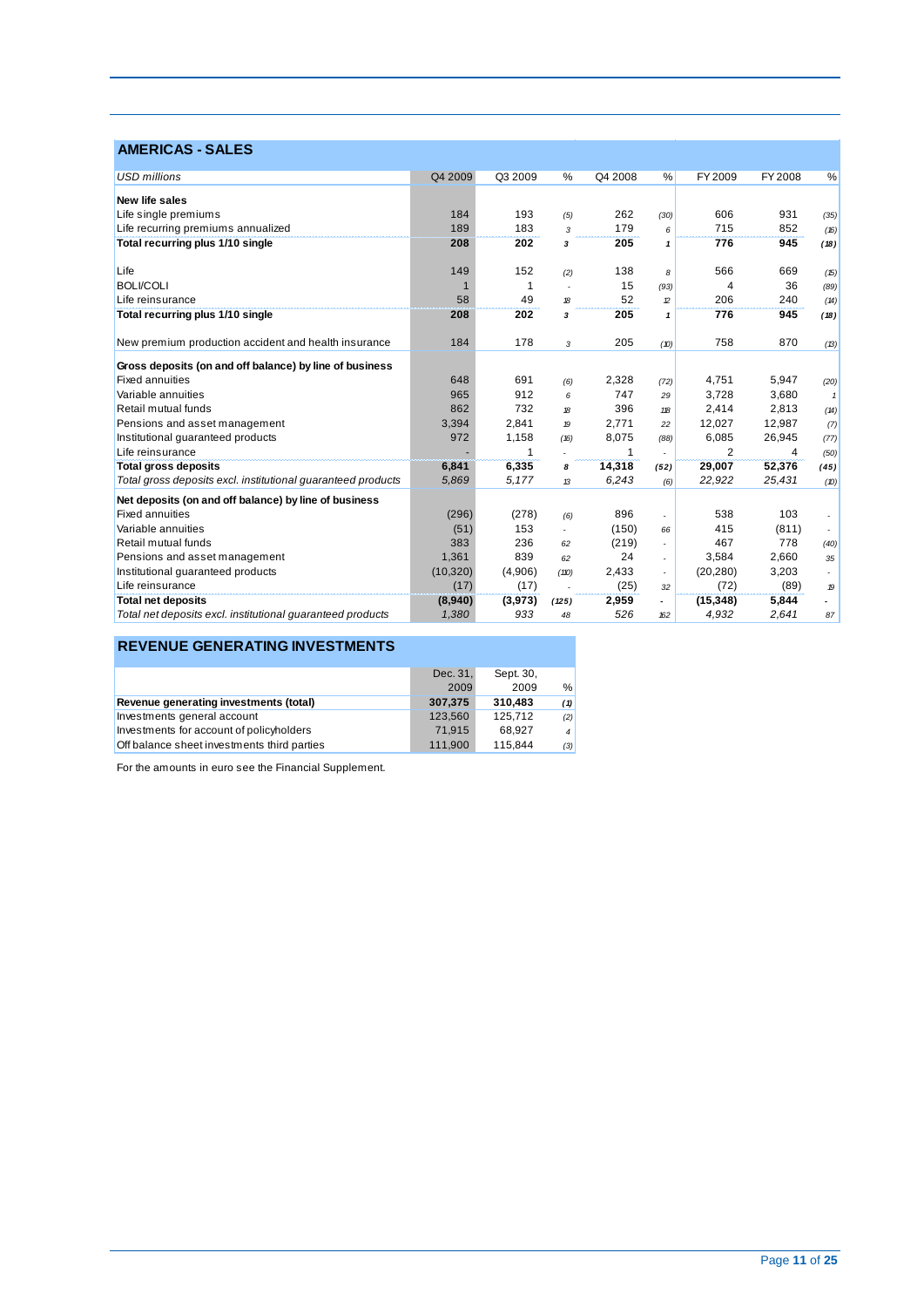## THE NETHERLANDS

- o Underlying earnings increase 27% to EUR 95 million
- o Net income improves 65% to EUR 204 million
- o Strong demand for pensions leads to new life sales of EUR 93 million
- o Value of new business rises to EUR 66 million on higher margins and volumes

#### **Underlying earnings before tax**

Underlying earnings before tax amounted to EUR 95 million. Several separate provision releases totaling EUR 36 million more than offset charges of EUR 22 million related to a reorganization of the sales operations and EUR 9 million for the deposit guarantee scheme in the Netherlands following the failures of two banks, Icesave and DSB.

- o Earnings from Life & Protection increased to EUR 62 million. Life results improved mainly as a result of higher investment income, higher earnings from mortgages and lower costs, partly offset by charges related to a reorganization of the sales operations. Earnings also included several releases of provisions.
- o For Savings, improved margins were more than offset by charges related to a reorganization of the sales operations and the failures of Icesave and DSB, which led to an underlying loss of EUR 27 million.
- o Pensions & Asset Management earnings declined compared with last year to EUR 53 million. Q4 2008 included a one-off dividend of EUR 75 million and exceptional technical results of EUR 37 million. Current quarter results included a release of provisions.
- o Earnings from Distribution amounted to EUR 1 million. Lower volumes in the Dutch insurance market continue to have repercussions for the earnings of this business.
- o General insurance earnings increased to EUR 8 million and included a charge related to the reorganization of the Dutch sales operations.

#### **Net income**

 Net income increased by two-thirds compared with Q4 2008 to EUR 204 million. The improvement was a result of higher underlying earnings, lower impairment charges and increased gains on investments partly offset by an underperformance on fair value items.

Gains on investments totaled EUR 190 million, mainly the result of adjustments in the bond portfolio, in part driven by asset and liability management. Fair value items underperformed by EUR 43 million mainly because of the impact of fair value movements of guarantees and related hedges. Impairments amounted to a positive EUR 7 million as a result of the recovery of previously impaired securities.

#### **Commissions and expenses**

Commissions and expenses decreased by 15% compared with Q4 2008 to EUR 321 million. As a result of significant cost savings, operating costs declined by 13% to EUR 258 million.

#### **Sales and deposits**

As a result of improved service and customer satisfaction, evidenced by recent surveys, demand for AEGON's group pension products increased. This resulted in pension sales of EUR 72 million. Meanwhile, life sales rose to EUR 21 million as a result of an increase in recurring premium production related to mortgages. In total, new life sales amounted to EUR 93 million.

#### **Value of new business**

Higher volumes and margins in the mortgage business resulted in an increase in the value of new business to EUR 66 million. The internal rate of return for AEGON's Dutch activities continues to be high at 14.9%, driven mainly by the mortgage business.

#### **Revenue-generating investments**

Revenue-generating investments rose to EUR 70.9 billion at the end of December 2009, up 2% compared with the previous quarter, primarily the result of continued net inflows.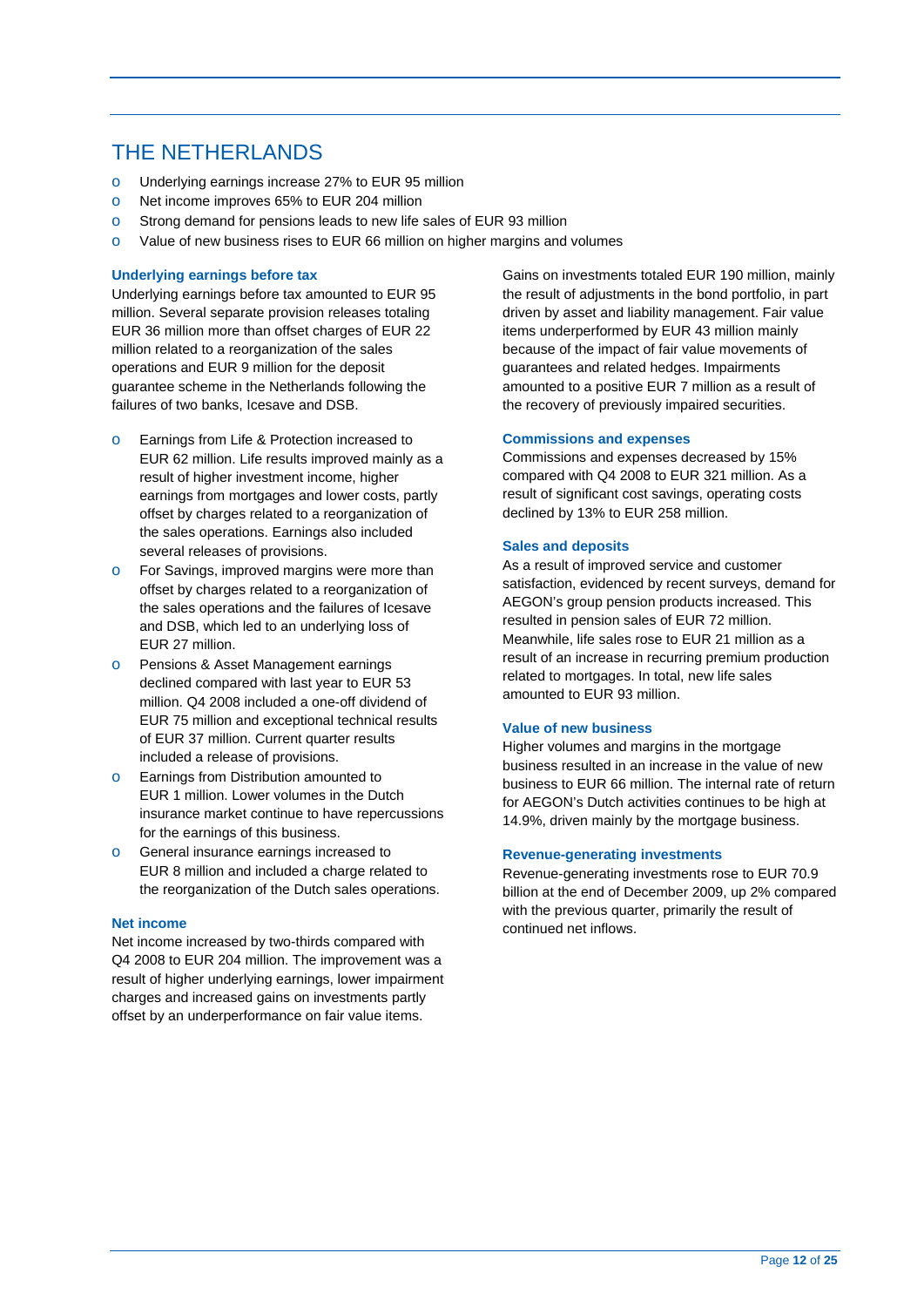| <b>THE NETHERLANDS - EARNINGS</b>                  |                |         |                          |         |                          |         |                |        |
|----------------------------------------------------|----------------|---------|--------------------------|---------|--------------------------|---------|----------------|--------|
| <b>EUR</b> millions                                | Q4 2009        | Q3 2009 | $\frac{0}{0}$            | Q4 2008 | %                        | FY 2009 | <b>FY 2008</b> | %      |
| Underlying earnings before tax by line of business |                |         |                          |         |                          |         |                |        |
| Life                                               | 61             | 61      |                          | (34)    |                          | 234     | 43             |        |
| Accident and health                                | $\mathbf{1}$   | 9       | (89)                     | (3)     |                          | 28      | 23             | 22     |
| Life and protection                                | 62             | 70      | (11)                     | (37)    | $\overline{\phantom{a}}$ | 262     | 66             | $\sim$ |
| Saving products                                    | (27)           | (8)     |                          | (20)    | (35)                     | (54)    | (14)           |        |
| Individual savings and retirement products         | (27)           | (8)     |                          | (20)    | (35)                     | (54)    | (14)           |        |
| Pensions and asset management                      | 53             | 38      | 39                       | 169     | (69)                     | 174     | 308            | (44)   |
| Distribution                                       |                | 3       | (67)                     | (22)    |                          | 16      | 3              |        |
| General insurance                                  | 8              | (2)     |                          | (15)    |                          | 1       | 8              | (88)   |
| Share in net results of associates                 | (2)            | 1       |                          |         |                          | (1)     | $\overline{7}$ |        |
| Underlying earnings before tax                     | 95             | 102     | (7)                      | 75      | 27                       | 398     | 378            | 5      |
| Over/(under) performance of fair value items       | (43)           | 39      |                          | 152     |                          | (247)   | (165)          | (50)   |
| Operating earnings before tax                      | 52             | 141     | (63)                     | 227     | (77)                     | 151     | 213            | (29)   |
| Operating earnings before tax by line of business  |                |         |                          |         |                          |         |                |        |
| Life                                               | 45             | 67      | (33)                     | 29      | 55                       | 194     | 75             | 159    |
| Accident and health                                | $\overline{1}$ | 9       | (89)                     | (3)     | $\overline{a}$           | 28      | 23             | 22     |
| Life and protection                                | 46             | 76      | (39)                     | 26      | 77                       | 222     | 98             | 27     |
| Saving products                                    | (27)           | (8)     |                          | (20)    | (35)                     | (54)    | (14)           |        |
| Individual savings and retirement products         | (27)           | (8)     | $\overline{\phantom{a}}$ | (20)    | (35)                     | (54)    | (14)           |        |
| Pensions and asset management                      | 26             | 71      | (63)                     | 258     | (90)                     | (33)    | 111            |        |
| Distribution                                       | $\mathbf{1}$   | 3       | (67)                     | (22)    |                          | 16      | 3              |        |
| General insurance                                  | 8              | (2)     | ٠                        | (15)    |                          | 1       | 8              | (88)   |
| Share in net results of associates                 | (2)            | 1       |                          |         |                          | (1)     | $\overline{7}$ |        |
| Operating earnings before tax                      | 52             | 141     | (63)                     | 227     | (77)                     | 151     | 213            | (29)   |
| Gains/(losses) on investments                      | 190            | (34)    |                          | 84      | 26                       | 224     | 20             |        |
| Impairment charges                                 | $\overline{7}$ | (12)    |                          | (68)    |                          | (111)   | (138)          | 20     |
| Income before tax                                  | 249            | 95      | 162                      | 243     | 2                        | 264     | 95             | 178    |
| Income tax                                         | (45)           | (21)    | (114)                    | (119)   | 62                       | (23)    | (1)            |        |
| Net income                                         | 204            | 74      | 176                      | 124     | 65                       | 241     | 94             | 156    |
| Net underlying earnings                            | 73             | 78      | (6)                      | 80      | (9)                      | 299     | 326            | (8)    |
| <b>Net operating earnings</b>                      | 41             | 106     | (61)                     | 129     | (68)                     | 114     | 139            | (18)   |
| Commissions and expenses                           | 321            | 279     | 15                       | 376     | (15)                     | 1,181   | 1,269          | (7)    |
| of which operating expenses                        | 258            | 206     | 25                       | 297     | (B)                      | 873     | 934            | (7)    |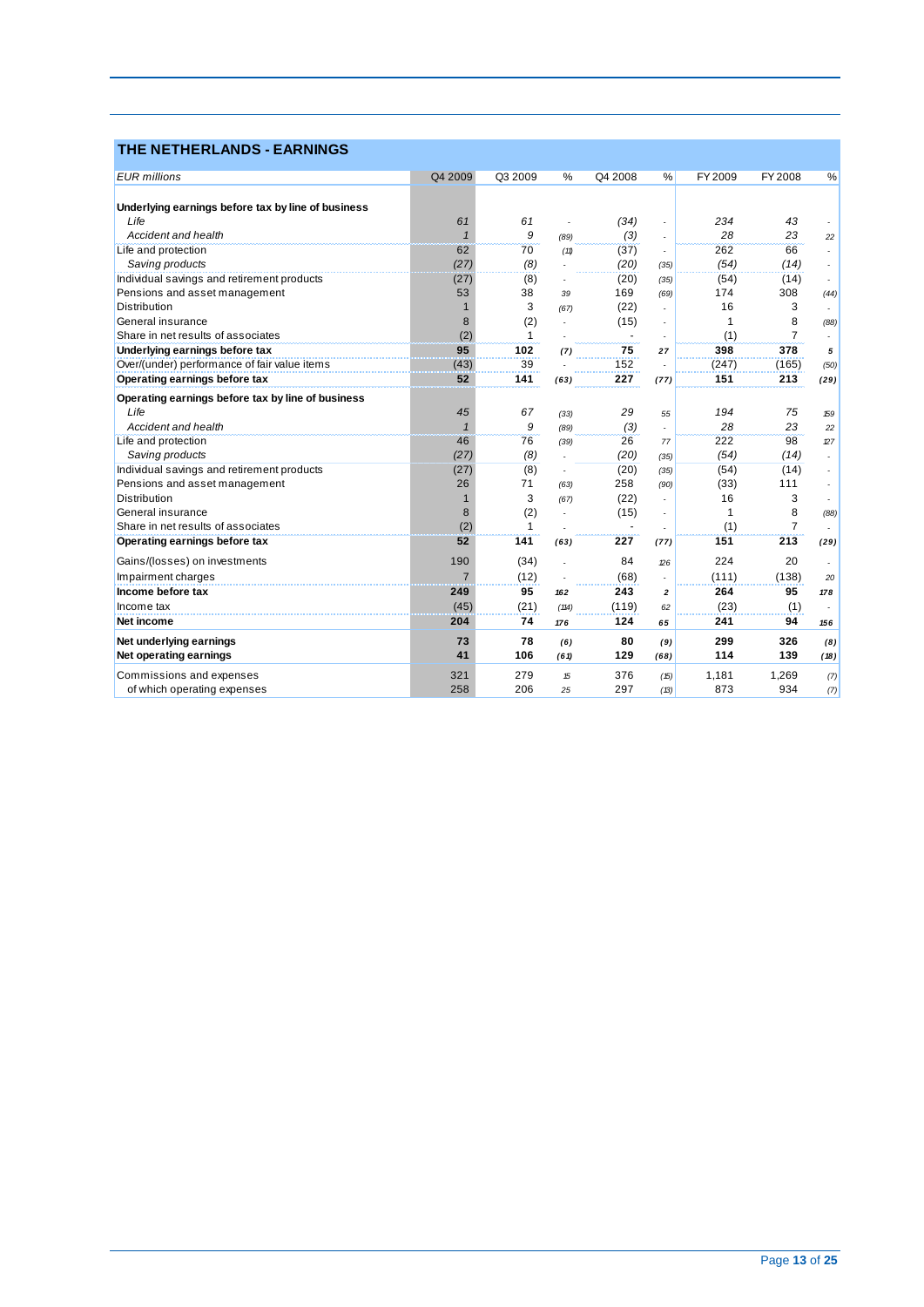## **THE NETHERLANDS - SALES**

| <b>EUR</b> millions                                     | Q4 2009 | Q3 2009 | %              | Q4 2008 | %                        | FY 2009 | FY 2008 | %     |
|---------------------------------------------------------|---------|---------|----------------|---------|--------------------------|---------|---------|-------|
| <b>New life sales</b>                                   |         |         |                |         |                          |         |         |       |
| Life single premiums                                    | 638     | 329     | 94             | 225     | <b>184</b>               | 1.503   | 1,324   | 14    |
| Life recurring premiums annualized                      | 29      | 20      | 45             | 18      | 61                       | 89      | 86      | 3     |
| Total recurring plus 1/10 single                        | 93      | 52      | 79             | 41      | 127                      | 239     | 219     | 9     |
| Life                                                    | 21      | 19      | 11             | 20      | 5                        | 82      | 97      | (15)  |
| Pensions                                                | 72      | 33      | 118            | 21      |                          | 157     | 122     | 29    |
| Total recurring plus 1/10 single                        | 93      | 52      | 79             | 41      | 127                      | 239     | 219     | 9     |
| New premium production accident and health insurance    | 4       | 3       | 33             | 4       |                          | 17      | 15      | 13    |
| New premium production general insurance                |         | 6       | $\pi$          |         | $\overline{\phantom{a}}$ | 26      | 28      | (7)   |
| Gross deposits (on and off balance) by line of business |         |         |                |         |                          |         |         |       |
| Saving deposits                                         | 1,017   | 978     | $\overline{4}$ | 590     | 72                       | 3,032   | 2,473   | 23    |
| Pensions and asset management                           | 166     | 173     | (4)            | 83      | $\mathcal{D}^{\prime}$   | 412     | 228     | 81    |
| Total gross deposits                                    | 1,183   | 1,151   | з              | 673     | 76                       | 3,444   | 2,701   | 28    |
| Net deposits (on and off balance) by line of business   |         |         |                |         |                          |         |         |       |
| Saving deposits                                         | 454     | 440     | 3              | (535)   | ٠                        | 870     | (699)   |       |
| Pensions and asset management                           | (123)   | 210     |                | 14      |                          | (99)    | (38)    | (161) |
| <b>Total net deposits</b>                               | 331     | 650     | (49)           | (521)   |                          | 771     | (737)   |       |

### **REVENUE GENERATING INVESTMENTS**

|                                             | Dec. 31, | Sept. 30, |                |
|---------------------------------------------|----------|-----------|----------------|
|                                             | 2009     | 2009      | %              |
| Revenue generating investments (total)      | 70.861   | 69.656    | $\mathbf{2}$   |
| Investments general account                 | 36.144   | 35.496    | $\overline{2}$ |
| Investments for account of policyholders    | 21.749   | 21.044    | 3              |
| Off balance sheet investments third parties | 12.968   | 13.116    | (1)            |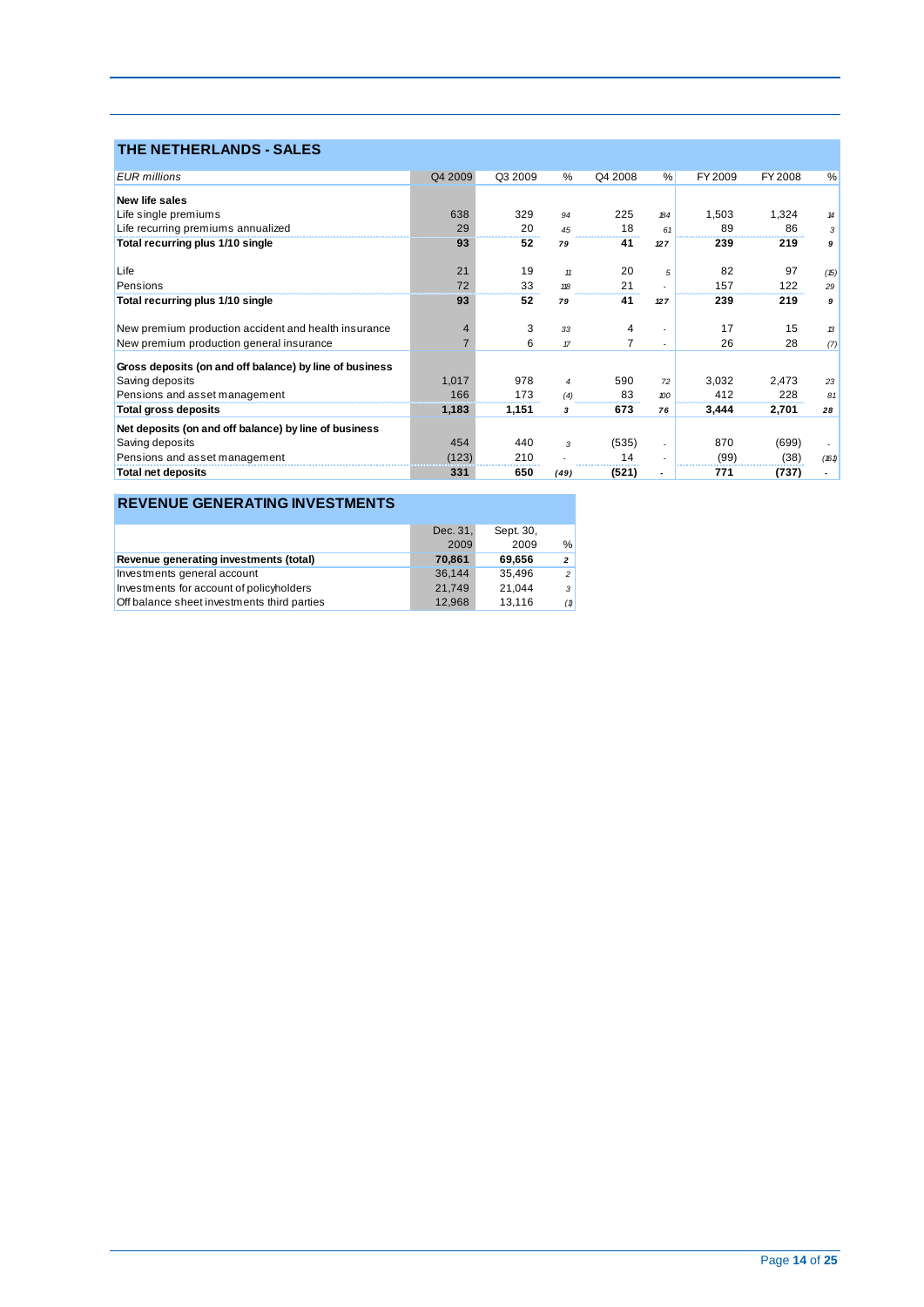## UNITED KINGDOM

- o Underlying earnings before tax increase to GBP 30 million
- o New life sales up 9% compared with Q3 2009 to GBP 237 million
- o Higher sales lead to value of new business of GBP 32 million, up 10% compared with Q3 2009

#### **Underlying earnings before tax**

Underlying earnings before tax increased to GBP 30 million in the fourth quarter, mainly as a result of a strong recovery in financial markets and business growth.

- o Earnings from Life & Protection amounted to GBP 10 million. Earnings in the fourth quarter last year had included a one-off benefit.
- o Pensions & Asset Management earnings increased to GBP 28 million, due to a strong recovery in financial markets.
- o Distribution recorded a loss of GBP 8 million as a result of lower income due to adverse market conditions and costs associated with adapting the business to the new environment.

#### **Net income**

Net income amounted to GBP 15 million in Q4 2009 as the result of higher underlying earnings, an improved performance of fair value items and gains on investments, partly offset by an increase in impairments. Gains on investments totaled GBP 30 million, mainly from bond trading. Impairments increased in the fourth quarter to GBP 49 million, mostly related to hybrid securities issued by Irish and UK banks.

#### **Commissions and expenses**

Total commissions and expenses were up 8% compared with Q4 2008 to GBP 186 million, mainly as a result of a lower deferral of expenses and the release of employee benefit reserves in the fourth quarter last year. Operating expenses decreased by 1%, as cost savings measures led to lower expenses.

#### **Sales and deposits**

New life sales increased by 9% compared with Q3 2009 to GBP 237 million. Sales of group and individual pensions increased, though annuity production was lower, as planned following repricing. Gross deposits declined to GBP 270 million, compared with a very strong third quarter.

#### **Value of new business**

Value of new business increased compared with Q3 2009, in line with higher pension sales, to GBP 32 million. The internal rate of return on new business remained stable at 13.5%.

#### **Revenue-generating investments**

As a result of a further recovery in financial markets and net inflows, revenue-generating investments increased to GBP 55.8 billion at the end of December 2009.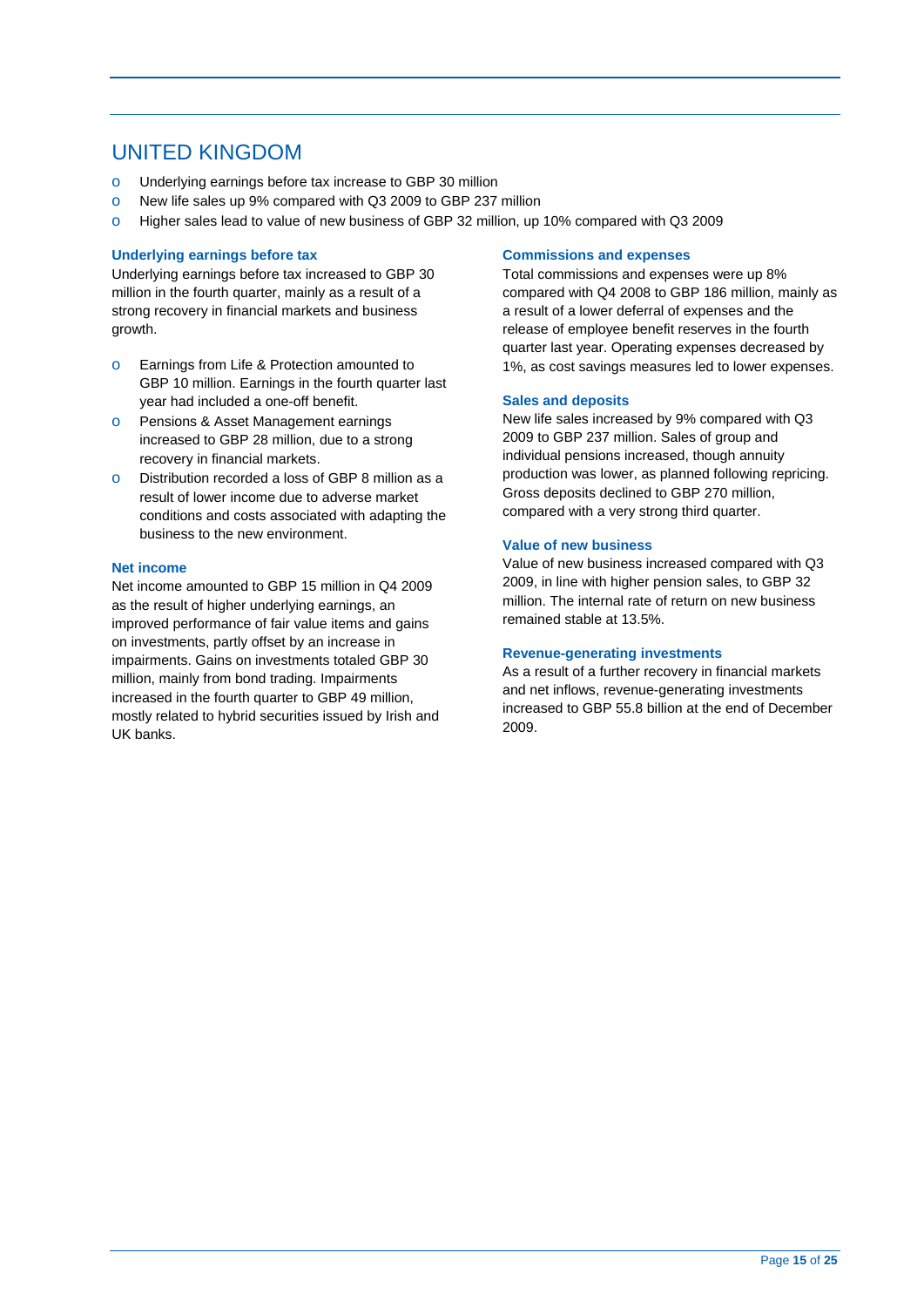### **UNITED KINGDOM - EARNINGS**

| <b>GBP</b> millions                                | Notes | Q4 2009        | Q3 2009 | %     | Q4 2008     | $\frac{0}{0}$            | FY 2009 | FY 2008 | %    |
|----------------------------------------------------|-------|----------------|---------|-------|-------------|--------------------------|---------|---------|------|
| Underlying earnings before tax by line of business |       |                |         |       |             |                          |         |         |      |
| Life                                               |       | 10             | 10      |       | 18          | (44)                     | 38      | 46      | (17) |
| Life and protection                                |       | 10             | 10      |       | 18          | (44)                     | 38      | 46      | (17) |
| Pensions and asset management                      |       | 28             | (18)    |       | (8)         |                          | 21      | 68      | (69) |
| <b>Distribution</b>                                |       | (8)            | (3)     | (167) | 3           |                          | (16)    | (1)     |      |
| Underlying earnings before tax                     |       | 30             | (11)    |       | 13          | 131                      | 43      | 113     | (62) |
| Over/(under) performance of fair value items       |       |                | 6       |       | (15)        | $\overline{\phantom{a}}$ | 5       | (15)    |      |
| Operating earnings before tax                      |       | 30             | (5)     |       | (2)         |                          | 48      | 98      | (51) |
|                                                    |       |                |         |       |             |                          |         |         |      |
| Operating earnings before tax by line of business  |       |                |         |       |             |                          |         |         |      |
| Life                                               |       | 10             | 10      |       | 18          | (44)                     | 38      | 46      | (17) |
| Life and protection                                |       | 10             | 10      |       | 18          | (44)                     | 38      | 46      | (17) |
| Pensions and asset management                      |       | 28             | (12)    |       | (23)        |                          | 26      | 53      | (51) |
| <b>Distribution</b>                                |       | (8)            | (3)     | (167) | 3           |                          | (16)    | (1)     |      |
| Operating earnings before tax                      |       | 30             | (5)     |       | (2)         |                          | 48      | 98      | (51) |
| Gains/(losses) on investments                      |       | 30             | 26      | 15    | (16)        | $\overline{\phantom{a}}$ | 90      | (17)    |      |
| Impairment charges                                 |       | (49)           | (70)    | 30    | 2           |                          | (163)   | (18)    |      |
| Other income/(charges)                             |       | 8              | 43      | (81)  | 28          | (71)                     | 59      | (14)    |      |
| Income before tax                                  |       | 19             | (6)     |       | 12          | 58                       | 34      | 49      | (31) |
| Income tax attributable to policyholder return     |       | (8)            | (43)    | 81    | (28)        | 71                       | (59)    | 14      |      |
| Income before income tax on shareholders return    |       | 11             | (49)    |       | (16)        |                          | (25)    | 63      |      |
| Income tax on shareholders return                  |       | $\overline{4}$ | 16      | (75)  | 8           | (50)                     | 30      | 1       |      |
| Net income                                         |       | 15             | (33)    |       | (8)         | $\overline{\phantom{a}}$ | 5       | 64      | (92) |
| Net underlying earnings                            |       | 30             | (5)     |       | 17          | 76                       | 56      | 104     | (46) |
| Net operating earnings                             |       | 30             | (1)     |       | $\mathbf 2$ |                          | 59      | 89      | (34) |
| Commissions and expenses                           |       | 186            | 167     | 11    | 173         | 8                        | 687     | 662     | 4    |
| of which operating expenses                        |       | 113            | 109     | 4     | 114         | (1)                      | 428     | 414     | 3    |

For the amounts in euro see the Financial Supplement.

### **UNITED KINGDOM - SALES**

| <b>GBP</b> millions                                     | Q4 2009<br>Notes | Q3 2009 | $\%$ | Q4 2008 | %    | FY 2009 | FY 2008 | %    |
|---------------------------------------------------------|------------------|---------|------|---------|------|---------|---------|------|
| <b>New life sales</b>                                   | 9                |         |      |         |      |         |         |      |
| Life single premiums                                    | 1.171            | 1.066   | 10   | 1.548   | (24) | 4.571   | 6.470   | (29) |
| Life recurring premiums annualized                      | 120              | 111     | 8    | 134     | (D)  | 486     | 575     | (15) |
| Total recurring plus 1/10 single                        | 237              | 218     | 9    | 289     | (18) | 943     | 1,222   | (23) |
| Life                                                    | 31               | 40      | (23) | 66      | (53) | 183     | 251     | (27) |
| Pensions                                                | 206              | 178     | 16   | 223     | (8)  | 760     | 971     | (22) |
| Total recurring plus 1/10 single                        | 237              | 218     | 9    | 289     | (18) | 943     | 1,222   | (23) |
| Gross deposits (on and off balance) by line of business |                  |         |      |         |      |         |         |      |
| Pensions and asset management                           | 270              | 491     | (45) | 152     | 78   | 1.076   | 542     | 99   |
| Total gross deposits                                    | 270              | 491     | (45) | 152     | 78   | 1,076   | 542     | 99   |
| Net deposits (on and off balance) by line of business   |                  |         |      |         |      |         |         |      |
| Pensions and asset management                           | 98               | 402     | (76) | 11      |      | 269     | (322)   |      |
| <b>Total net deposits</b>                               | 98               | 402     | (76) | 11      |      | 269     | (322)   |      |

### **REVENUE GENERATING INVESTMENTS**

|                                             | Dec. 31. | Sept. 30, |                |
|---------------------------------------------|----------|-----------|----------------|
|                                             | 2009     | 2009      | %              |
| Revenue generating investments (total)      | 55,774   | 54.224    | 3              |
| Investments general account                 | 7.031    | 6.779     | $\overline{4}$ |
| Investments for account of policyholders    | 45.975   | 44.795    | $\cdot$        |
| Off balance sheet investments third parties | 2.768    | 2.650     | $\overline{4}$ |

For the amounts in euro see the Financial Supplement.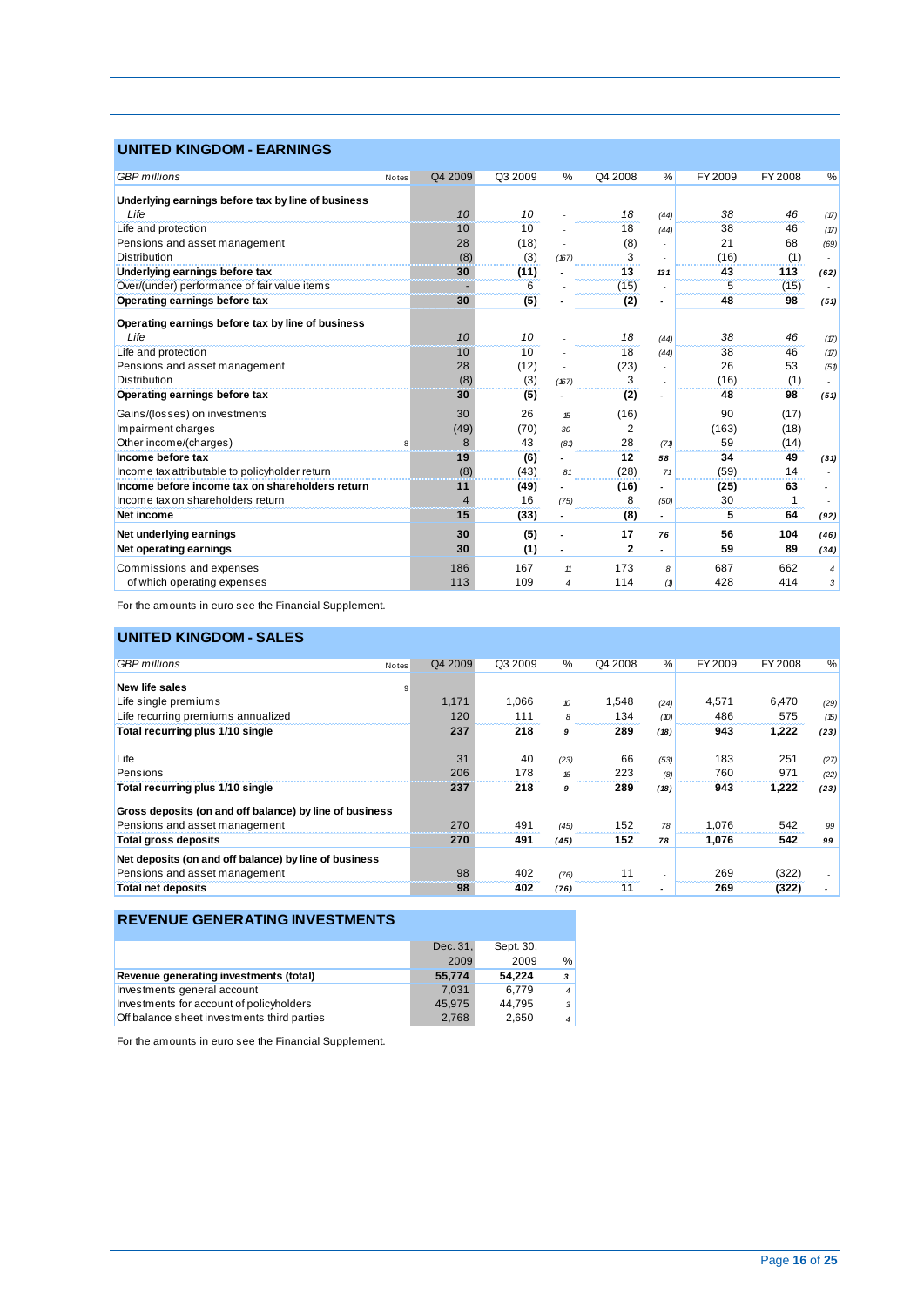## OTHER COUNTRIES

- o Underlying earnings before tax increase to EUR 42 million
- o New life sales increase 39% to EUR 57 million compared with Q3 2009, primarily driven by higher sales in Spain
- o Value of new business rises to EUR 30 million, due mainly to growth in sales

#### **Underlying earnings before tax**

Underlying earnings before tax totaled EUR 42 million, driven mainly by further growth in Central & Eastern Europe (CEE) and Spain. Earnings for the same quarter last year had included a sizeable oneoff charge associated with the company's Taiwanese operations. The sale of these operations was completed in August 2009, and results are no longer included in AEGON's earnings.

- o Earnings from Life & Protection increased to EUR 15 million, mainly as a result of growth in CEE – particularly in Slovakia and the Czech Republic – as well as improved results from AEGON's joint ventures in Spain. Results last year were impacted by an accelerated amortization of deferred acquisition costs in Taiwan of EUR 43 million.
- o Individual Savings & Retirement earnings improved to EUR 4 million as AEGON's Chinese asset management joint venture increased its asset balances on the back of a strong recovery in the Chinese equity market.
- o Earnings from Pensions & Asset Management rose to EUR 5 million as a result of higher asset balances and cost efficiencies in CEE.
- o General Insurance earnings remained high at EUR 10 million, while the fourth quarter last year had included a reserve release of EUR 2 million.

#### **Net income**

Net income from Other Countries increased to EUR 18 million as a result of higher underlying earnings, lower losses on investments and lower impairments. Net income for the fourth quarter last year had included an equity impairment in Taiwan of EUR 45 million.

#### **Commissions and expenses**

Commissions and expenses, excluding Taiwan, were unchanged compared with the fourth quarter last year. Operating expenses, also excluding Taiwan, were also stable, despite continued growth in the business.

#### **Sales and deposits**

As a result of strong growth in both single and recurring premium production, total new life sales increased 39% from the third quarter to EUR 57 million.

- o In Spain, new life sales increased to EUR 30 million as a result of the introduction of new products and successful sales campaigns. Sales for the partnership with regional savings bank CAM, which are not consolidated in the company's accounts, amounted to EUR 26 million on a 100% basis;
- In CEE, new life sales remained unchanged at EUR 21 million, while new premium production for non-life increased to EUR 14 million as a result of a greater focus on sales of household insurance;
- o In Asia, new life sales in China increased to EUR 6 million, as a result of higher recurring premium production in most distribution channels. AEGON's joint venture in India, which is not consolidated, recorded new life sales for the quarter of EUR 7 million on a 100% basis.

Gross deposits decreased compared with the third quarter to EUR 591 million primarily as a result of the introduction of new retail mutual funds in China resulted in high inflows during the third quarter.

#### **Value of new business**

Value of new business increased 43% compared with the previous quarter to EUR 30 million, mainly as a result of improved sales in both Spain and Hungary. The internal rate of return remained at a high level.

#### **Revenue-generating investments**

Revenue-generating investments increased 6% during the quarter to EUR 12.3 billion at the end of December 2009. The increase was due mainly to market appreciation and net inflows.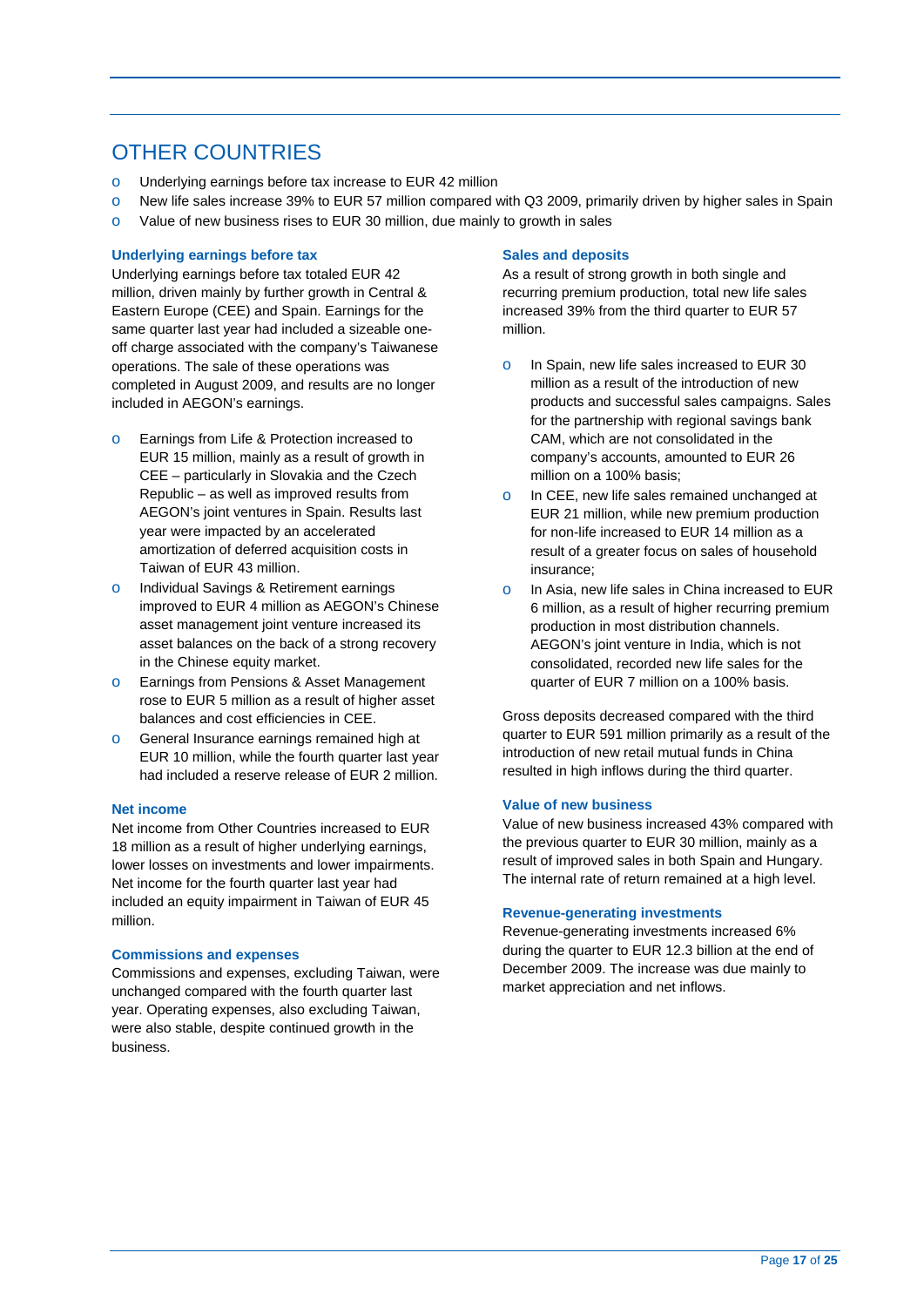## **OTHER COUNTRIES - EARNINGS**

| Underlying earnings before tax by line of business<br>Life<br>15<br>19<br>(41)<br>58<br>11<br>(21)<br>ä,<br>5<br>$\overline{c}$<br>Accident and health<br>1<br>(60)<br>Life and protection<br>19<br>(40)<br>60<br>16<br>15<br>(21)<br>Variable annuities<br>(1)<br>(1)<br>(1)<br>Saving products<br>$\mathbf{1}$<br>$\tilde{\phantom{a}}$<br>Retail mutual funds<br>5<br>5<br>18<br>13<br>3<br>38<br>67<br>$\overline{3}$<br>Individual savings and retirement products<br>$\overline{4}$<br>4<br>19<br>12<br>58<br>33<br>$\overline{2}$<br>19<br>12<br>Pensions and asset management<br>5<br>4<br>150<br>58<br>25<br>General insurance<br>10<br>12<br>35<br>37<br>9<br>(17)<br>(5)<br>11<br>8<br>6<br>28<br>Share in net results of associates<br>6<br>16<br>33<br>75<br>33<br>42<br>42<br>Underlying earnings before tax<br>(17)<br>161<br>93<br>73<br>(2)<br>(1)<br>Over/(under) performance of fair value items<br>(100)<br>Operating earnings before tax<br>40<br>41<br>(17)<br>161<br>93<br>(2)<br>73<br>Operating earnings before tax by line of business<br>Life<br>15<br>19<br>58<br>(41)<br>11<br>(21)<br>$\overline{2}$<br>5<br>Accident and health<br>1<br>(60)<br>٠<br>15<br>(40)<br>60<br>16<br>Life and protection<br>19<br>(21)<br>$\overline{a}$<br>Variable annuities<br>(3)<br>(2)<br>(1)<br>(50)<br>Saving products<br>$\mathbf{1}$<br>$\tilde{\phantom{a}}$<br>٠<br>Retail mutual funds<br>5<br>5<br>18<br>3<br>13<br>67<br>38<br>3<br>$\overline{2}$<br>3<br>12<br>Individual savings and retirement products<br>19<br>58<br>(33)<br>(33)<br>5<br>$\overline{2}$<br>Pensions and asset management<br>19<br>12<br>4<br>25<br>150<br>58<br>37<br>General insurance<br>10<br>9<br>12<br>35<br>11<br>(17)<br>(5)<br>8<br>28<br>Share in net results of associates<br>6<br>6<br>16<br>75<br>33<br>33<br>40<br>41<br>161<br>93<br>Operating earnings before tax<br>(17)<br>73<br>(2)<br>ä,<br>Gains/(losses) on investments<br>$\overline{7}$<br>(1)<br>2<br>(10)<br>(10)<br>90<br>(17)<br>(1)<br>(49)<br>(23)<br>(68)<br>Impairment charges<br>65<br>66<br>Other income/(charges)<br>(4)<br>2<br>(387)<br>1<br>1<br>Income before tax<br>44<br>(75)<br>18<br>(242)<br>16<br>(59)<br>ä,<br>(43)<br>(13)<br>(25)<br>Income tax<br>9<br>(72)<br>18<br>31<br>(66)<br>(9)<br>Net income<br>(285)<br>(42)<br>$\overline{\phantom{a}}$<br>$\sim$ |                         |         |         |   |         |   |         |                |    |
|------------------------------------------------------------------------------------------------------------------------------------------------------------------------------------------------------------------------------------------------------------------------------------------------------------------------------------------------------------------------------------------------------------------------------------------------------------------------------------------------------------------------------------------------------------------------------------------------------------------------------------------------------------------------------------------------------------------------------------------------------------------------------------------------------------------------------------------------------------------------------------------------------------------------------------------------------------------------------------------------------------------------------------------------------------------------------------------------------------------------------------------------------------------------------------------------------------------------------------------------------------------------------------------------------------------------------------------------------------------------------------------------------------------------------------------------------------------------------------------------------------------------------------------------------------------------------------------------------------------------------------------------------------------------------------------------------------------------------------------------------------------------------------------------------------------------------------------------------------------------------------------------------------------------------------------------------------------------------------------------------------------------------------------------------------------------------------------------------------------------------------------------------------------------------------------------------------------------------------------------------------------------------------------------------------------------------------------------------------|-------------------------|---------|---------|---|---------|---|---------|----------------|----|
|                                                                                                                                                                                                                                                                                                                                                                                                                                                                                                                                                                                                                                                                                                                                                                                                                                                                                                                                                                                                                                                                                                                                                                                                                                                                                                                                                                                                                                                                                                                                                                                                                                                                                                                                                                                                                                                                                                                                                                                                                                                                                                                                                                                                                                                                                                                                                            | <b>EUR</b> millions     | Q4 2009 | Q3 2009 | % | Q4 2008 | % | FY 2009 | <b>FY 2008</b> | %  |
|                                                                                                                                                                                                                                                                                                                                                                                                                                                                                                                                                                                                                                                                                                                                                                                                                                                                                                                                                                                                                                                                                                                                                                                                                                                                                                                                                                                                                                                                                                                                                                                                                                                                                                                                                                                                                                                                                                                                                                                                                                                                                                                                                                                                                                                                                                                                                            |                         |         |         |   |         |   |         |                |    |
|                                                                                                                                                                                                                                                                                                                                                                                                                                                                                                                                                                                                                                                                                                                                                                                                                                                                                                                                                                                                                                                                                                                                                                                                                                                                                                                                                                                                                                                                                                                                                                                                                                                                                                                                                                                                                                                                                                                                                                                                                                                                                                                                                                                                                                                                                                                                                            |                         |         |         |   |         |   |         |                |    |
|                                                                                                                                                                                                                                                                                                                                                                                                                                                                                                                                                                                                                                                                                                                                                                                                                                                                                                                                                                                                                                                                                                                                                                                                                                                                                                                                                                                                                                                                                                                                                                                                                                                                                                                                                                                                                                                                                                                                                                                                                                                                                                                                                                                                                                                                                                                                                            |                         |         |         |   |         |   |         |                |    |
|                                                                                                                                                                                                                                                                                                                                                                                                                                                                                                                                                                                                                                                                                                                                                                                                                                                                                                                                                                                                                                                                                                                                                                                                                                                                                                                                                                                                                                                                                                                                                                                                                                                                                                                                                                                                                                                                                                                                                                                                                                                                                                                                                                                                                                                                                                                                                            |                         |         |         |   |         |   |         |                |    |
|                                                                                                                                                                                                                                                                                                                                                                                                                                                                                                                                                                                                                                                                                                                                                                                                                                                                                                                                                                                                                                                                                                                                                                                                                                                                                                                                                                                                                                                                                                                                                                                                                                                                                                                                                                                                                                                                                                                                                                                                                                                                                                                                                                                                                                                                                                                                                            |                         |         |         |   |         |   |         |                |    |
|                                                                                                                                                                                                                                                                                                                                                                                                                                                                                                                                                                                                                                                                                                                                                                                                                                                                                                                                                                                                                                                                                                                                                                                                                                                                                                                                                                                                                                                                                                                                                                                                                                                                                                                                                                                                                                                                                                                                                                                                                                                                                                                                                                                                                                                                                                                                                            |                         |         |         |   |         |   |         |                |    |
|                                                                                                                                                                                                                                                                                                                                                                                                                                                                                                                                                                                                                                                                                                                                                                                                                                                                                                                                                                                                                                                                                                                                                                                                                                                                                                                                                                                                                                                                                                                                                                                                                                                                                                                                                                                                                                                                                                                                                                                                                                                                                                                                                                                                                                                                                                                                                            |                         |         |         |   |         |   |         |                |    |
|                                                                                                                                                                                                                                                                                                                                                                                                                                                                                                                                                                                                                                                                                                                                                                                                                                                                                                                                                                                                                                                                                                                                                                                                                                                                                                                                                                                                                                                                                                                                                                                                                                                                                                                                                                                                                                                                                                                                                                                                                                                                                                                                                                                                                                                                                                                                                            |                         |         |         |   |         |   |         |                |    |
|                                                                                                                                                                                                                                                                                                                                                                                                                                                                                                                                                                                                                                                                                                                                                                                                                                                                                                                                                                                                                                                                                                                                                                                                                                                                                                                                                                                                                                                                                                                                                                                                                                                                                                                                                                                                                                                                                                                                                                                                                                                                                                                                                                                                                                                                                                                                                            |                         |         |         |   |         |   |         |                |    |
|                                                                                                                                                                                                                                                                                                                                                                                                                                                                                                                                                                                                                                                                                                                                                                                                                                                                                                                                                                                                                                                                                                                                                                                                                                                                                                                                                                                                                                                                                                                                                                                                                                                                                                                                                                                                                                                                                                                                                                                                                                                                                                                                                                                                                                                                                                                                                            |                         |         |         |   |         |   |         |                |    |
|                                                                                                                                                                                                                                                                                                                                                                                                                                                                                                                                                                                                                                                                                                                                                                                                                                                                                                                                                                                                                                                                                                                                                                                                                                                                                                                                                                                                                                                                                                                                                                                                                                                                                                                                                                                                                                                                                                                                                                                                                                                                                                                                                                                                                                                                                                                                                            |                         |         |         |   |         |   |         |                |    |
|                                                                                                                                                                                                                                                                                                                                                                                                                                                                                                                                                                                                                                                                                                                                                                                                                                                                                                                                                                                                                                                                                                                                                                                                                                                                                                                                                                                                                                                                                                                                                                                                                                                                                                                                                                                                                                                                                                                                                                                                                                                                                                                                                                                                                                                                                                                                                            |                         |         |         |   |         |   |         |                |    |
|                                                                                                                                                                                                                                                                                                                                                                                                                                                                                                                                                                                                                                                                                                                                                                                                                                                                                                                                                                                                                                                                                                                                                                                                                                                                                                                                                                                                                                                                                                                                                                                                                                                                                                                                                                                                                                                                                                                                                                                                                                                                                                                                                                                                                                                                                                                                                            |                         |         |         |   |         |   |         |                |    |
|                                                                                                                                                                                                                                                                                                                                                                                                                                                                                                                                                                                                                                                                                                                                                                                                                                                                                                                                                                                                                                                                                                                                                                                                                                                                                                                                                                                                                                                                                                                                                                                                                                                                                                                                                                                                                                                                                                                                                                                                                                                                                                                                                                                                                                                                                                                                                            |                         |         |         |   |         |   |         |                |    |
|                                                                                                                                                                                                                                                                                                                                                                                                                                                                                                                                                                                                                                                                                                                                                                                                                                                                                                                                                                                                                                                                                                                                                                                                                                                                                                                                                                                                                                                                                                                                                                                                                                                                                                                                                                                                                                                                                                                                                                                                                                                                                                                                                                                                                                                                                                                                                            |                         |         |         |   |         |   |         |                |    |
|                                                                                                                                                                                                                                                                                                                                                                                                                                                                                                                                                                                                                                                                                                                                                                                                                                                                                                                                                                                                                                                                                                                                                                                                                                                                                                                                                                                                                                                                                                                                                                                                                                                                                                                                                                                                                                                                                                                                                                                                                                                                                                                                                                                                                                                                                                                                                            |                         |         |         |   |         |   |         |                |    |
|                                                                                                                                                                                                                                                                                                                                                                                                                                                                                                                                                                                                                                                                                                                                                                                                                                                                                                                                                                                                                                                                                                                                                                                                                                                                                                                                                                                                                                                                                                                                                                                                                                                                                                                                                                                                                                                                                                                                                                                                                                                                                                                                                                                                                                                                                                                                                            |                         |         |         |   |         |   |         |                |    |
|                                                                                                                                                                                                                                                                                                                                                                                                                                                                                                                                                                                                                                                                                                                                                                                                                                                                                                                                                                                                                                                                                                                                                                                                                                                                                                                                                                                                                                                                                                                                                                                                                                                                                                                                                                                                                                                                                                                                                                                                                                                                                                                                                                                                                                                                                                                                                            |                         |         |         |   |         |   |         |                |    |
|                                                                                                                                                                                                                                                                                                                                                                                                                                                                                                                                                                                                                                                                                                                                                                                                                                                                                                                                                                                                                                                                                                                                                                                                                                                                                                                                                                                                                                                                                                                                                                                                                                                                                                                                                                                                                                                                                                                                                                                                                                                                                                                                                                                                                                                                                                                                                            |                         |         |         |   |         |   |         |                |    |
|                                                                                                                                                                                                                                                                                                                                                                                                                                                                                                                                                                                                                                                                                                                                                                                                                                                                                                                                                                                                                                                                                                                                                                                                                                                                                                                                                                                                                                                                                                                                                                                                                                                                                                                                                                                                                                                                                                                                                                                                                                                                                                                                                                                                                                                                                                                                                            |                         |         |         |   |         |   |         |                |    |
|                                                                                                                                                                                                                                                                                                                                                                                                                                                                                                                                                                                                                                                                                                                                                                                                                                                                                                                                                                                                                                                                                                                                                                                                                                                                                                                                                                                                                                                                                                                                                                                                                                                                                                                                                                                                                                                                                                                                                                                                                                                                                                                                                                                                                                                                                                                                                            |                         |         |         |   |         |   |         |                |    |
|                                                                                                                                                                                                                                                                                                                                                                                                                                                                                                                                                                                                                                                                                                                                                                                                                                                                                                                                                                                                                                                                                                                                                                                                                                                                                                                                                                                                                                                                                                                                                                                                                                                                                                                                                                                                                                                                                                                                                                                                                                                                                                                                                                                                                                                                                                                                                            |                         |         |         |   |         |   |         |                |    |
|                                                                                                                                                                                                                                                                                                                                                                                                                                                                                                                                                                                                                                                                                                                                                                                                                                                                                                                                                                                                                                                                                                                                                                                                                                                                                                                                                                                                                                                                                                                                                                                                                                                                                                                                                                                                                                                                                                                                                                                                                                                                                                                                                                                                                                                                                                                                                            |                         |         |         |   |         |   |         |                |    |
|                                                                                                                                                                                                                                                                                                                                                                                                                                                                                                                                                                                                                                                                                                                                                                                                                                                                                                                                                                                                                                                                                                                                                                                                                                                                                                                                                                                                                                                                                                                                                                                                                                                                                                                                                                                                                                                                                                                                                                                                                                                                                                                                                                                                                                                                                                                                                            |                         |         |         |   |         |   |         |                |    |
|                                                                                                                                                                                                                                                                                                                                                                                                                                                                                                                                                                                                                                                                                                                                                                                                                                                                                                                                                                                                                                                                                                                                                                                                                                                                                                                                                                                                                                                                                                                                                                                                                                                                                                                                                                                                                                                                                                                                                                                                                                                                                                                                                                                                                                                                                                                                                            |                         |         |         |   |         |   |         |                |    |
|                                                                                                                                                                                                                                                                                                                                                                                                                                                                                                                                                                                                                                                                                                                                                                                                                                                                                                                                                                                                                                                                                                                                                                                                                                                                                                                                                                                                                                                                                                                                                                                                                                                                                                                                                                                                                                                                                                                                                                                                                                                                                                                                                                                                                                                                                                                                                            |                         |         |         |   |         |   |         |                |    |
|                                                                                                                                                                                                                                                                                                                                                                                                                                                                                                                                                                                                                                                                                                                                                                                                                                                                                                                                                                                                                                                                                                                                                                                                                                                                                                                                                                                                                                                                                                                                                                                                                                                                                                                                                                                                                                                                                                                                                                                                                                                                                                                                                                                                                                                                                                                                                            |                         |         |         |   |         |   |         |                |    |
|                                                                                                                                                                                                                                                                                                                                                                                                                                                                                                                                                                                                                                                                                                                                                                                                                                                                                                                                                                                                                                                                                                                                                                                                                                                                                                                                                                                                                                                                                                                                                                                                                                                                                                                                                                                                                                                                                                                                                                                                                                                                                                                                                                                                                                                                                                                                                            |                         |         |         |   |         |   |         |                |    |
|                                                                                                                                                                                                                                                                                                                                                                                                                                                                                                                                                                                                                                                                                                                                                                                                                                                                                                                                                                                                                                                                                                                                                                                                                                                                                                                                                                                                                                                                                                                                                                                                                                                                                                                                                                                                                                                                                                                                                                                                                                                                                                                                                                                                                                                                                                                                                            |                         |         |         |   |         |   |         |                |    |
|                                                                                                                                                                                                                                                                                                                                                                                                                                                                                                                                                                                                                                                                                                                                                                                                                                                                                                                                                                                                                                                                                                                                                                                                                                                                                                                                                                                                                                                                                                                                                                                                                                                                                                                                                                                                                                                                                                                                                                                                                                                                                                                                                                                                                                                                                                                                                            |                         |         |         |   |         |   |         |                |    |
|                                                                                                                                                                                                                                                                                                                                                                                                                                                                                                                                                                                                                                                                                                                                                                                                                                                                                                                                                                                                                                                                                                                                                                                                                                                                                                                                                                                                                                                                                                                                                                                                                                                                                                                                                                                                                                                                                                                                                                                                                                                                                                                                                                                                                                                                                                                                                            |                         |         |         |   |         |   |         |                |    |
|                                                                                                                                                                                                                                                                                                                                                                                                                                                                                                                                                                                                                                                                                                                                                                                                                                                                                                                                                                                                                                                                                                                                                                                                                                                                                                                                                                                                                                                                                                                                                                                                                                                                                                                                                                                                                                                                                                                                                                                                                                                                                                                                                                                                                                                                                                                                                            |                         |         |         |   |         |   |         |                |    |
|                                                                                                                                                                                                                                                                                                                                                                                                                                                                                                                                                                                                                                                                                                                                                                                                                                                                                                                                                                                                                                                                                                                                                                                                                                                                                                                                                                                                                                                                                                                                                                                                                                                                                                                                                                                                                                                                                                                                                                                                                                                                                                                                                                                                                                                                                                                                                            |                         |         |         |   |         |   |         |                |    |
| ٠                                                                                                                                                                                                                                                                                                                                                                                                                                                                                                                                                                                                                                                                                                                                                                                                                                                                                                                                                                                                                                                                                                                                                                                                                                                                                                                                                                                                                                                                                                                                                                                                                                                                                                                                                                                                                                                                                                                                                                                                                                                                                                                                                                                                                                                                                                                                                          | Net underlying earnings | 33      | 32      | 3 | (10)    |   | 112     | 64             | 75 |
| 31<br>31<br>112<br>Net operating earnings<br>(10)<br>64<br>75<br>$\overline{\phantom{a}}$<br>÷,                                                                                                                                                                                                                                                                                                                                                                                                                                                                                                                                                                                                                                                                                                                                                                                                                                                                                                                                                                                                                                                                                                                                                                                                                                                                                                                                                                                                                                                                                                                                                                                                                                                                                                                                                                                                                                                                                                                                                                                                                                                                                                                                                                                                                                                            |                         |         |         |   |         |   |         |                |    |
| Commissions and expenses<br>88<br>81<br>175<br>340<br>494<br>9<br>(50)<br>(31)                                                                                                                                                                                                                                                                                                                                                                                                                                                                                                                                                                                                                                                                                                                                                                                                                                                                                                                                                                                                                                                                                                                                                                                                                                                                                                                                                                                                                                                                                                                                                                                                                                                                                                                                                                                                                                                                                                                                                                                                                                                                                                                                                                                                                                                                             |                         |         |         |   |         |   |         |                |    |
| 54<br>47<br>66<br>195<br>211<br>of which operating expenses<br>15<br>(B)<br>(8)                                                                                                                                                                                                                                                                                                                                                                                                                                                                                                                                                                                                                                                                                                                                                                                                                                                                                                                                                                                                                                                                                                                                                                                                                                                                                                                                                                                                                                                                                                                                                                                                                                                                                                                                                                                                                                                                                                                                                                                                                                                                                                                                                                                                                                                                            |                         |         |         |   |         |   |         |                |    |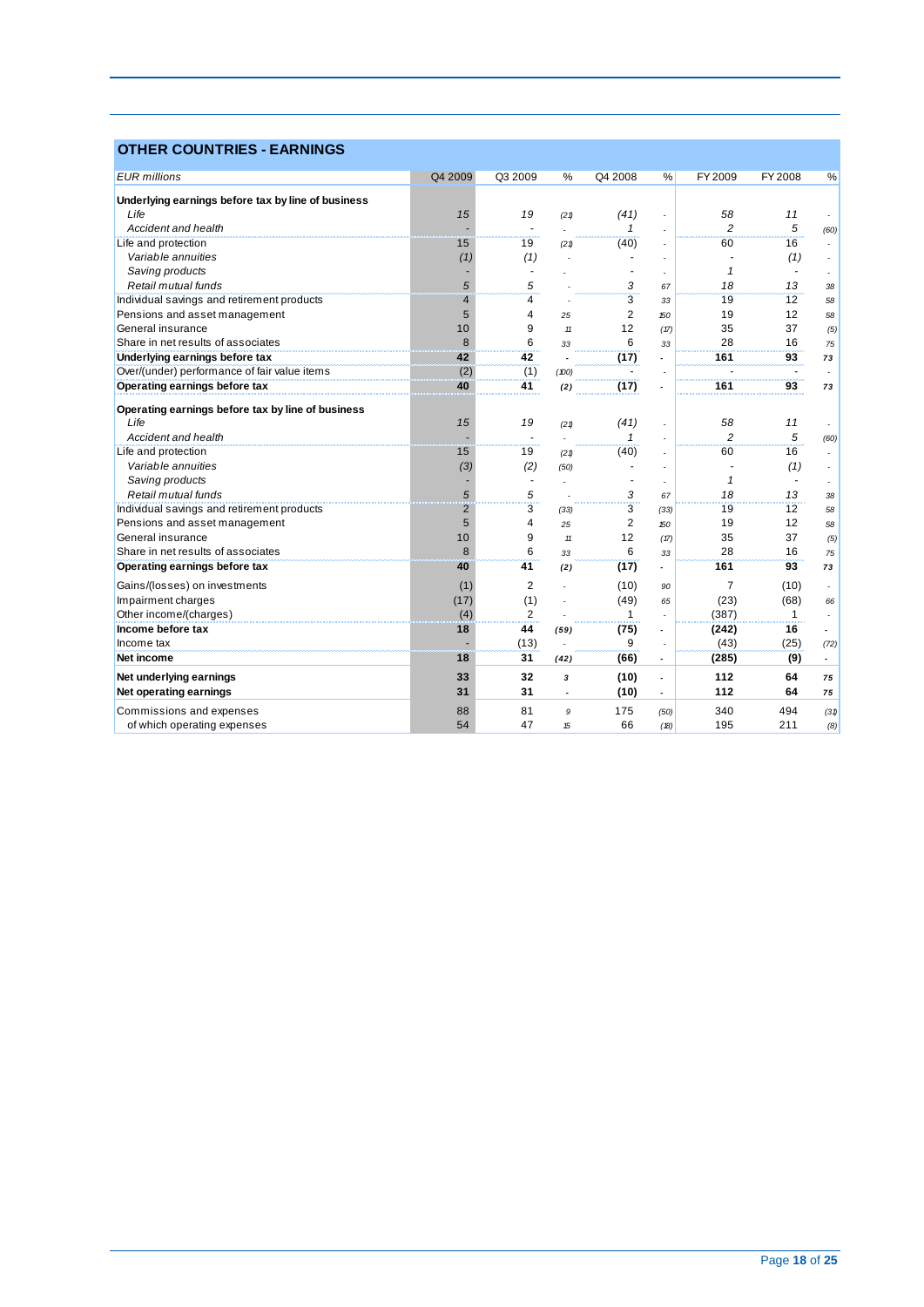### **OTHER COUNTRIES - SALES**

| <b>EUR</b> millions                                  | Q4 2009 | Q3 2009 | %    | Q4 2008 | %                        | FY 2009 | FY 2008 | %                |
|------------------------------------------------------|---------|---------|------|---------|--------------------------|---------|---------|------------------|
| New life sales                                       |         |         |      |         |                          |         |         |                  |
| Life single premiums                                 | 103     | 44      | 134  | 69      | 49                       | 353     | 445     | (21)             |
| Life recurring premiums annualized                   | 47      | 37      | 27   | 52      | (D)                      | 160     | 189     | (15)             |
| Total recurring plus 1/10 single                     | 57      | 41      | 39   | 58      | (2)                      | 195     | 233     | (16)             |
| Life                                                 | 57      | 41      | 39   | 58      | (2)                      | 195     | 232     | (16)             |
| Saving products                                      |         |         |      |         |                          |         | 1       |                  |
| Total recurring plus 1/10 single                     | 57      | 41      | 39   | 58      | (2)                      | 195     | 233     | (16)             |
| New premium production accident and health insurance |         |         |      | 2       | (50)                     | 5       | 6       | (17)             |
| New premium production general insurance             | 14      | 6       | 133  | 10      | 40                       | 30      | 40      | (25)             |
| Gross deposits (on and off balance)                  |         |         |      |         |                          |         |         |                  |
| Variable annuities                                   | 64      | 65      | (2)  | 10      | ٠                        | 406     | 126     |                  |
| Retail mutual funds                                  | 271     | 433     | (37) | 173     | 57                       | 1,402   | 779     | 80               |
| Pensions and asset management                        | 256     | 238     | 8    | 211     | 21                       | 878     | 737     | $\boldsymbol{p}$ |
| <b>Total gross deposits</b>                          | 591     | 736     | (20) | 394     | 50                       | 2,686   | 1,642   | 64               |
| Net deposits (on and off balance)                    |         |         |      |         |                          |         |         |                  |
| Variable annuities                                   | 56      | 44      | 27   | 5       | ٠                        | 356     | 113     |                  |
| Retail mutual funds                                  | 33      | 80      | (59) | (56)    | $\overline{\phantom{a}}$ | 152     | 59      | 158              |
| Pensions and asset management                        | 85      | 127     | (33) | 141     | (40)                     | 372     | 397     | (6)              |
| <b>Total net deposits</b>                            | 174     | 251     | (31) | 90      | 93                       | 880     | 569     | 55               |

### **REVENUE GENERATING INVESTMENTS**

|                                             | Dec. 31, | Sept. 30, |     |
|---------------------------------------------|----------|-----------|-----|
|                                             | 2009     | 2009      | %   |
| Revenue generating investments (total)      | 12,327   | 11.667    | 6   |
| Investments general account                 | 2.706    | 2.765     | (2) |
| Investments for account of policyholders    | 2.413    | 2.275     | 6   |
| Off balance sheet investments third parties | 7.208    | 6.627     | 9   |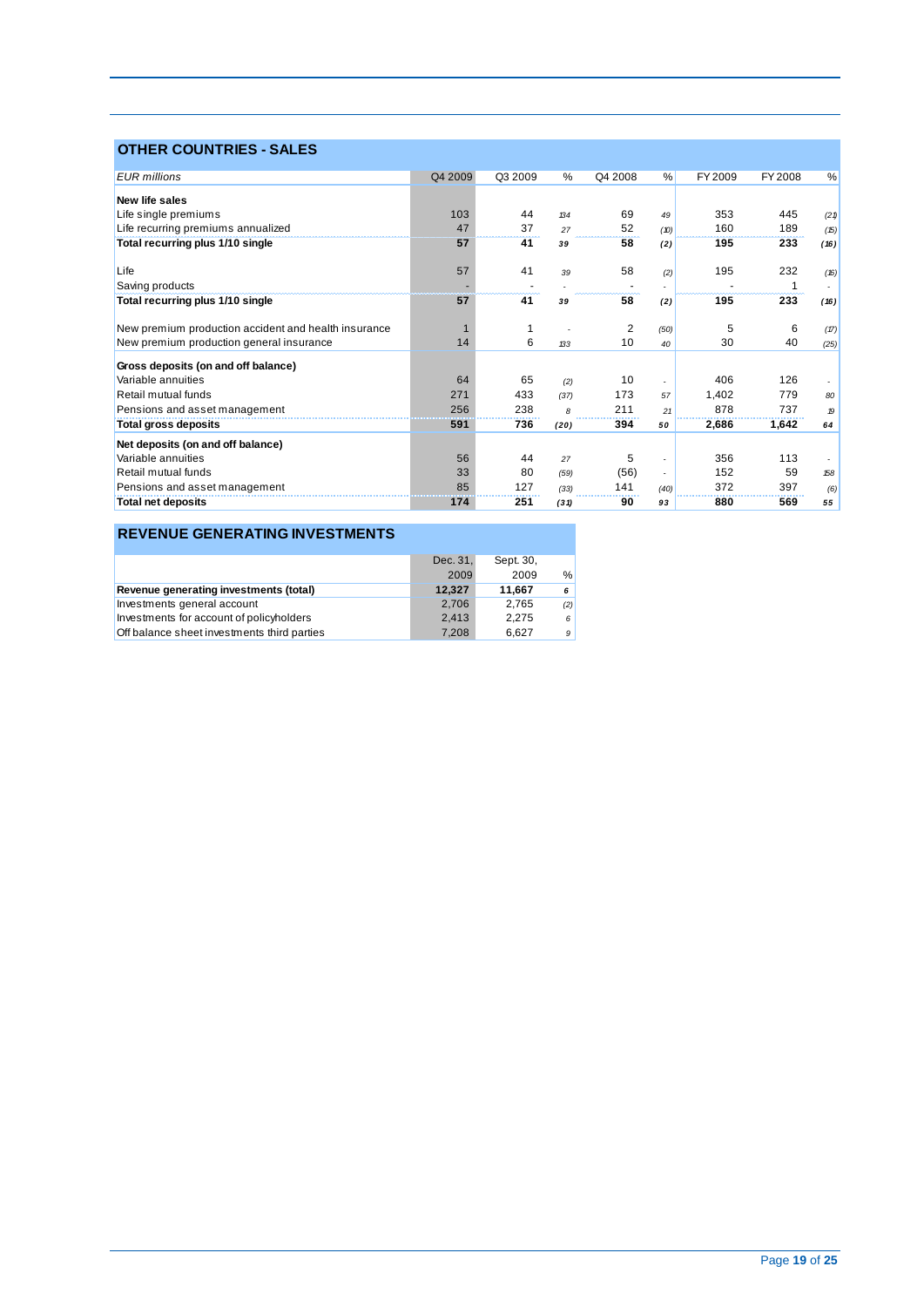# APPENDIX II . Tables

#### **NET UNDERLYING EARNINGS GEOGRAPHICALLY**

| <b>EUR</b> millions     | Notes | Q4 2009 | Q3 2009                  | %                        | Q4 2008                                         | %                        | FY 2009 | FY 2008 | %    |
|-------------------------|-------|---------|--------------------------|--------------------------|-------------------------------------------------|--------------------------|---------|---------|------|
|                         |       |         |                          |                          |                                                 |                          |         |         |      |
| Americas                |       | 275     | 255                      | 8                        | (155)                                           |                          | 745     | 780     | (4)  |
| The Netherlands         |       | 73      | 78                       | (6)                      | 80                                              | (9)                      | 299     | 326     | (8)  |
| <b>United Kingdom</b>   |       | 33      | (6)                      | $\overline{\phantom{a}}$ | 19                                              | 74                       | 62      | 131     | (53) |
| Other countries         |       | 33      | 32                       |                          | (10)                                            | $\overline{\phantom{a}}$ | 112     | 64      | 75   |
| Holding and other       |       | (41)    | (50)<br>,,,,,,,,,,,,,,,, | 18                       | (3)<br><b><i><u>ARABASANA MARAADADA</u></i></b> |                          | 193)    | (67     | (B8) |
| Net underlying earnings |       | 373     | 309                      | 21                       | (69)                                            | -                        | .025    | 1.234   | (17) |

#### **OVER/UNDER PERFORMANCE OF FAIR VALUE ITEMS**

| EUR millions                                                     |     |      |                          |       |                          |       |       |      |
|------------------------------------------------------------------|-----|------|--------------------------|-------|--------------------------|-------|-------|------|
| Operating earnings before tax                                    | 253 | 293  | (14)                     | (951) | $\overline{\phantom{a}}$ | 700   | (46)  |      |
| (Over)/under performance of fair value items - Americas          | 103 | 76   | 36                       | 933   | (89)                     | 30    | 1.660 | (98) |
| (Over)/under performance of fair value items - The Netherlands   | 43  | (39) | $\overline{\phantom{a}}$ | (152) | $\overline{\phantom{a}}$ | 247   | 165   | 50   |
| (Over)/under performance of fair value items - United Kingdom    |     | (7)  | $\overline{\phantom{0}}$ | 19    |                          | (6)   | 19    |      |
| (Over)/under performance of fair value items - Other countries   |     |      | 100                      |       |                          |       |       |      |
| (Over)/under performance of fair value items - Holding and other | 26  | 27   | (4)                      | (30)  |                          | 189   | (225) |      |
| Underlying earnings before tax                                   | 427 | 351  | 22                       | (181) |                          | 1.160 | 1.573 | (26) |
| Net underlying earnings                                          | 373 | 309  | 21                       | (69)  |                          | 1.025 | 1.234 | (17) |

### **AMERICAS - OVER/UNDER PERFORMANCE OF FAIR VALUE ITEMS**

| USD millions                                                     |       |       |                          |          |                          |       |          |    |
|------------------------------------------------------------------|-------|-------|--------------------------|----------|--------------------------|-------|----------|----|
| Over/(under) performance of fair value items by line of business |       |       |                          |          |                          |       |          |    |
| Life and protection                                              | (3)   | 3     |                          | (114)    | 97                       | (34)  | (218)    | 84 |
| Individual savings and retirement products                       | (161) | (189) | 15                       | (672)    | 76                       | (310) | (1, 138) | 73 |
| Pensions and asset management                                    |       |       |                          | (34)     | $\overline{\phantom{a}}$ | (14)  | (59)     | 76 |
| Institutional products                                           | (20)  | 46    | $\overline{\phantom{a}}$ | (215)    | 91                       | 60    | (583)    |    |
| Life reinsurance                                                 | 40    | 43    | (7)                      | (295)    |                          | 256   | (436)    |    |
| Total over/(under) performance of fair value items               | (143) | (97)  | (47)                     | (1, 330) | 89                       | (42)  | (2, 434) | 98 |
|                                                                  |       |       |                          |          |                          |       |          |    |
| Total over/(under) performance of fair value items in EUR        | (103) | (76)  | (36)                     | (933)    | 89                       | (30)  | (1,660)  | 98 |

#### **THE NETHERLANDS - OVER/UNDER PERFORMANCE OF FAIR VALUE ITEMS**

| <b>EUR</b> millions                                              |      |    |     |       |     |      |
|------------------------------------------------------------------|------|----|-----|-------|-----|------|
| Over/(under) performance of fair value items by line of business |      |    |     |       |     |      |
| Life and protection                                              | (16) |    | 63  | (40)  | 32  |      |
| Pensions and asset management                                    | (27) | 33 | 89  | (207) | 197 | (5)  |
| Total over/(under) performance of fair value items               |      | 39 | 152 | .247  | 165 | (50) |

#### **UNITED KINGDOM - OVER/UNDER PERFORMANCE OF FAIR VALUE ITEMS**

| <b>GBP</b> millions                                              |  |  |              |  |    |  |
|------------------------------------------------------------------|--|--|--------------|--|----|--|
|                                                                  |  |  |              |  |    |  |
| Over/(under) performance of fair value items by line of business |  |  |              |  |    |  |
| Pensions and asset management                                    |  |  | $15^{\circ}$ |  | 15 |  |
| Total over/(under) performance of fair value items               |  |  |              |  |    |  |

#### **OTHER COUNTRIES - OVER/UNDER PERFORMANCE OF FAIR VALUE ITEMS**

| $FIR$ millions                                                                         |       |      |                       |        |                          |  |
|----------------------------------------------------------------------------------------|-------|------|-----------------------|--------|--------------------------|--|
| Over/(under) performance of fair value items by line of business<br>Variable annuities |       |      |                       |        |                          |  |
|                                                                                        | _____ | 100  | --------------------- | $\sim$ | $\overline{\phantom{a}}$ |  |
| Total over/(under) performance of fair value items                                     |       | (100 |                       |        |                          |  |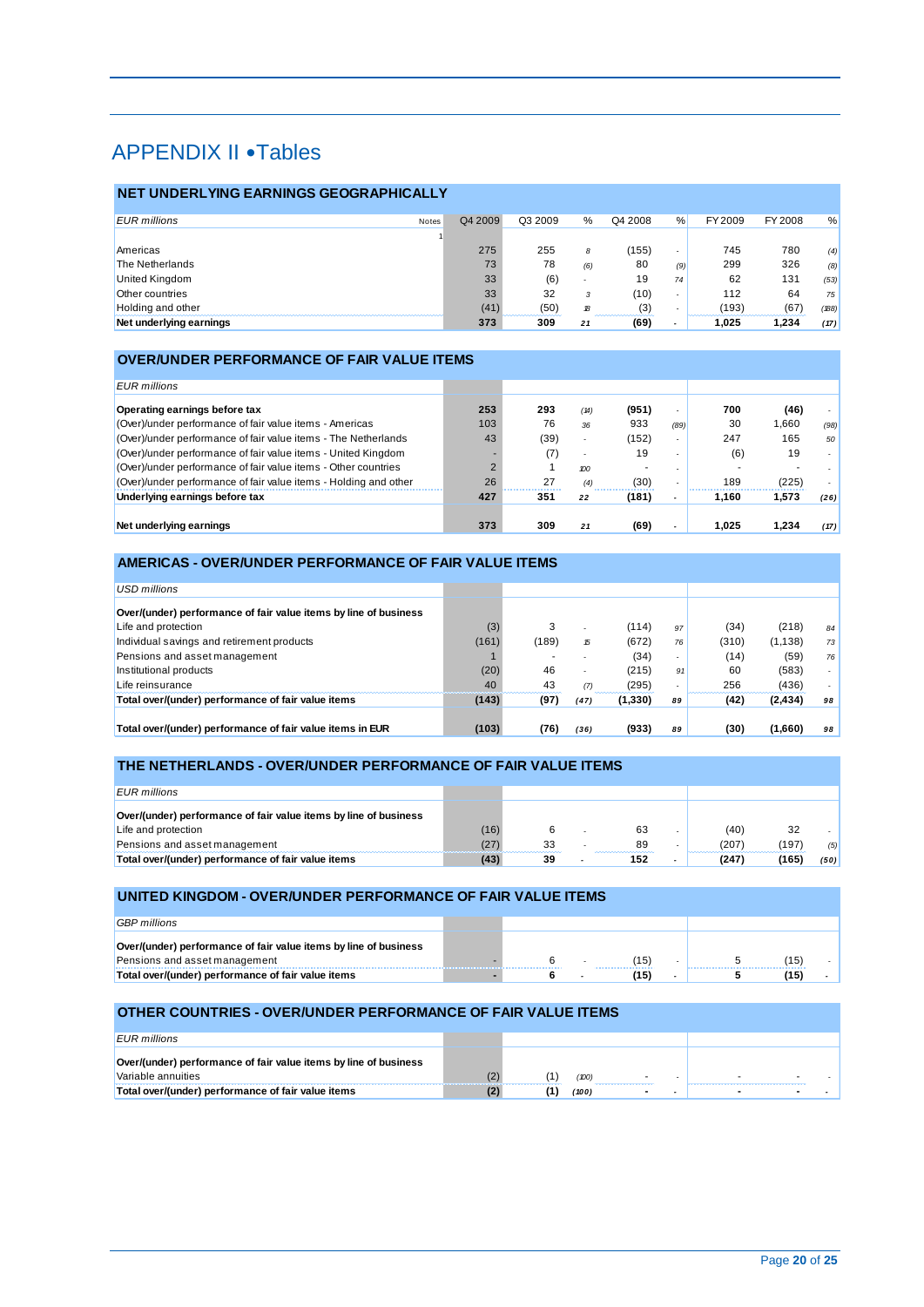## **SALES**

| <b>EUR</b> millions<br>Q4 2009<br>Q3 2009<br>%<br>Q4 2008<br>%<br>FY 2009<br>FY 2008<br>%<br>New life sales<br>549<br>598<br>2,045<br>484<br>2,631<br>13<br>(8)<br>(22)<br>11,933<br>40,751<br>Gross deposits (on and off balance)<br>6,530<br>6,742<br>27,953<br>(3)<br>(45)<br>(31)<br>New life sales<br>2,161<br>1.732<br>2,327<br>7,422<br>10,532<br>25<br>(30)<br>(7)<br>333<br>311<br>366<br>1,303<br>1,578<br>$\overline{7}$<br>(9)<br>(17)<br>549<br>484<br>598<br>2,631<br>2,045<br>(22)<br>13<br>(8)<br>212<br>265<br>Life<br>211<br>885<br>1,101<br>(20)<br>(20)<br>1<br>ä,<br>$\overline{\phantom{a}}$<br>$\sim$<br>299<br>238<br>283<br>1,011<br>Pensions<br>1,341<br>26<br>6<br>(25)<br><b>BOLI/COLI</b><br>11<br>3<br>25<br>$\mathbf{1}$<br>(88)<br>(91)<br>38<br>39<br>146<br>163<br>34<br>Life reinsurance<br>(3)<br>$\mathcal{D}$<br>(10)<br>549<br>484<br>598<br>2,045<br>2,631<br>13<br>(8)<br>(22)<br>126<br>125<br>161<br>561<br>614<br>$\mathbf{1}$<br>(22)<br>(9)<br>12<br>21<br>17<br>56<br>68<br>75<br>24<br>(18)<br><b>Fixed annuities</b><br>387<br>434<br>3,377<br>1,676<br>4,057<br>(11)<br>(77)<br>(17)<br>699<br>693<br>590<br>3,055<br>Variable annuities<br>2.636<br>18<br>$\mathbf{1}$<br>16<br>1,017<br>978<br>590<br>Saving products<br>3,032<br>2,473<br>72<br>23<br>$\overline{4}$<br>Retail mutual funds<br>855<br>949<br>501<br>3,117<br>2,698<br>(10)<br>71<br>16<br>2,973<br>2,924<br>2,613<br>Pensions and asset management<br>11,045<br>10,505<br>$\overline{c}$<br>5<br>$\boldsymbol{\mathcal{H}}$<br>598<br>764<br>Institutional guaranteed products<br>5,963<br>4,325<br>18,380<br>(22)<br>(76)<br>(90)<br>Life reinsurance<br>$\mathbf{1}$<br>2<br>2<br>٠<br>÷.<br>$\overline{\phantom{a}}$<br>$\overline{\phantom{a}}$<br>6,530<br><b>Total gross deposits</b><br>6,742<br>11,933<br>27,953<br>40,751<br>(3)<br>(45)<br>(31)<br>5,932<br>Total gross deposits excl. institutional guaranteed products<br>5,978<br>5,970<br>23,628<br>22,371<br>6<br>(1)<br>(1)<br>Net deposits (on and off balance) by line of business<br><b>Fixed annuities</b><br>(226)<br>(225)<br>593<br>382<br>71<br>$\overline{a}$<br>Variable annuities<br>12<br>149<br>(114)<br>651<br>(441)<br>(92)<br>÷,<br>454<br>440<br>870<br>Saving deposits<br>(535)<br>(699)<br>3<br>÷,<br>Retail mutual funds<br>590<br>304<br>255<br>(182)<br>484<br>19<br>(18)<br>$\overline{\phantom{a}}$<br>997<br>1,373<br>257<br>3,122<br>1,769<br>(27)<br>76<br>$\overline{\phantom{a}}$<br>(3, 473)<br>1,679<br>(14, 412)<br>2,185<br>(7, 153)<br>(106)<br>$\overline{\phantom{a}}$<br>÷.<br>(11)<br>(61)<br>Life reinsurance<br>(12)<br>(19)<br>(51)<br>8<br>16<br>42<br>(5,623)<br>(1, 493)<br>1,679<br>3,414<br>(8,954)<br>$\blacksquare$<br>Total net deposits excl. institutional guaranteed products<br>1,530<br>1,980<br>1,229<br>5,458<br>(23)<br>$\overline{\phantom{a}}$ |                                                      |  |  |  |  |
|------------------------------------------------------------------------------------------------------------------------------------------------------------------------------------------------------------------------------------------------------------------------------------------------------------------------------------------------------------------------------------------------------------------------------------------------------------------------------------------------------------------------------------------------------------------------------------------------------------------------------------------------------------------------------------------------------------------------------------------------------------------------------------------------------------------------------------------------------------------------------------------------------------------------------------------------------------------------------------------------------------------------------------------------------------------------------------------------------------------------------------------------------------------------------------------------------------------------------------------------------------------------------------------------------------------------------------------------------------------------------------------------------------------------------------------------------------------------------------------------------------------------------------------------------------------------------------------------------------------------------------------------------------------------------------------------------------------------------------------------------------------------------------------------------------------------------------------------------------------------------------------------------------------------------------------------------------------------------------------------------------------------------------------------------------------------------------------------------------------------------------------------------------------------------------------------------------------------------------------------------------------------------------------------------------------------------------------------------------------------------------------------------------------------------------------------------------------------------------------------------------------------------------------------------------------------------------------------------------------------------------------------------------------------------------------------------------------------------------------------------------------------------------------------------------------------------------------------------------------------------------------------|------------------------------------------------------|--|--|--|--|
|                                                                                                                                                                                                                                                                                                                                                                                                                                                                                                                                                                                                                                                                                                                                                                                                                                                                                                                                                                                                                                                                                                                                                                                                                                                                                                                                                                                                                                                                                                                                                                                                                                                                                                                                                                                                                                                                                                                                                                                                                                                                                                                                                                                                                                                                                                                                                                                                                                                                                                                                                                                                                                                                                                                                                                                                                                                                                                |                                                      |  |  |  |  |
|                                                                                                                                                                                                                                                                                                                                                                                                                                                                                                                                                                                                                                                                                                                                                                                                                                                                                                                                                                                                                                                                                                                                                                                                                                                                                                                                                                                                                                                                                                                                                                                                                                                                                                                                                                                                                                                                                                                                                                                                                                                                                                                                                                                                                                                                                                                                                                                                                                                                                                                                                                                                                                                                                                                                                                                                                                                                                                |                                                      |  |  |  |  |
|                                                                                                                                                                                                                                                                                                                                                                                                                                                                                                                                                                                                                                                                                                                                                                                                                                                                                                                                                                                                                                                                                                                                                                                                                                                                                                                                                                                                                                                                                                                                                                                                                                                                                                                                                                                                                                                                                                                                                                                                                                                                                                                                                                                                                                                                                                                                                                                                                                                                                                                                                                                                                                                                                                                                                                                                                                                                                                |                                                      |  |  |  |  |
|                                                                                                                                                                                                                                                                                                                                                                                                                                                                                                                                                                                                                                                                                                                                                                                                                                                                                                                                                                                                                                                                                                                                                                                                                                                                                                                                                                                                                                                                                                                                                                                                                                                                                                                                                                                                                                                                                                                                                                                                                                                                                                                                                                                                                                                                                                                                                                                                                                                                                                                                                                                                                                                                                                                                                                                                                                                                                                |                                                      |  |  |  |  |
|                                                                                                                                                                                                                                                                                                                                                                                                                                                                                                                                                                                                                                                                                                                                                                                                                                                                                                                                                                                                                                                                                                                                                                                                                                                                                                                                                                                                                                                                                                                                                                                                                                                                                                                                                                                                                                                                                                                                                                                                                                                                                                                                                                                                                                                                                                                                                                                                                                                                                                                                                                                                                                                                                                                                                                                                                                                                                                |                                                      |  |  |  |  |
|                                                                                                                                                                                                                                                                                                                                                                                                                                                                                                                                                                                                                                                                                                                                                                                                                                                                                                                                                                                                                                                                                                                                                                                                                                                                                                                                                                                                                                                                                                                                                                                                                                                                                                                                                                                                                                                                                                                                                                                                                                                                                                                                                                                                                                                                                                                                                                                                                                                                                                                                                                                                                                                                                                                                                                                                                                                                                                | Life single premiums                                 |  |  |  |  |
|                                                                                                                                                                                                                                                                                                                                                                                                                                                                                                                                                                                                                                                                                                                                                                                                                                                                                                                                                                                                                                                                                                                                                                                                                                                                                                                                                                                                                                                                                                                                                                                                                                                                                                                                                                                                                                                                                                                                                                                                                                                                                                                                                                                                                                                                                                                                                                                                                                                                                                                                                                                                                                                                                                                                                                                                                                                                                                | Life recurring premiums annualized                   |  |  |  |  |
|                                                                                                                                                                                                                                                                                                                                                                                                                                                                                                                                                                                                                                                                                                                                                                                                                                                                                                                                                                                                                                                                                                                                                                                                                                                                                                                                                                                                                                                                                                                                                                                                                                                                                                                                                                                                                                                                                                                                                                                                                                                                                                                                                                                                                                                                                                                                                                                                                                                                                                                                                                                                                                                                                                                                                                                                                                                                                                | Total recurring plus 1/10 single                     |  |  |  |  |
|                                                                                                                                                                                                                                                                                                                                                                                                                                                                                                                                                                                                                                                                                                                                                                                                                                                                                                                                                                                                                                                                                                                                                                                                                                                                                                                                                                                                                                                                                                                                                                                                                                                                                                                                                                                                                                                                                                                                                                                                                                                                                                                                                                                                                                                                                                                                                                                                                                                                                                                                                                                                                                                                                                                                                                                                                                                                                                |                                                      |  |  |  |  |
|                                                                                                                                                                                                                                                                                                                                                                                                                                                                                                                                                                                                                                                                                                                                                                                                                                                                                                                                                                                                                                                                                                                                                                                                                                                                                                                                                                                                                                                                                                                                                                                                                                                                                                                                                                                                                                                                                                                                                                                                                                                                                                                                                                                                                                                                                                                                                                                                                                                                                                                                                                                                                                                                                                                                                                                                                                                                                                | Saving products                                      |  |  |  |  |
|                                                                                                                                                                                                                                                                                                                                                                                                                                                                                                                                                                                                                                                                                                                                                                                                                                                                                                                                                                                                                                                                                                                                                                                                                                                                                                                                                                                                                                                                                                                                                                                                                                                                                                                                                                                                                                                                                                                                                                                                                                                                                                                                                                                                                                                                                                                                                                                                                                                                                                                                                                                                                                                                                                                                                                                                                                                                                                |                                                      |  |  |  |  |
|                                                                                                                                                                                                                                                                                                                                                                                                                                                                                                                                                                                                                                                                                                                                                                                                                                                                                                                                                                                                                                                                                                                                                                                                                                                                                                                                                                                                                                                                                                                                                                                                                                                                                                                                                                                                                                                                                                                                                                                                                                                                                                                                                                                                                                                                                                                                                                                                                                                                                                                                                                                                                                                                                                                                                                                                                                                                                                |                                                      |  |  |  |  |
|                                                                                                                                                                                                                                                                                                                                                                                                                                                                                                                                                                                                                                                                                                                                                                                                                                                                                                                                                                                                                                                                                                                                                                                                                                                                                                                                                                                                                                                                                                                                                                                                                                                                                                                                                                                                                                                                                                                                                                                                                                                                                                                                                                                                                                                                                                                                                                                                                                                                                                                                                                                                                                                                                                                                                                                                                                                                                                |                                                      |  |  |  |  |
|                                                                                                                                                                                                                                                                                                                                                                                                                                                                                                                                                                                                                                                                                                                                                                                                                                                                                                                                                                                                                                                                                                                                                                                                                                                                                                                                                                                                                                                                                                                                                                                                                                                                                                                                                                                                                                                                                                                                                                                                                                                                                                                                                                                                                                                                                                                                                                                                                                                                                                                                                                                                                                                                                                                                                                                                                                                                                                | Total recurring plus 1/10 single                     |  |  |  |  |
|                                                                                                                                                                                                                                                                                                                                                                                                                                                                                                                                                                                                                                                                                                                                                                                                                                                                                                                                                                                                                                                                                                                                                                                                                                                                                                                                                                                                                                                                                                                                                                                                                                                                                                                                                                                                                                                                                                                                                                                                                                                                                                                                                                                                                                                                                                                                                                                                                                                                                                                                                                                                                                                                                                                                                                                                                                                                                                | New premium production accident and health insurance |  |  |  |  |
|                                                                                                                                                                                                                                                                                                                                                                                                                                                                                                                                                                                                                                                                                                                                                                                                                                                                                                                                                                                                                                                                                                                                                                                                                                                                                                                                                                                                                                                                                                                                                                                                                                                                                                                                                                                                                                                                                                                                                                                                                                                                                                                                                                                                                                                                                                                                                                                                                                                                                                                                                                                                                                                                                                                                                                                                                                                                                                | New premium production general insurance             |  |  |  |  |
|                                                                                                                                                                                                                                                                                                                                                                                                                                                                                                                                                                                                                                                                                                                                                                                                                                                                                                                                                                                                                                                                                                                                                                                                                                                                                                                                                                                                                                                                                                                                                                                                                                                                                                                                                                                                                                                                                                                                                                                                                                                                                                                                                                                                                                                                                                                                                                                                                                                                                                                                                                                                                                                                                                                                                                                                                                                                                                |                                                      |  |  |  |  |
|                                                                                                                                                                                                                                                                                                                                                                                                                                                                                                                                                                                                                                                                                                                                                                                                                                                                                                                                                                                                                                                                                                                                                                                                                                                                                                                                                                                                                                                                                                                                                                                                                                                                                                                                                                                                                                                                                                                                                                                                                                                                                                                                                                                                                                                                                                                                                                                                                                                                                                                                                                                                                                                                                                                                                                                                                                                                                                | Gross deposits (on and off balance)                  |  |  |  |  |
|                                                                                                                                                                                                                                                                                                                                                                                                                                                                                                                                                                                                                                                                                                                                                                                                                                                                                                                                                                                                                                                                                                                                                                                                                                                                                                                                                                                                                                                                                                                                                                                                                                                                                                                                                                                                                                                                                                                                                                                                                                                                                                                                                                                                                                                                                                                                                                                                                                                                                                                                                                                                                                                                                                                                                                                                                                                                                                |                                                      |  |  |  |  |
|                                                                                                                                                                                                                                                                                                                                                                                                                                                                                                                                                                                                                                                                                                                                                                                                                                                                                                                                                                                                                                                                                                                                                                                                                                                                                                                                                                                                                                                                                                                                                                                                                                                                                                                                                                                                                                                                                                                                                                                                                                                                                                                                                                                                                                                                                                                                                                                                                                                                                                                                                                                                                                                                                                                                                                                                                                                                                                |                                                      |  |  |  |  |
|                                                                                                                                                                                                                                                                                                                                                                                                                                                                                                                                                                                                                                                                                                                                                                                                                                                                                                                                                                                                                                                                                                                                                                                                                                                                                                                                                                                                                                                                                                                                                                                                                                                                                                                                                                                                                                                                                                                                                                                                                                                                                                                                                                                                                                                                                                                                                                                                                                                                                                                                                                                                                                                                                                                                                                                                                                                                                                |                                                      |  |  |  |  |
|                                                                                                                                                                                                                                                                                                                                                                                                                                                                                                                                                                                                                                                                                                                                                                                                                                                                                                                                                                                                                                                                                                                                                                                                                                                                                                                                                                                                                                                                                                                                                                                                                                                                                                                                                                                                                                                                                                                                                                                                                                                                                                                                                                                                                                                                                                                                                                                                                                                                                                                                                                                                                                                                                                                                                                                                                                                                                                |                                                      |  |  |  |  |
|                                                                                                                                                                                                                                                                                                                                                                                                                                                                                                                                                                                                                                                                                                                                                                                                                                                                                                                                                                                                                                                                                                                                                                                                                                                                                                                                                                                                                                                                                                                                                                                                                                                                                                                                                                                                                                                                                                                                                                                                                                                                                                                                                                                                                                                                                                                                                                                                                                                                                                                                                                                                                                                                                                                                                                                                                                                                                                |                                                      |  |  |  |  |
|                                                                                                                                                                                                                                                                                                                                                                                                                                                                                                                                                                                                                                                                                                                                                                                                                                                                                                                                                                                                                                                                                                                                                                                                                                                                                                                                                                                                                                                                                                                                                                                                                                                                                                                                                                                                                                                                                                                                                                                                                                                                                                                                                                                                                                                                                                                                                                                                                                                                                                                                                                                                                                                                                                                                                                                                                                                                                                |                                                      |  |  |  |  |
|                                                                                                                                                                                                                                                                                                                                                                                                                                                                                                                                                                                                                                                                                                                                                                                                                                                                                                                                                                                                                                                                                                                                                                                                                                                                                                                                                                                                                                                                                                                                                                                                                                                                                                                                                                                                                                                                                                                                                                                                                                                                                                                                                                                                                                                                                                                                                                                                                                                                                                                                                                                                                                                                                                                                                                                                                                                                                                |                                                      |  |  |  |  |
|                                                                                                                                                                                                                                                                                                                                                                                                                                                                                                                                                                                                                                                                                                                                                                                                                                                                                                                                                                                                                                                                                                                                                                                                                                                                                                                                                                                                                                                                                                                                                                                                                                                                                                                                                                                                                                                                                                                                                                                                                                                                                                                                                                                                                                                                                                                                                                                                                                                                                                                                                                                                                                                                                                                                                                                                                                                                                                |                                                      |  |  |  |  |
|                                                                                                                                                                                                                                                                                                                                                                                                                                                                                                                                                                                                                                                                                                                                                                                                                                                                                                                                                                                                                                                                                                                                                                                                                                                                                                                                                                                                                                                                                                                                                                                                                                                                                                                                                                                                                                                                                                                                                                                                                                                                                                                                                                                                                                                                                                                                                                                                                                                                                                                                                                                                                                                                                                                                                                                                                                                                                                |                                                      |  |  |  |  |
|                                                                                                                                                                                                                                                                                                                                                                                                                                                                                                                                                                                                                                                                                                                                                                                                                                                                                                                                                                                                                                                                                                                                                                                                                                                                                                                                                                                                                                                                                                                                                                                                                                                                                                                                                                                                                                                                                                                                                                                                                                                                                                                                                                                                                                                                                                                                                                                                                                                                                                                                                                                                                                                                                                                                                                                                                                                                                                |                                                      |  |  |  |  |
|                                                                                                                                                                                                                                                                                                                                                                                                                                                                                                                                                                                                                                                                                                                                                                                                                                                                                                                                                                                                                                                                                                                                                                                                                                                                                                                                                                                                                                                                                                                                                                                                                                                                                                                                                                                                                                                                                                                                                                                                                                                                                                                                                                                                                                                                                                                                                                                                                                                                                                                                                                                                                                                                                                                                                                                                                                                                                                |                                                      |  |  |  |  |
|                                                                                                                                                                                                                                                                                                                                                                                                                                                                                                                                                                                                                                                                                                                                                                                                                                                                                                                                                                                                                                                                                                                                                                                                                                                                                                                                                                                                                                                                                                                                                                                                                                                                                                                                                                                                                                                                                                                                                                                                                                                                                                                                                                                                                                                                                                                                                                                                                                                                                                                                                                                                                                                                                                                                                                                                                                                                                                |                                                      |  |  |  |  |
|                                                                                                                                                                                                                                                                                                                                                                                                                                                                                                                                                                                                                                                                                                                                                                                                                                                                                                                                                                                                                                                                                                                                                                                                                                                                                                                                                                                                                                                                                                                                                                                                                                                                                                                                                                                                                                                                                                                                                                                                                                                                                                                                                                                                                                                                                                                                                                                                                                                                                                                                                                                                                                                                                                                                                                                                                                                                                                |                                                      |  |  |  |  |
|                                                                                                                                                                                                                                                                                                                                                                                                                                                                                                                                                                                                                                                                                                                                                                                                                                                                                                                                                                                                                                                                                                                                                                                                                                                                                                                                                                                                                                                                                                                                                                                                                                                                                                                                                                                                                                                                                                                                                                                                                                                                                                                                                                                                                                                                                                                                                                                                                                                                                                                                                                                                                                                                                                                                                                                                                                                                                                |                                                      |  |  |  |  |
|                                                                                                                                                                                                                                                                                                                                                                                                                                                                                                                                                                                                                                                                                                                                                                                                                                                                                                                                                                                                                                                                                                                                                                                                                                                                                                                                                                                                                                                                                                                                                                                                                                                                                                                                                                                                                                                                                                                                                                                                                                                                                                                                                                                                                                                                                                                                                                                                                                                                                                                                                                                                                                                                                                                                                                                                                                                                                                | Pensions and asset management                        |  |  |  |  |
|                                                                                                                                                                                                                                                                                                                                                                                                                                                                                                                                                                                                                                                                                                                                                                                                                                                                                                                                                                                                                                                                                                                                                                                                                                                                                                                                                                                                                                                                                                                                                                                                                                                                                                                                                                                                                                                                                                                                                                                                                                                                                                                                                                                                                                                                                                                                                                                                                                                                                                                                                                                                                                                                                                                                                                                                                                                                                                | Institutional guaranteed products                    |  |  |  |  |
|                                                                                                                                                                                                                                                                                                                                                                                                                                                                                                                                                                                                                                                                                                                                                                                                                                                                                                                                                                                                                                                                                                                                                                                                                                                                                                                                                                                                                                                                                                                                                                                                                                                                                                                                                                                                                                                                                                                                                                                                                                                                                                                                                                                                                                                                                                                                                                                                                                                                                                                                                                                                                                                                                                                                                                                                                                                                                                |                                                      |  |  |  |  |
|                                                                                                                                                                                                                                                                                                                                                                                                                                                                                                                                                                                                                                                                                                                                                                                                                                                                                                                                                                                                                                                                                                                                                                                                                                                                                                                                                                                                                                                                                                                                                                                                                                                                                                                                                                                                                                                                                                                                                                                                                                                                                                                                                                                                                                                                                                                                                                                                                                                                                                                                                                                                                                                                                                                                                                                                                                                                                                | <b>Total net deposits</b>                            |  |  |  |  |
|                                                                                                                                                                                                                                                                                                                                                                                                                                                                                                                                                                                                                                                                                                                                                                                                                                                                                                                                                                                                                                                                                                                                                                                                                                                                                                                                                                                                                                                                                                                                                                                                                                                                                                                                                                                                                                                                                                                                                                                                                                                                                                                                                                                                                                                                                                                                                                                                                                                                                                                                                                                                                                                                                                                                                                                                                                                                                                |                                                      |  |  |  |  |

| <b>EMPLOYEE NUMBERS</b>          | At       | At       |
|----------------------------------|----------|----------|
|                                  | Dec. 31, | Dec. 31, |
|                                  | 2009     | 2008     |
|                                  |          |          |
| Number of employees              | 28.382   | 31,425   |
| Agents                           | 3.292    | 4.446    |
| Number of employees excl. agents | 25,090   | 26.979   |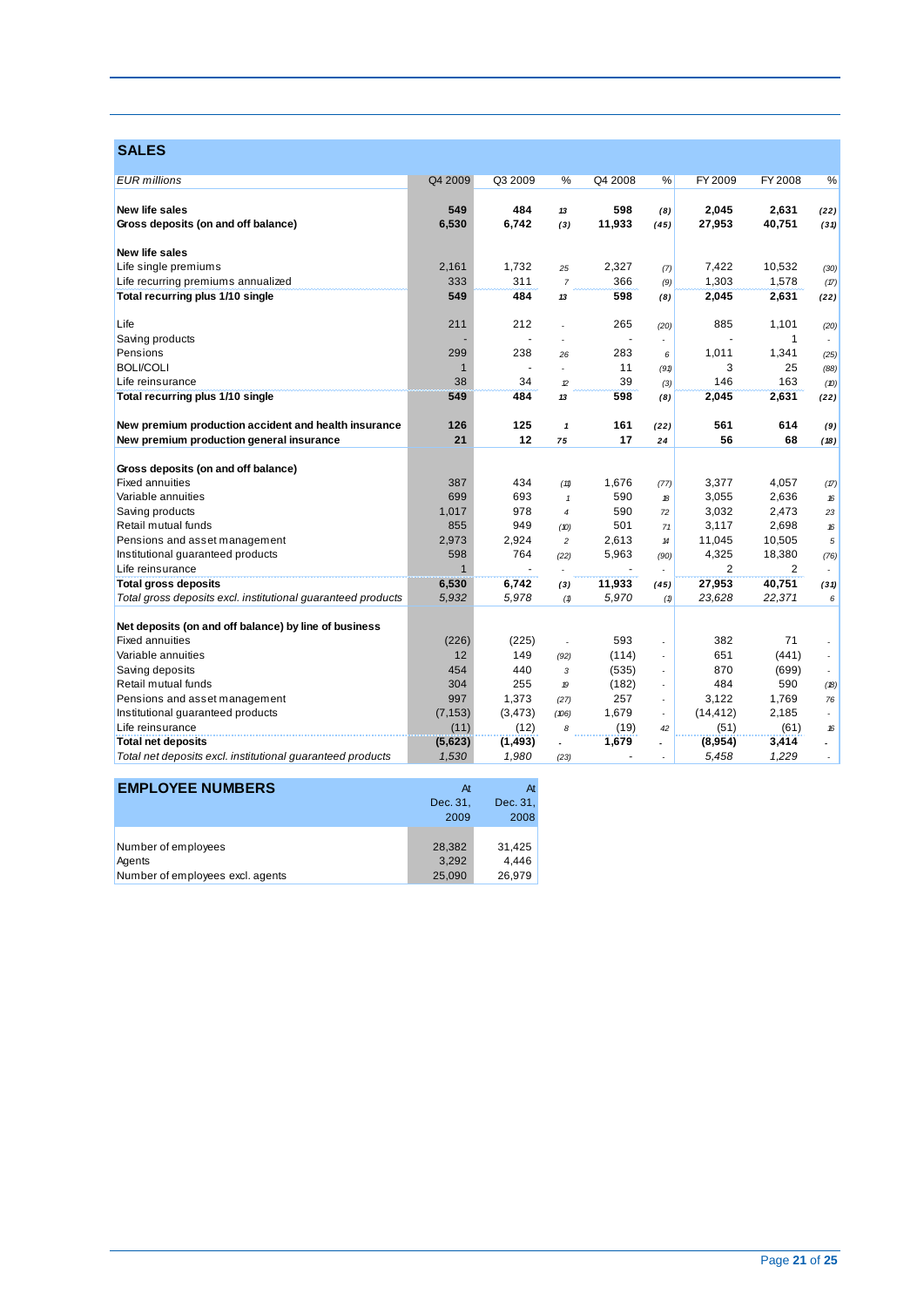| <b>VALUE OF NEW BUSINESS AND IRR</b> |                  |            |    |                            |      |            |            |      |
|--------------------------------------|------------------|------------|----|----------------------------|------|------------|------------|------|
|                                      | <b>VNB</b>       | <b>VNB</b> |    | <b>VNB</b>                 |      | <b>VNB</b> | <b>VNB</b> |      |
| EUR millions, after tax              | Q4 2009          | Q3 2009    | %  | Q4 2008                    | %    | FY 2009    | FY 2008    | %    |
| Americas                             | 85               | 63         | 35 | 124                        | (31) | 293        | 412        | (29) |
| The Netherlands                      | 66               | 51         | 29 | 13                         | ٠    | 184        | 43         |      |
| <b>United Kingdom</b>                | 35               | 34         | 3  | 60                         | (42) | 170        | 234        | (27) |
| <b>Other Countries</b>               | 30               | 21         | 43 | 35                         | (14) | 120        | 148        | (19) |
| Total                                | 216              | 169        | 28 | -------------------<br>233 | (7)  | 767        | 837        | (8)  |
|                                      |                  |            |    |                            |      |            |            |      |
|                                      | IRR <sub>%</sub> | IRR%       |    | IRR%                       |      |            |            |      |
| EUR millions, after tax              | Q4 2009          | Q3 2009    |    | Q4 2008                    |      |            |            |      |
| Americas                             | 14.7             | 12.1       |    | 12.4                       |      |            |            |      |

The Netherlands 14.9 21.8 10.8 United Kingdom 13.5 13.4 14.0 Other Countries 36.2 37.6 37.2

| Total                  |                                               | 17.6                    | 18.5       |      | 16.5    |      |         |            |      |
|------------------------|-----------------------------------------------|-------------------------|------------|------|---------|------|---------|------------|------|
|                        |                                               |                         |            |      |         |      |         |            |      |
|                        | <b>MODELED NEW BUSINESS, APE AND DEPOSITS</b> |                         |            |      |         |      |         |            |      |
|                        |                                               | <b>Premium business</b> |            |      |         |      |         |            |      |
|                        |                                               |                         | <b>APE</b> |      |         |      |         | <b>APE</b> |      |
| <b>EUR</b> millions    | Notes                                         | Q4 2009                 | Q3 2009    | $\%$ | Q4 2008 | $\%$ | FY 2009 | FY 2008    | $\%$ |
|                        | 10                                            |                         |            |      |         |      |         |            |      |
| Americas               |                                               | 235                     | 251        | (6)  | 279     | (16) | 997     | 1,097      | (9)  |
| The Netherlands        |                                               | 120                     | 87         | 38   | 75      | 60   | 328     | 300        | 9    |
| United Kingdom         |                                               | 250                     | 247        |      | 341     | (27) | 1,070   | 1,514      | (29) |
| <b>Other Countries</b> |                                               | 79                      | 60         | 32   | 113     | (30) | 357     | 409        | (13) |
| Total                  |                                               | 684                     | 645        | 6    | 809     | (15) | 2,753   | 3,321      | (17) |

|                        | <b>Deposit business</b> |                 | <b>Deposit business</b> |           |      |         |                 |      |
|------------------------|-------------------------|-----------------|-------------------------|-----------|------|---------|-----------------|------|
|                        |                         | <b>Deposits</b> |                         |           |      |         | <b>Deposits</b> |      |
| <b>EUR</b> millions    | Q4 2009                 | Q3 2009         | $\%$                    | Q4 2008   | $\%$ | FY 2009 | FY 2008         | %    |
|                        |                         |                 |                         |           |      |         |                 |      |
| Americas               | 3.022                   | 4.367           | (31)                    | 8.718     | (65) | 17,753  | 30.151          | (41) |
| <b>Other Countries</b> | 108                     | 95              | 14                      | 23        |      | 525     | 98              |      |
| <b>Total</b>           | 3,130                   | 4.462           | (30)                    | <br>8.742 | (64) | 18.278  | 30.249          | (40) |

| <b>VNB/PVNBP SUMMARY</b> |       |            |       |                         |                |            |                         |              |            |
|--------------------------|-------|------------|-------|-------------------------|----------------|------------|-------------------------|--------------|------------|
|                          |       |            |       | <b>Premium business</b> |                |            | <b>Premium business</b> |              |            |
|                          |       | <b>VNB</b> |       | PVNBP VNB/PVNBP         | <b>VNB/APE</b> | <b>VNB</b> | <b>PVNBP</b>            | VNB/         | VNB/       |
|                          |       |            |       |                         |                |            |                         | <b>PVNBP</b> | <b>APE</b> |
| <b>EUR</b> millions      | Notes | Q4 2009    |       | %                       | %              | FY 2009    |                         | %            | %          |
|                          | 11    |            |       |                         |                |            |                         |              |            |
| Americas                 |       | 44         | 1,195 | 3.7                     | 18.7           | 142        | 4.690                   | 3.0          | 14.2       |
| The Netherlands          |       | 66         | 1.210 | 5.4                     | 55.1           | 184        | 2,763                   | 6.7          | 56.0       |
| <b>United Kingdom</b>    |       | 35         | 1.650 | 2.1                     | 13.8           | 170        | 6.938                   | 2.5          | 15.9       |
| <b>Other Countries</b>   |       | 26         | 556   | 4.6                     | 32.4           | 115        | 2,690                   | 4.3          | 32.2       |
| <b>Total</b>             |       | 170        | 4.611 | 3.7                     | 24.9           | 611        | 17,080                  | 3.6          | 22.2       |

|                        |       | <b>Deposit business</b> |       |                        |                 | <b>Deposit business</b> |              |              |                   |  |
|------------------------|-------|-------------------------|-------|------------------------|-----------------|-------------------------|--------------|--------------|-------------------|--|
|                        |       | <b>VNB</b>              |       | <b>PVNBP VNB/PVNBP</b> | VNB/            | <b>VNB</b>              | <b>PVNBP</b> | VNB/         | VN <sub>B</sub> / |  |
|                        |       |                         |       |                        | <b>Deposits</b> |                         |              | <b>PVNBP</b> | <b>Deposits</b>   |  |
| <b>EUR</b> millions    | Notes | Q4 2009                 |       | $\%$                   | %               | FY 2009                 |              | $\%$         | %                 |  |
|                        | 11    |                         |       |                        |                 |                         |              |              |                   |  |
| Americas               |       | 41                      | 3,736 | 1.1                    | 1.4             | 151                     | 23.589       | 0.6          | 0.9               |  |
| <b>Other Countries</b> |       | 5                       | 307   | 1.5                    | 4.2             | 5                       | 1.230        | 0.4          | 0.9               |  |
| <b>Total</b>           |       | 46                      | 4.043 | 1.1                    | 1.5             | <br>156                 | 24.819       | 0.6          | 0.9               |  |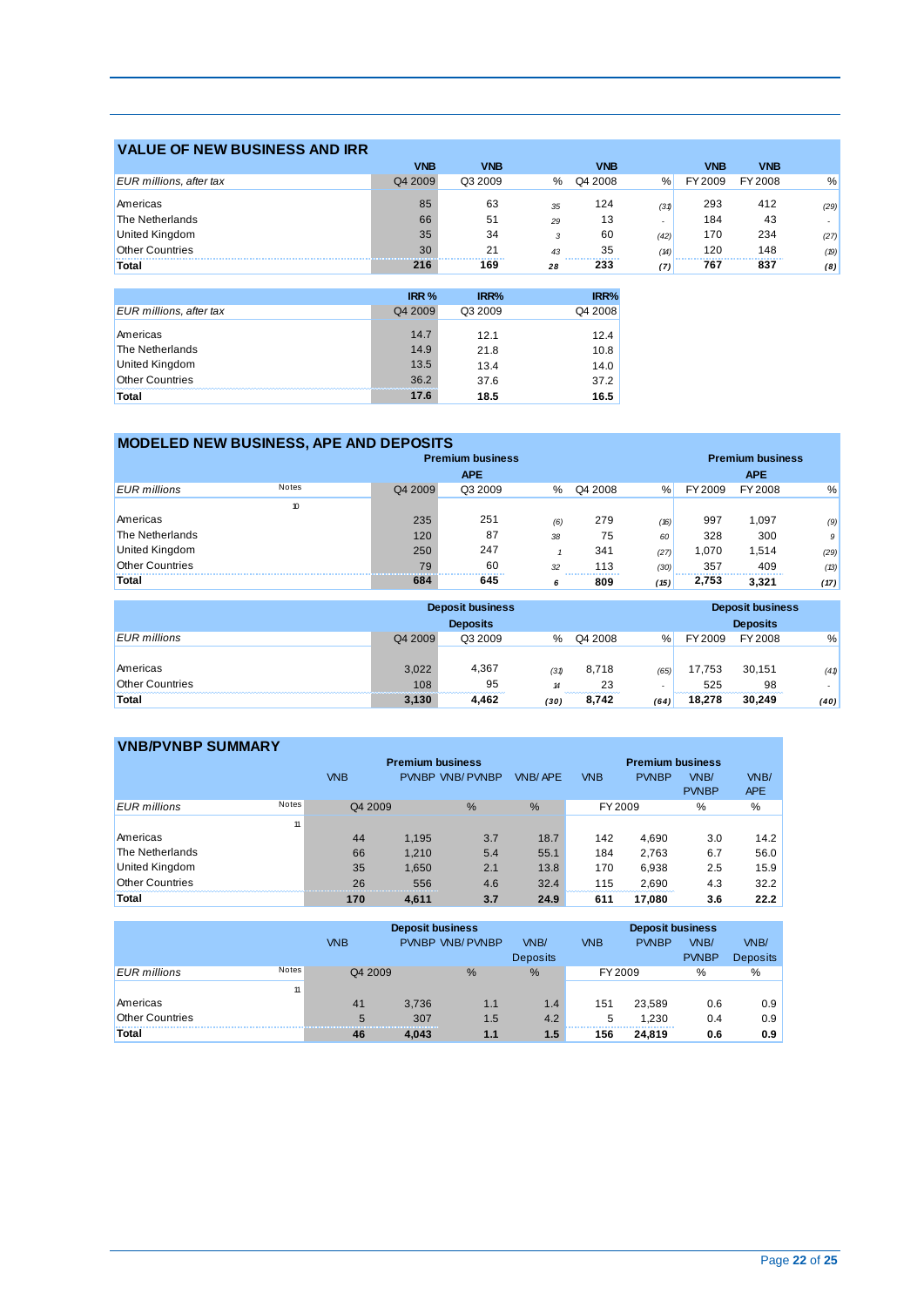#### **Notes:**

 total return basis, with no offsetting changes in the valuation of related liabilities. These include assets such as hedge funds, over- or underperformance compared to management's long-term expected return on these assets. Based on current holdings and asset class returns, the long-term expected return on an annual basis is 8-10%, depending on the asset class, including cash income and market value changes. The expected earnings from these asset classes are net of DPAC where applicable. In addition, certain products offered by AEGON Americas contain guarantees and are reported on a fair value basis, including the segregated funds offered by AEGON Canada and the total return annuities and guarantees on variable annuities of AEGON USA. The earnings on these products are impacted by movements in equity markets and risk free interest rates. Short-term developments in the financial markets may therefore cause volatility in earnings. Included in underlying earnings is a long-term expected return on these products, and any over- or underperformance compared to management's expected return is excluded from underlying earnings. The fair value movements of certain guarantees and the fair value change of derivatives that hedge certain risks on these guarantees of AEGON the Netherlands and Variable Annuities Europe (included in Other countries) are  $1)$  Certain assets held by AEGON Americas, AEGON The Netherlands and AEGON UK are carried at fair value, and managed on a private equities, real estate limited partnerships, convertible bonds and structured products. Underlying earnings exclude any excluded from underlying earnings.

 The Holding includes certain issued bonds that are held at fair value through profit or loss. The interest rate risk on these bonds is hedged using swaps. The change in AEGON's credit spread resulted in a loss of EUR 26 mln in Q4 2009 on the fair value movement on these bonds.

- <sup>2)</sup> Net income refers to net income attributable to equity holders of AEGON N.V.
- $3)$  New life sales is defined as new recurring premiums + 1/10 of single premiums.
- $^{4)}$  Deposits on and off balance sheet. In the previous quarters of 2009 gross saving deposits of AEGON The Netherlands were overstated by EUR 130 million, EUR 192 million and EUR 817 million in Q1, Q2 and Q3, respectively. Net deposits were not impacted. Comparative figures have been restated.
- $5$  Return on equity is calculated by dividing the net underlying earnings after cost of leverage by the average shareholders' equity excluding the preferred shares and the revaluation reserve.
- 6) Capital securities that are denominated in foreign currencies are, for purposes of calculating the capital base ratio, revalued to the period-end exchange rate.
- $7)$  All ratios exclude AEGON's revaluation reserve.
- $8$  Included in other non-operating income/(charges) are charges made to policyholders with respect to income tax.
- <sup>9)</sup> There is an equal and opposite tax charge which is reported in the line Income tax attributable to policyholder return. Includes production on investment contracts without a discretionary participation feature of which the proceeds are not recognized as revenues but are directly added to our investment contract liabilities.
- <sup>10)</sup> APE = recurring premium  $+1/10$  single premium.
- 11) PVNBP: Present Value New Business Premium.
- a) a) The calculation of the IGD (Insurance Group Directive) capital surplus and ratio are based on Solvency I capital requirements on IFRS for entities within the EU (Pillar I for AEGON UK), and local regulatory solvency measurements for non-EU entities. Specifically, required capital for the life insurance companies in the US is calculated as two times the upper end of the Company Action Level range (200%) as applied by the National Association of Insurance Commissioners in the US. The calculation of the IGD ratio excludes the available and required capital of the UK With-Profit funds. In the UK solvency surplus calculation the local regulator only allows the available capital number of the With-Profits funds included in overall local available capital to be equal to the amount of With-Profits funds' required capital.
- $b)$  The results in this release are unaudited.

#### **Currencies**

 Income statement items: average rate 1 EUR = GBP 0.8903 (2008: GBP 0.7961) Balance sheet items: closing rate 1 EUR = GBP 0.8881 (2008: GBP 0.9525) Income statement items: average rate 1 EUR = USD 1.4071 (2008: USD 1.4660) Balance sheet items: closing rate 1 EUR = USD 1.4406 (2008: USD 1.3917)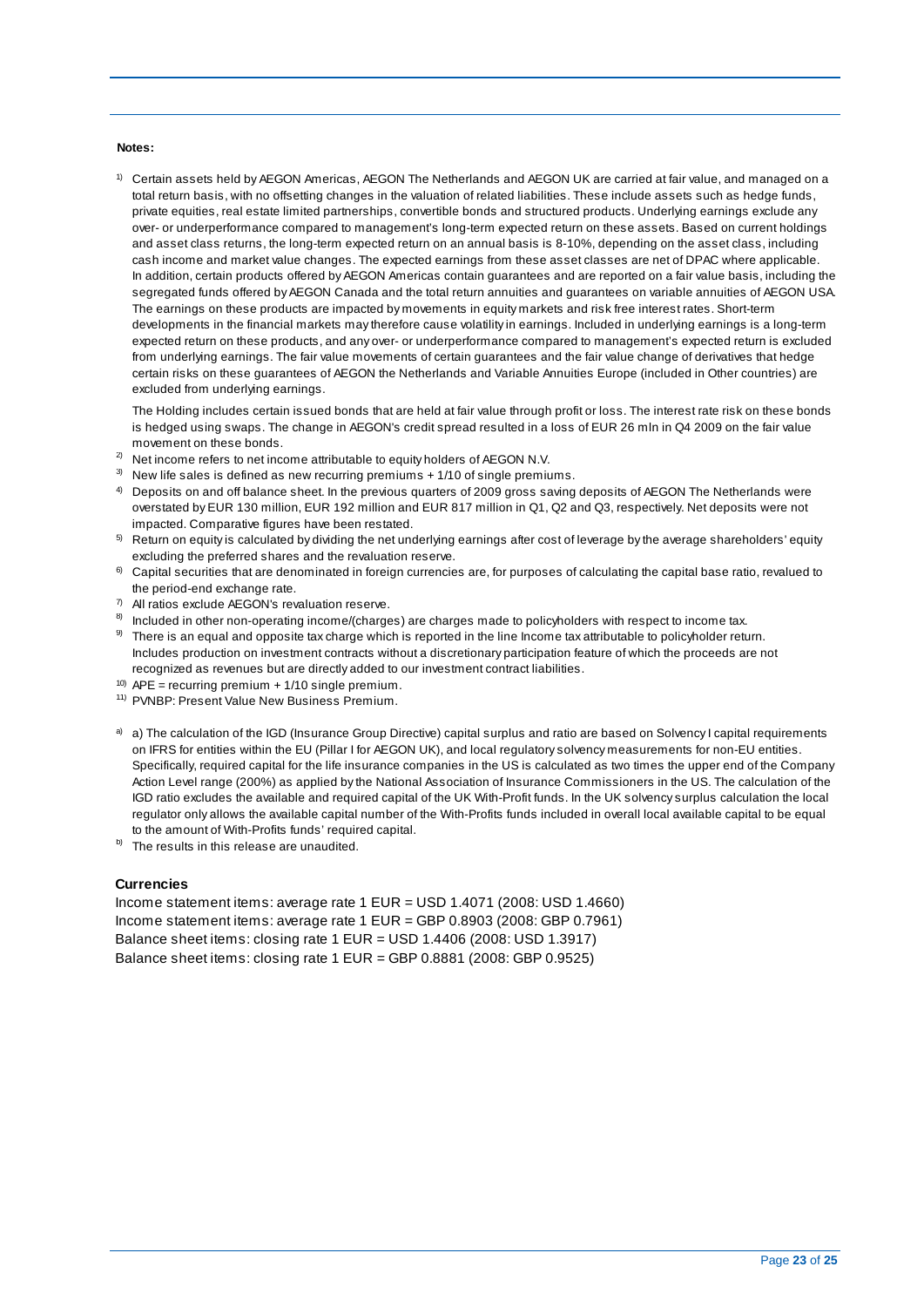## ADDITIONAL INFORMATION

 **The Hague, February 25, 2010** 

#### **Press conference**

9:00 am CET Audio webcast on www.aegon.com

#### **Analyst & investor presentation / conference call**

15:00 am CET Audio webcast on www.aegon.com Call-in numbers (listen only): USA: +1 480 629 9822 UK: + 44 208 515 2301 NL: +31 20 796 5332

#### **Supplements**

AEGON's Q4 2009 Financial Supplement and Condensed Consolidated Interim Financial Statements are available on www.aegon.com.

### **Record date AGM**

The record date for attending and voting at the Annual General Meeting of Shareholders of AEGON N.V. is March 30, 2010. The agenda will be available on AEGON's website from March 29, 2010.

#### **About AEGON**

As an international life insurance, pension and investment company based in The Hague, AEGON has businesses in over twenty markets in the Americas, Europe and Asia. AEGON companies employ approximately 28,000 people and have more than 40 million customers across the globe.

| <b>Key figures - EUR</b>                          | Full year 2009 | Full year 2008 |
|---------------------------------------------------|----------------|----------------|
| Underlying earnings before tax                    | 1.2 billion    | 1.6 billion    |
| New life sales                                    | 2.0 billion    | 2.6 billion    |
| Gross deposits (excl. inst. guar. prod.)          | 23.6 billion   | 22.4 billion   |
| Revenue generating investments<br>(end of period) | 361 billion    | 332 billion    |

#### **Contact information**

**Media relations: Greg Tucker** 

+31(0)70 344 8956 gcc-ir@aegon.com

#### **Investor relations: Gerbrand Nijman**

+31 (0)70 344 8305 877 548 9668 – toll free USA only ir@aegon.com

www.aegon.com